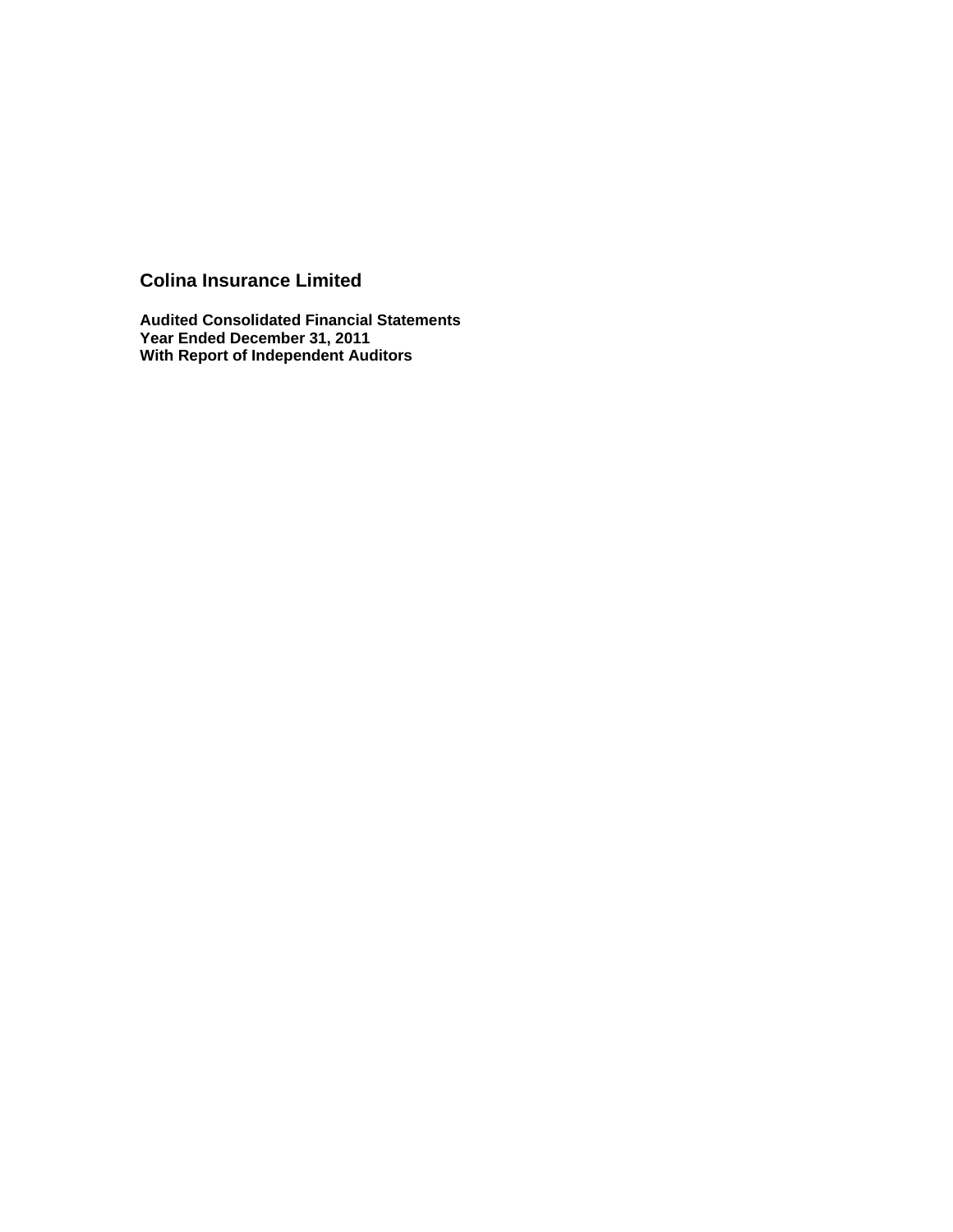

Deloitte & Touche Chartered Accountants and Management Consultants 2nd Terrace, Centreville P.O. Box N-7120 Nassau, Bahamas

Tel: +1 (242) 302 4800 Fax: +1 (242) 322-3101 http://www.deloitte.com/bahamas

# **INDEPENDENT AUDITORS' REPORT**

To the Shareholder of Colina Insurance Limited:

We have audited the accompanying consolidated financial statements of Colina Insurance Limited (the "Company"), which comprise the consolidated statement of financial position as at December 31, 2011, and the consolidated statements of income, comprehensive income, changes in equity and cash flows for the year then ended, and a summary of significant accounting policies and other explanatory information.

# *Management's Responsibility for the Consolidated Financial Statements*

Management is responsible for the preparation and fair presentation of these consolidated financial statements in accordance with International Financial Reporting Standards, and for such internal control as management determines is necessary to enable the preparation of consolidated financial statements that are free from material misstatement, whether due to fraud or error.

# *Auditors' Responsibility*

Our responsibility is to express an opinion on these consolidated financial statements based on our audit. We conducted our audit in accordance with International Standards on Auditing. Those Standards require that we comply with ethical requirements and plan and perform the audit to obtain reasonable assurance about whether the consolidated financial statements are free from material misstatement.

An audit involves performing procedures to obtain audit evidence about the amounts and disclosures in the consolidated financial statements. The procedures selected depend on the auditors' judgement, including the assessment of the risks of material misstatement of the consolidated financial statements, whether due to fraud or error. In making those risk assessments, the auditors consider internal control relevant to the entity's preparation and fair presentation of the consolidated financial statements in order to design audit procedures that are appropriate in the circumstances, but not for the purpose of expressing an opinion on the effectiveness of the entity's internal control. An audit also includes evaluating the appropriateness of accounting policies used and the reasonableness of accounting estimates made by management, as well as evaluating the overall presentation of the consolidated financial statements.

We believe that the audit evidence we have obtained is sufficient and appropriate to provide a basis for our audit opinion.

# *Opinion*

In our opinion, the consolidated financial statements present fairly, in all material respects, the financial position of the Company as at December 31, 2011, and its financial performance and its cash flows for the year then ended in accordance with International Financial Reporting Standards.

elatte & Touche

March 27, 2012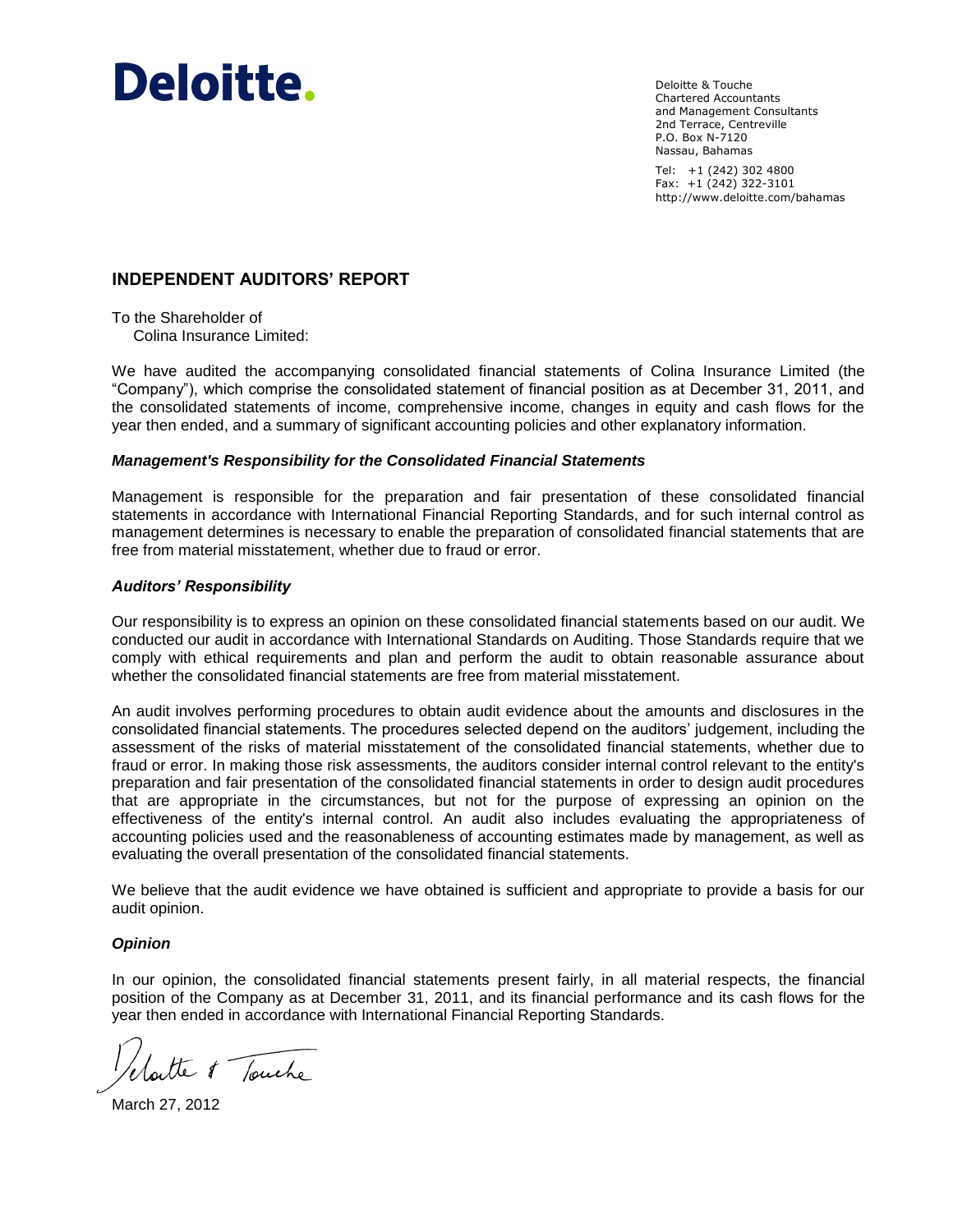

Oliver Wyman 161 Bay Street PO Box 501 Toronto, ON M5J 2S5 1 416 868 2700 Fax 1 416 868 7002 www.oliverwyman.com

27 March 2012

# **Subject: 2011 certification of actuarial liabilities**

I have valued the actuarial liabilities of Colina Insurance Limited for its consolidated balance sheet as of 31st December 2011, for a total amount of \$326,094,058, and their change in the consolidated statement of operations for the year then ended in accordance with accepted actuarial practice, the Canadian Institute of Actuaries' Standards of Practice (for Life companies), and the Canadian valuation method ("CALM"), all of which are accepted in the Bahamas, including selection of appropriate assumptions and methods.

In my opinion, the amount of the actuarial liabilities reported above makes appropriate provision for all future policyholder obligations, and the consolidated financial statements of Colina Insurance Limited present fairly the results of the valuation.

Respectfully submitted,

cqvo henblay

Jacques Tremblay Fellow of Canadian Institute of Actuaries, Fellow of Society of Actuaries Appointed Actuary for Colina Insurance Limited

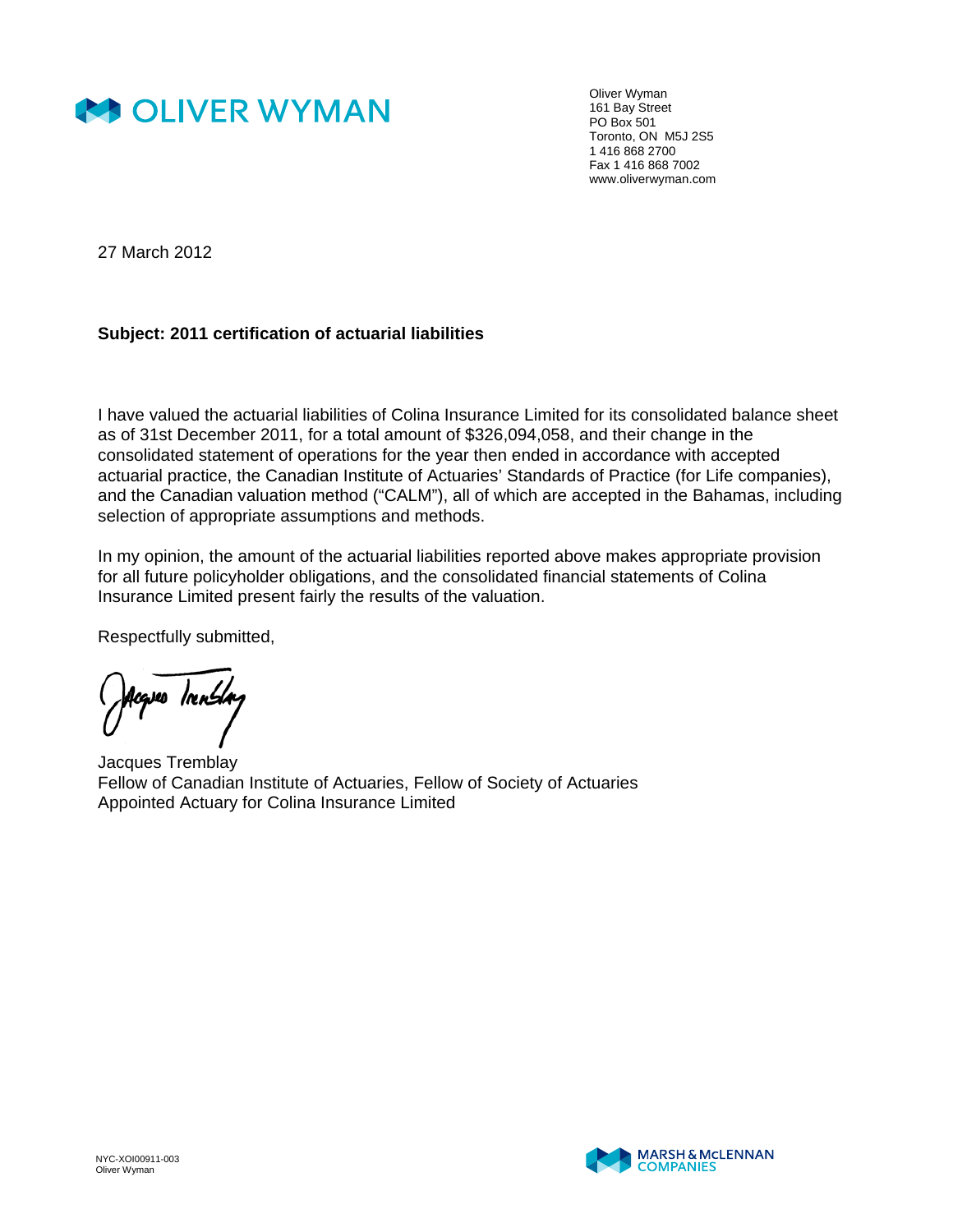# **COLINA INSURANCE LIMITED Consolidated Statement of Financial Position**

# At December 31, 2011 (Expressed in Bahamian dollars)

|                                      | <b>Notes</b> | 2011              | 2010              |
|--------------------------------------|--------------|-------------------|-------------------|
| <b>ASSETS</b>                        |              |                   |                   |
| Term deposits                        | 8            | \$<br>32,641,513  | \$<br>15,172,686  |
| Investment securities                | 9            | 233,713,661       | 207,683,148       |
| Mortgages and commercial loans       | 10           | 67,662,693        | 68,877,119        |
| Policy loans                         | 11           | 64,263,516        | 69,581,644        |
| Investment properties                | 12           | 49,207,360        | 49,248,407        |
| Investment in associates             | 13           | 7,867,818         | 8,076,435         |
| Total invested assets                |              | 455,356,561       | 418,639,439       |
| Cash and demand balances             | 8            | 12,816,836        | 20,011,805        |
| Receivables and other assets         | 14           | 41,876,992        | 52,296,830        |
| Property and equipment               | 15           | 19,903,274        | 19,835,270        |
| Goodwill                             | 16           | 8,562,271         | 8,562,271         |
| Other intangible assets              | 17           | 1,369,011         | 1,211,359         |
| <b>Investment in Parent</b>          | 18           | 162,255           | 331,615           |
| <b>Total assets</b>                  |              | \$<br>540,047,200 | \$<br>520,888,589 |
| <b>LIABILITIES</b>                   |              |                   |                   |
| Provision for future policy benefits | 19           | \$<br>326,094,058 | \$<br>311,797,811 |
| Policy dividends on deposit          |              | 30,695,059        | 31,488,577        |
| Total policy liabilities             |              | 356,789,117       | 343,286,388       |
| Other liabilities                    | 20           | 69,652,182        | 66,811,085        |
| Due to Parent                        | 21           | 1,131,759         | 467,779           |
| <b>Total liabilities</b>             |              | 427,573,058       | 410,565,252       |
| <b>EQUITY</b>                        |              |                   |                   |
| Ordinary share capital               | 22           | 3,000,000         | 3,000,000         |
| Contributed capital                  |              | 50,578,976        | 46,643,105        |
| <b>Revaluation reserve</b>           | 23           | 8,814,755         | 7,984,942         |
| Retained earnings                    |              | 37,742,889        | 40,222,971        |
| Total shareholders' equity           |              | 100,136,620       | 97,851,018        |
| Non-controlling interests            |              | 12,337,522        | 12,472,319        |
| <b>Total equity</b>                  |              | 112,474,142       | 110,323,337       |
| <b>Total liabilities and equity</b>  |              | 540,047,200<br>\$ | \$<br>520,888,589 |

The accompanying notes are an integral part of these consolidated financial statements.

Approved by the Board of Directors on March 27, 2012 and signed on its behalf by:

 $\underbrace{\hspace{2.0cm}-\hspace{2.0cm}}$ 

 $\approx$ 

T. Hilts - Chairman **E. M. Alexiou – Executive Vice-Chairman**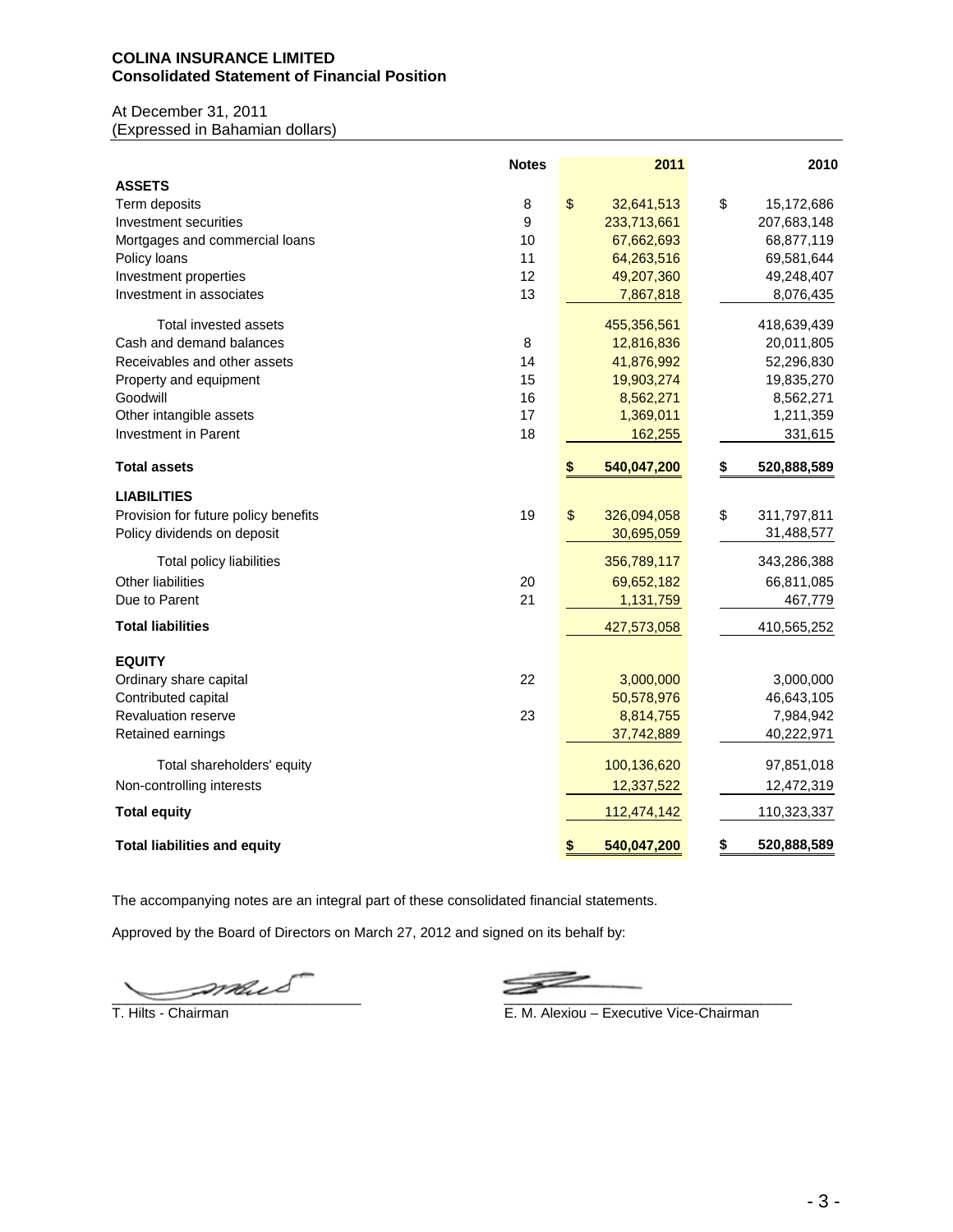# **COLINA INSURANCE LIMITED Consolidated Statement of Income**

For the Year Ended December 31, 2011 (Expressed in Bahamian dollars)

|                                                 | <b>Notes</b> | 2011                          | 2010              |
|-------------------------------------------------|--------------|-------------------------------|-------------------|
| <b>Revenues:</b>                                |              |                               |                   |
| Premium revenue                                 |              | $\mathfrak{L}$<br>132,084,755 | \$<br>131,842,822 |
| Less: Reinsurance premiums                      | 26           | (14, 635, 344)                | (13,669,376)      |
| Net premium revenue                             | 26           | 117,449,411                   | 118,173,446       |
| Net investment income                           | 27           | 29,724,403                    | 29,489,333        |
| Share of loss of associates                     | 13           | (240,098)                     | (516, 213)        |
| Other income and fees                           |              | 5,839,791                     | 5,597,167         |
| <b>Total revenues</b>                           |              | 152,773,507                   | 152,743,733       |
| <b>Benefits and expenses:</b>                   |              |                               |                   |
| Policyholders' benefits                         |              | 96,525,935                    | 87,872,347        |
| Less: Reinsurance recoveries                    | 28           | (9, 131, 590)                 | (11, 238, 582)    |
| Net policyholders' benefits                     | 28           | 87,394,345                    | 76,633,765        |
| Changes in provision for future policy benefits | 19           | 14,296,247                    | 14,963,278        |
| General and administrative expenses             | 29           | 29,156,949                    | 29,630,379        |
| Commissions                                     |              | 10,282,855                    | 11,825,797        |
| Premium and other tax expense                   |              | 3,283,281                     | 3,640,339         |
| Finance costs and interest                      | 30           | 118,660                       | 52,860            |
| Goodwill impairment                             | 16           |                               | 102,803           |
| Other expenses                                  |              | 1,941,153                     | 1,389,057         |
| Total benefits and expenses                     |              | 146,473,490                   | 138,238,278       |
| Net income for the year                         |              | \$<br>6,300,017               | \$<br>14,505,455  |
| Net income attributable to:                     |              |                               |                   |
| Ordinary shareholder of the Company             |              | \$<br>5,742,175               | \$<br>13,396,885  |
| Non-controlling interests                       |              | 557,842                       | 1,108,570         |
| Net income for the year                         |              | 6,300,017<br>\$               | 14,505,455<br>\$  |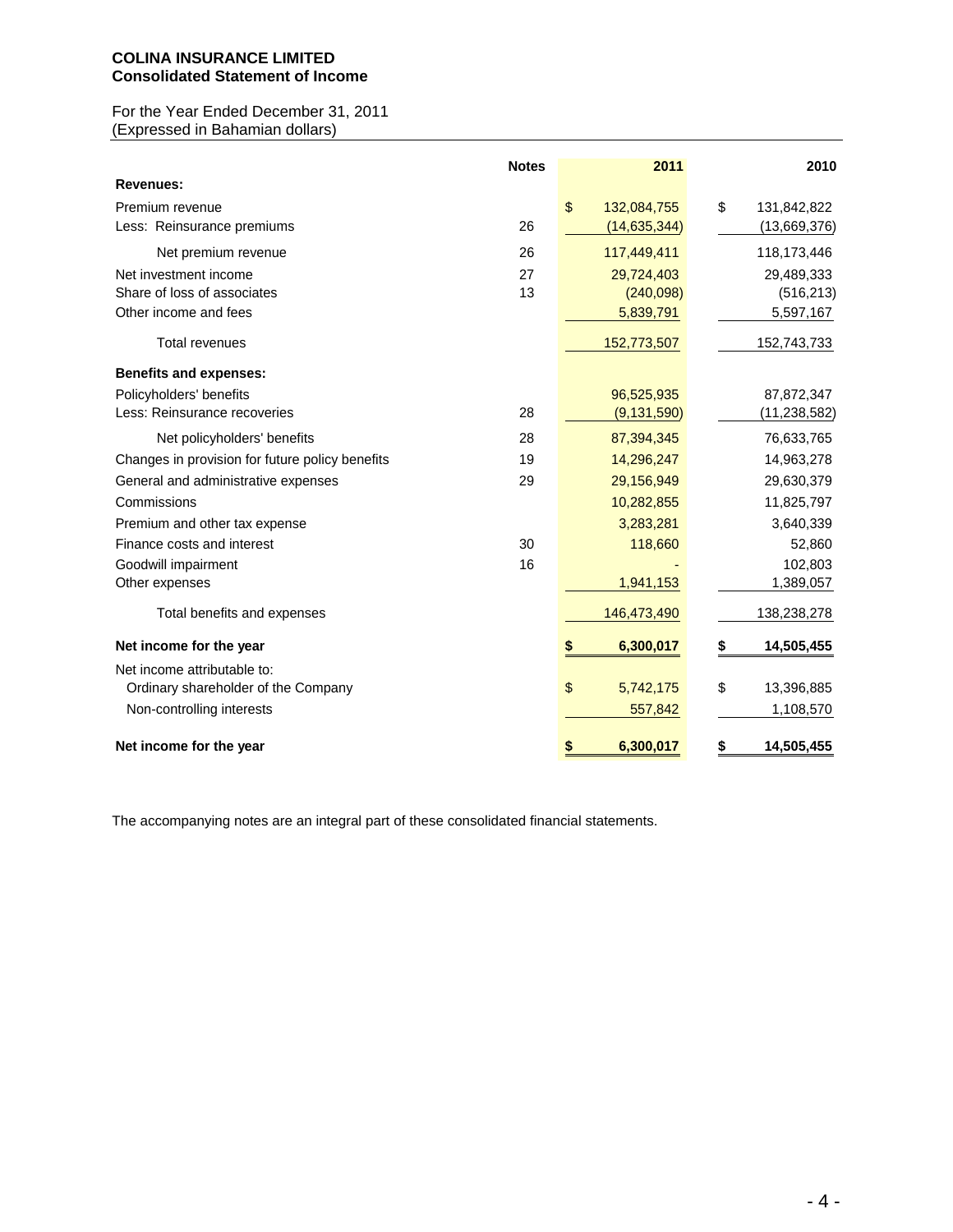# **COLINA INSURANCE LIMITED Consolidated Statement of Comprehensive Income**

For the Year Ended December 31, 2011 (Expressed in Bahamian dollars)

|                                               | 2011            | 2010             |
|-----------------------------------------------|-----------------|------------------|
| Net income for the year                       | \$<br>6.300.017 | \$<br>14,505,455 |
| Other comprehensive income:                   |                 |                  |
| Change in available-for-sale financial assets | 306,733         | 304,228          |
| Total comprehensive income for the year       | 6,606,750       | 14,809,683       |
| Attributable to:                              |                 |                  |
| Ordinary shareholder of the Company           | \$<br>6,048,908 | \$<br>13,701,113 |
| Non-controlling interests                     | 557,842         | 1,108,570        |
| Total comprehensive income for the year       | 6,606,750       | 14,809,683       |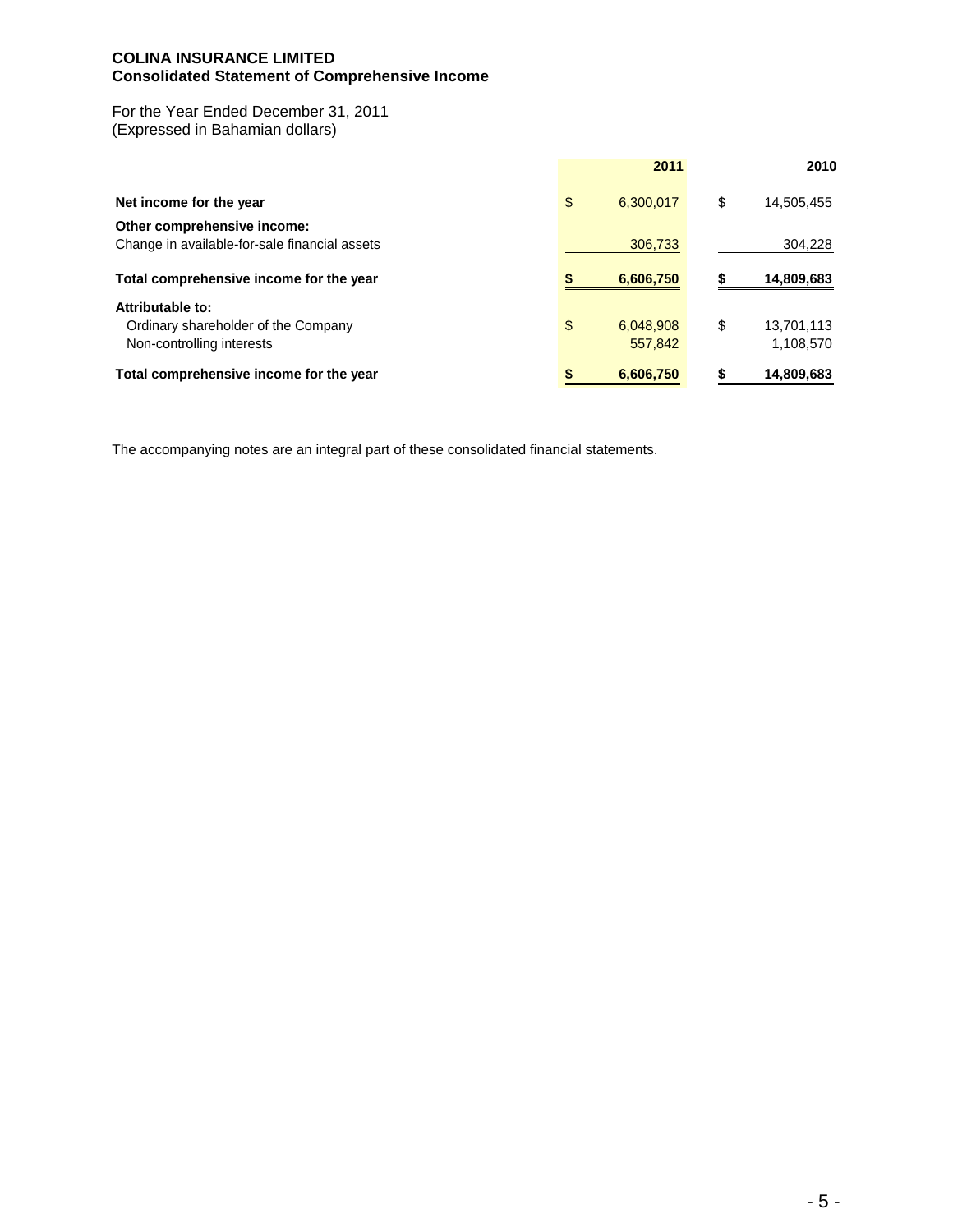|                                                                                                                             | Ordinary<br><b>Share</b><br><b>Capital</b> |     | <b>Contributed</b><br><b>Capital</b> | <b>Revaluation</b><br><b>Reserve</b> |              | <b>Retained</b><br><b>Earnings</b> |      | Non-<br>controlling<br><b>Interests</b> |      | <b>Total</b><br><b>Equity</b> |
|-----------------------------------------------------------------------------------------------------------------------------|--------------------------------------------|-----|--------------------------------------|--------------------------------------|--------------|------------------------------------|------|-----------------------------------------|------|-------------------------------|
| Balance, December 31, 2009                                                                                                  | \$<br>1,000,000 \$                         |     | 42,721,105 \$                        | 6,566,504 \$                         |              | 34,981,608 \$                      |      | 12,981,905 \$                           |      | 98,251,122                    |
| Net income for the year<br>Net gain on remeasurement of                                                                     |                                            |     |                                      |                                      |              | 13,396,885                         |      | 1,108,570                               |      | 14,505,455                    |
| available-for-sale securities to fair value<br>Net fair value gain transferred to income on                                 |                                            |     |                                      | 304,228                              |              |                                    |      |                                         |      | 304,228                       |
| disposal of available-for-sale securities                                                                                   |                                            |     |                                      | (117)                                |              |                                    |      |                                         |      | (117)                         |
| Sale of shares in subsidiary                                                                                                |                                            |     |                                      |                                      |              |                                    |      | 2,625,000                               |      | 2,625,000                     |
| Unrealized gain on purchase of shares in subsidiary (Note 23)                                                               |                                            |     |                                      | 1,114,327                            |              |                                    |      |                                         |      | 1,114,327                     |
| Acquisition of subsidiaries<br>Distributions by subsidiaries                                                                |                                            |     |                                      |                                      |              |                                    |      | (4,042,456)                             |      | (4,042,456)                   |
| Capital contribution by Parent                                                                                              |                                            |     | 5,922,000                            |                                      |              |                                    |      | (200, 700)                              |      | (200, 700)<br>5,922,000       |
| Conversion of share premium to additional ordinary share capital                                                            | 2,000,000                                  |     | (2,000,000)                          |                                      |              |                                    |      |                                         |      |                               |
| Dividends paid to ordinary shareholder (Note 31)                                                                            |                                            |     |                                      |                                      |              | (8, 155, 522)                      |      |                                         |      | (8, 155, 522)                 |
| Balance, December 31, 2010                                                                                                  | 3,000,000                                  |     | 46,643,105                           | 7,984,942                            |              | 40,222,971                         |      | 12,472,319                              |      | 110,323,337                   |
| Net income for the year                                                                                                     |                                            |     |                                      |                                      |              | 5,742,175                          |      | 557,842                                 |      | 6,300,017                     |
| Net gain on remeasurement of<br>available-for-sale securities to fair value<br>Net fair value gain transferred to income on |                                            |     |                                      | 306,733                              |              |                                    |      |                                         |      | 306,733                       |
| disposal of available-for-sale securities                                                                                   |                                            |     |                                      | (3, 332)                             |              |                                    |      |                                         |      | (3, 332)                      |
| Sale of shares in subsidiary                                                                                                |                                            |     |                                      |                                      |              |                                    |      | 650,000                                 |      | 650,000                       |
| Unrealized gain on purchase of shares in subsidiary (Note 23)                                                               |                                            |     |                                      | 526,412                              |              |                                    |      | (591, 619)                              |      | (65, 207)                     |
| Acquisition of subsidiaries                                                                                                 |                                            |     |                                      |                                      |              |                                    |      | (750,000)                               |      | (750,000)                     |
| Distributions by subsidiaries                                                                                               |                                            |     |                                      |                                      |              |                                    |      | (1,020)                                 |      | (1,020)                       |
| <b>Capital contribution by Parent</b>                                                                                       |                                            |     | 3,935,871                            |                                      |              |                                    |      |                                         |      | 3,935,871                     |
| Dividends paid to ordinary shareholder (Note 31)                                                                            |                                            |     |                                      |                                      |              | (8, 222, 257)                      |      |                                         |      | (8,222,257)                   |
| Balance, December 31, 2011                                                                                                  | 3,000,000                                  | -\$ | 50,578,976                           | $\sqrt{5}$<br>8,814,755              | $\mathbf{s}$ | 37,742,889                         | - \$ | 12,337,522                              | - \$ | 112,474,142                   |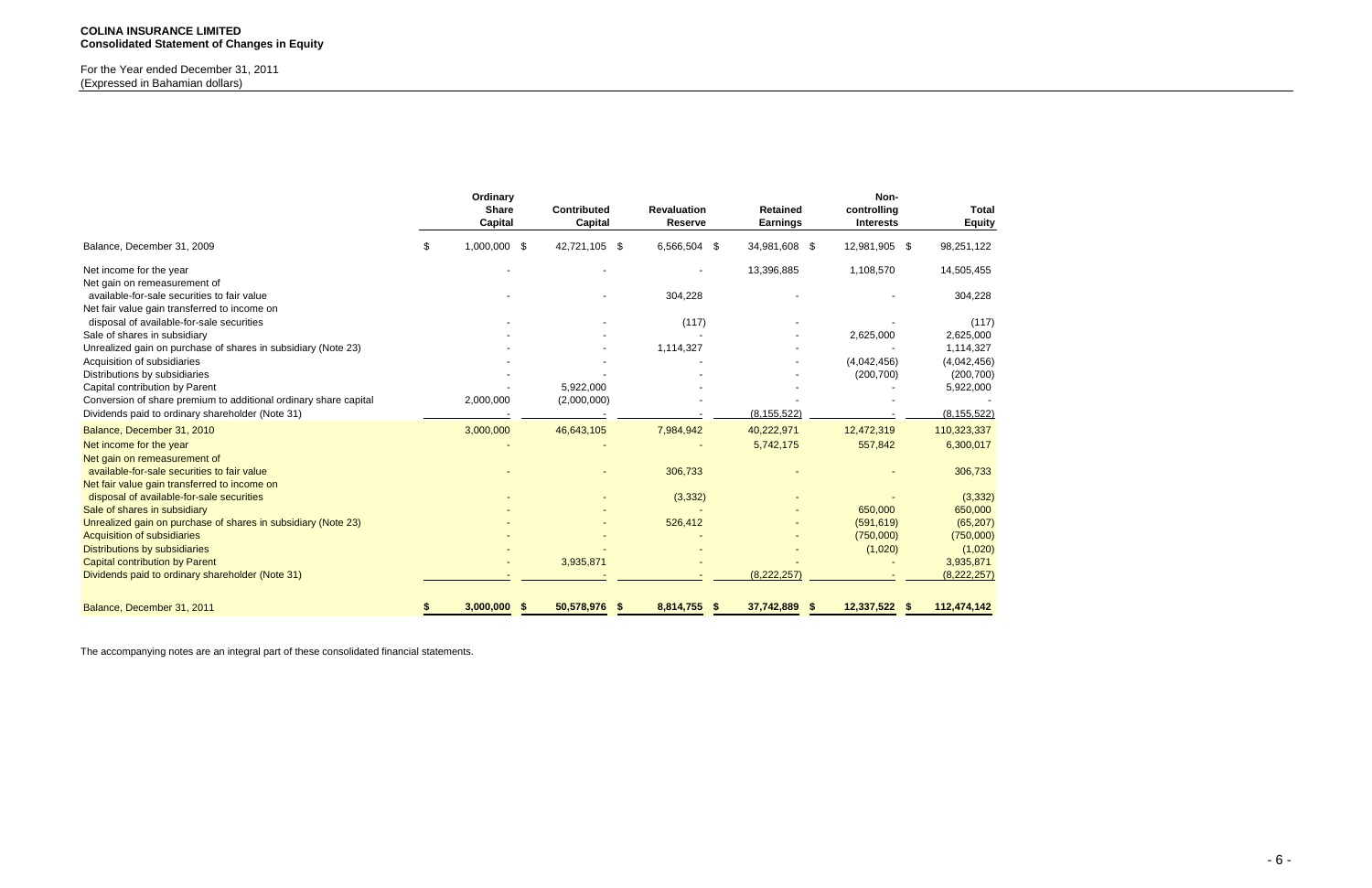# **COLINA INSURANCE LIMITED Consolidated Statement of Cash Flows**

For the Year ended December 31, 2011 (Expressed in Bahamian dollars)

|                                                      | 2011            | 2010             |
|------------------------------------------------------|-----------------|------------------|
| Cash flows from operating activities:                |                 |                  |
| Net income                                           | \$<br>6,300,017 | \$<br>14,505,455 |
| Adjustments to reconcile net income to net cash      |                 |                  |
| provided by/(used in) operating activities:          |                 |                  |
| Change in unrealized gains on fair value             |                 |                  |
| through profit or loss securities                    | (247, 849)      | (1, 147, 244)    |
| Increase in provision for future policy benefits     | 14,296,247      | 14,963,278       |
| Changes in loss provisions for loans and receivables | (747, 661)      | 890,509          |
| Depreciation and impairment/amortization charges     | 2,033,217       | 2,438,723        |
| Net realized loss on fair value through              |                 |                  |
| profit or loss securities                            | 57,008          | 581,122          |
| Net realized gain on sale of available-for-sale      |                 |                  |
| securities                                           | (3, 332)        | (117)            |
| Interest income                                      | (24,023,551)    | (23, 927, 815)   |
| Dividend income                                      | (1,383,461)     | (1,303,532)      |
| Fair value losses/(gains) on investment properties   | 512,221         | (809, 407)       |
| Finance costs and interest                           | 118,660         | 52,860           |
| Operating cash flows before changes in operating     |                 |                  |
| assets and liabilities                               | (3,088,484)     | 6,243,832        |
| Changes in operating assets and liabilities:         |                 |                  |
| Decrease/(increase) in other assets                  | 10,776,900      | (8, 263, 189)    |
| Increase in other liabilities                        | 1,219,992       | 3,033,771        |
| Net cash provided by operating activities            | 8,908,408       | 1,014,414        |

*(Continued)*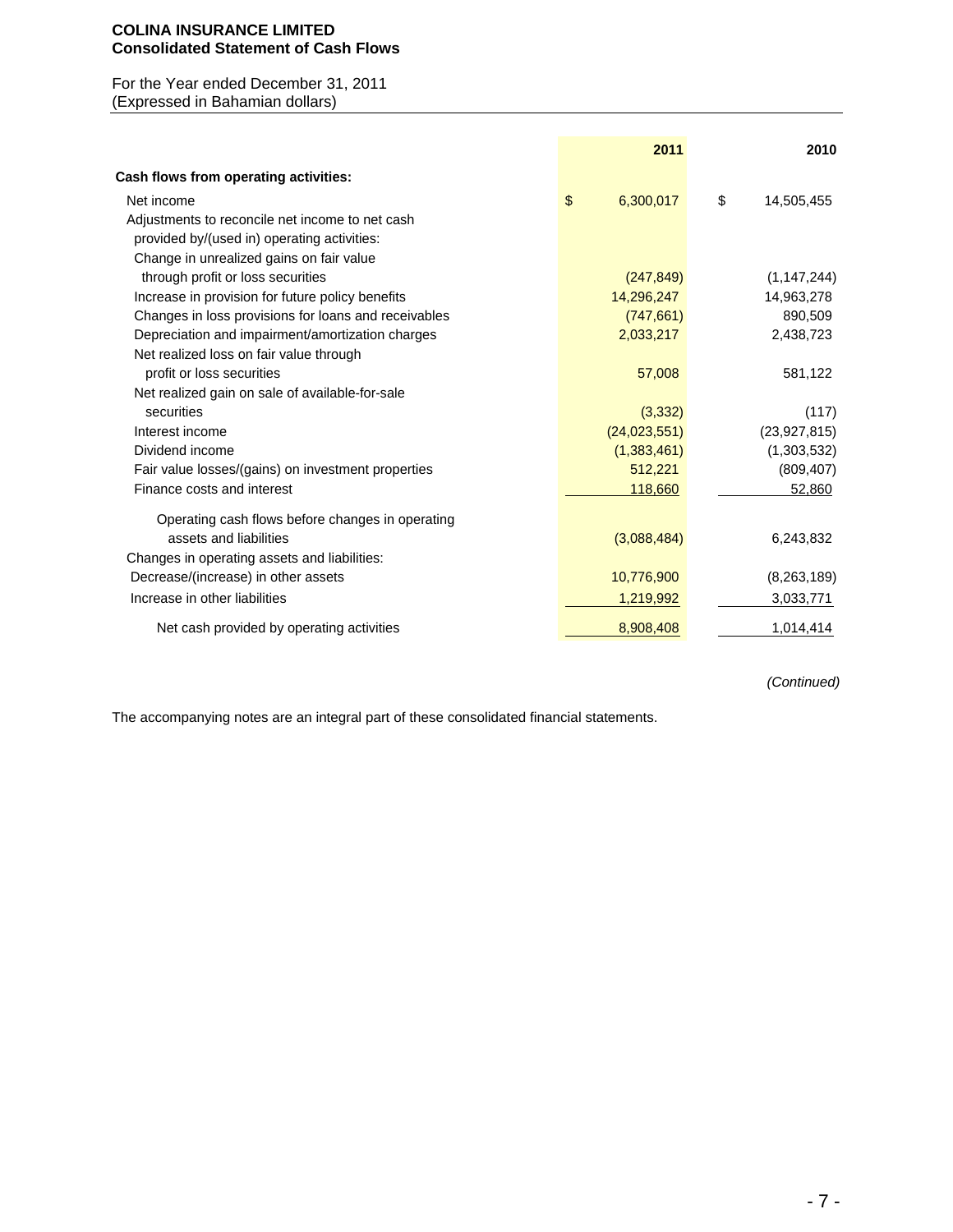# **COLINA INSURANCE LIMITED Consolidated Statement of Cash Flows**

For the Year ended December 31, 2011 (Expressed in Bahamian dollars)

|                                                        | 2011             | 2010             |
|--------------------------------------------------------|------------------|------------------|
| Cash flows from investing activities:                  |                  |                  |
| Acquisition of subsidiaries, net of cash acquired      | (173, 113)       | (303, 129)       |
| Increase in term deposits with original maturities     |                  |                  |
| greater than 90 days                                   | (6,232,405)      | (819,905)        |
| Increase in restricted cash balances                   | (2,559)          | (257,062)        |
| Fair value through profit or loss securities purchased | (23, 366, 203)   | (28, 512, 577)   |
| Proceeds on disposal of fair value through profit      |                  |                  |
| or loss securities                                     | 6,702,536        | 18,538,129       |
| Available-for-sale securities purchased                | (44, 157, 785)   | (18, 322, 347)   |
| Proceeds on disposal of available-for-sale securities  | 35,296,419       | 9,998,126        |
| Decrease/(increase) in investment in Parent            | 169,360          | (250,000)        |
| Net decrease in loans to policyholders                 | 5,879,413        | 1,859,749        |
| Net decrease in mortgages and commercial loans         | 1,501,867        | 8,187,981        |
| Additions to investment property                       | (471, 174)       |                  |
| Interest received                                      | 24,359,236       | 23,912,947       |
| Dividends received                                     | 1,383,461        | 1,303,532        |
| Proceeds on disposal of property and equipment, net    | (399)            | 57,249           |
| Additions to property and equipment                    | (1,396,718)      | (406, 323)       |
| Additions to other intangible assets                   | (782, 971)       | (1,737,097)      |
| Net cash (used in)/provided by investing activities    | (1, 291, 035)    | 13,249,273       |
| Cash flows from financing activities:                  |                  |                  |
| Distributions by subsidiaries                          | (1,020)          | (200, 700)       |
| Interest paid on other contracts                       | (118,660)        | (16, 464)        |
| Payment of interest on bank loan                       |                  | (36, 396)        |
| Repayment of principal on bank loan                    |                  | (2,903,756)      |
| Capital contribution by Parent                         | 3,935,871        | 5,922,000        |
| Dividends paid to ordinary shareholders                | (8,222,257)      | (8, 155, 522)    |
| Net cash used in financing activities                  | (4,406,066)      | (5,390,838)      |
| Net increase in cash and cash equivalents              | 3,211,307        | 8,872,849        |
| Cash and cash equivalents, beginning of year           | 29,383,586       | 20,510,737       |
| Cash and cash equivalents, end of year (Note 8)        | \$<br>32,594,893 | 29,383,586<br>\$ |

*(Concluded)*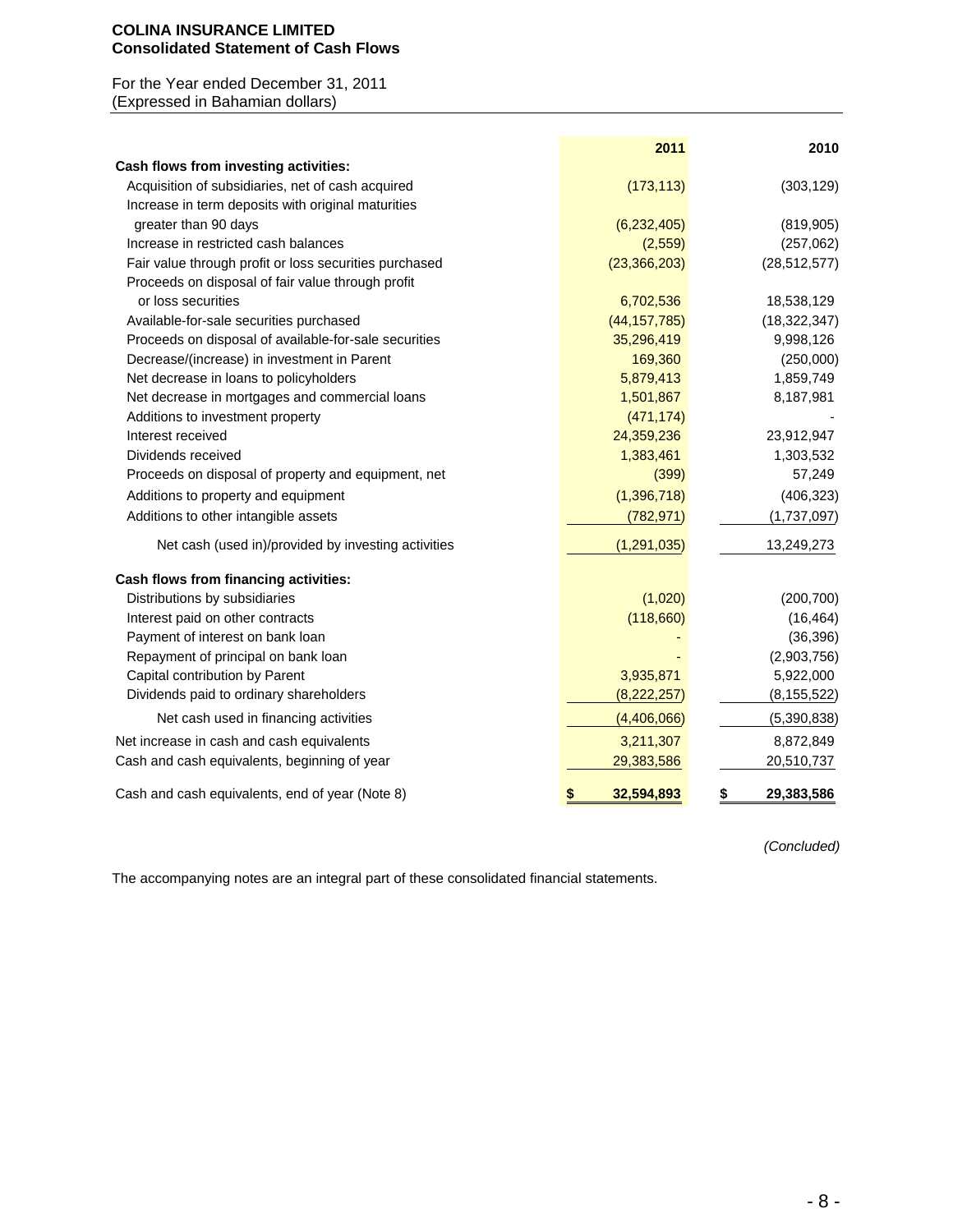## **1. Corporate Information**

Colina Insurance Limited ("the Company"), formerly "ColinaImperial Insurance Ltd.", was incorporated under the laws of the Commonwealth of The Bahamas. The Company adopted its present name on December 4, 2009.

The principal activity of the Company is the transaction of life and health insurance business. The Company is registered to operate as a life and health insurer in The Bahamas, The Cayman Islands, and The Turks and Caicos Islands.

The Company is wholly owned by Colina Holdings Bahamas Limited ("the Parent") whose majority shareholder is AF Holdings Ltd. ("AFH"). Both the Parent and AFH are Bahamian companies and ordinary shares of the Parent are listed on the Bahamas International Securities Exchange. All significant balances and transactions with AFH and parties related to AFH are disclosed in these consolidated financial statements (See Note 34).

The registered office of the Company is located at Trinity Place Annex, Frederick and Shirley Streets, P.O. Box N-4805, Nassau, The Bahamas and its principal place of business is located at 308 East Bay Street, P.O. Box N-4728, Nassau, The Bahamas.

The consolidated financial statements of the Company for the year ended December 31, 2011 were authorized for issue in accordance with a resolution of the Company's Board of Directors on March 27, 2012.

# **2. Changes in Accounting Policy and Disclosures**

The accounting policies adopted are consistent with those of the previous financial year except for the following new and amended International Financial Reporting Standards (IFRS) and International Financial Reporting Interpretations Committee (IFRIC) interpretations effective as of January 1, 2011 which the Company has adopted:

- IAS 1 *Presentation of Financial Statements (Amendment):* Amendments resulting from May 2010 Annual Improvements to IFRSs. Effective prospectively for reporting periods beginning on or after January 1, 2011;
- IAS 24 *Related Party Disclosures (Amendment):* Effective prospectively for reporting periods beginning on or after January 1, 2011; and
- IFRIC 14 *Prepayments of a minimum funding requirement (Amendment):* Effective prospectively for reporting periods beginning on or after January 1, 2011.

The adoption of these new and amended International Financial Reporting Standards (IFRS) and International Reporting Interpretations Committee (IFRIC) interpretations has not had any material impact on the amounts reported for current and prior years but may affect the accounting for future transactions and arrangements.

# **3. Standards Issued but not yet Effective**

The Company has not adopted the following IFRS and interpretations issued by the IFRIC that have been issued but are not yet effective.

- IFRS 7 *Financial Instruments: Disclosures* Amendments enhancing disclosures about offsetting of financial assets and financial liabilities. Effective prospectively for reporting periods beginning on or after January 1, 2013;
- IFRS 9 *Financial Instruments Classification and Measurement:* Effective prospectively for reporting periods beginning on or after January 1, 2015;
- IFRS 10 *Consolidated Financial Statements* Effective prospectively for reporting periods beginning on or after January 1, 2013;
- IFRS 11 *Joint Arrangements* Effective prospectively for reporting periods beginning on or after January 1, 2013;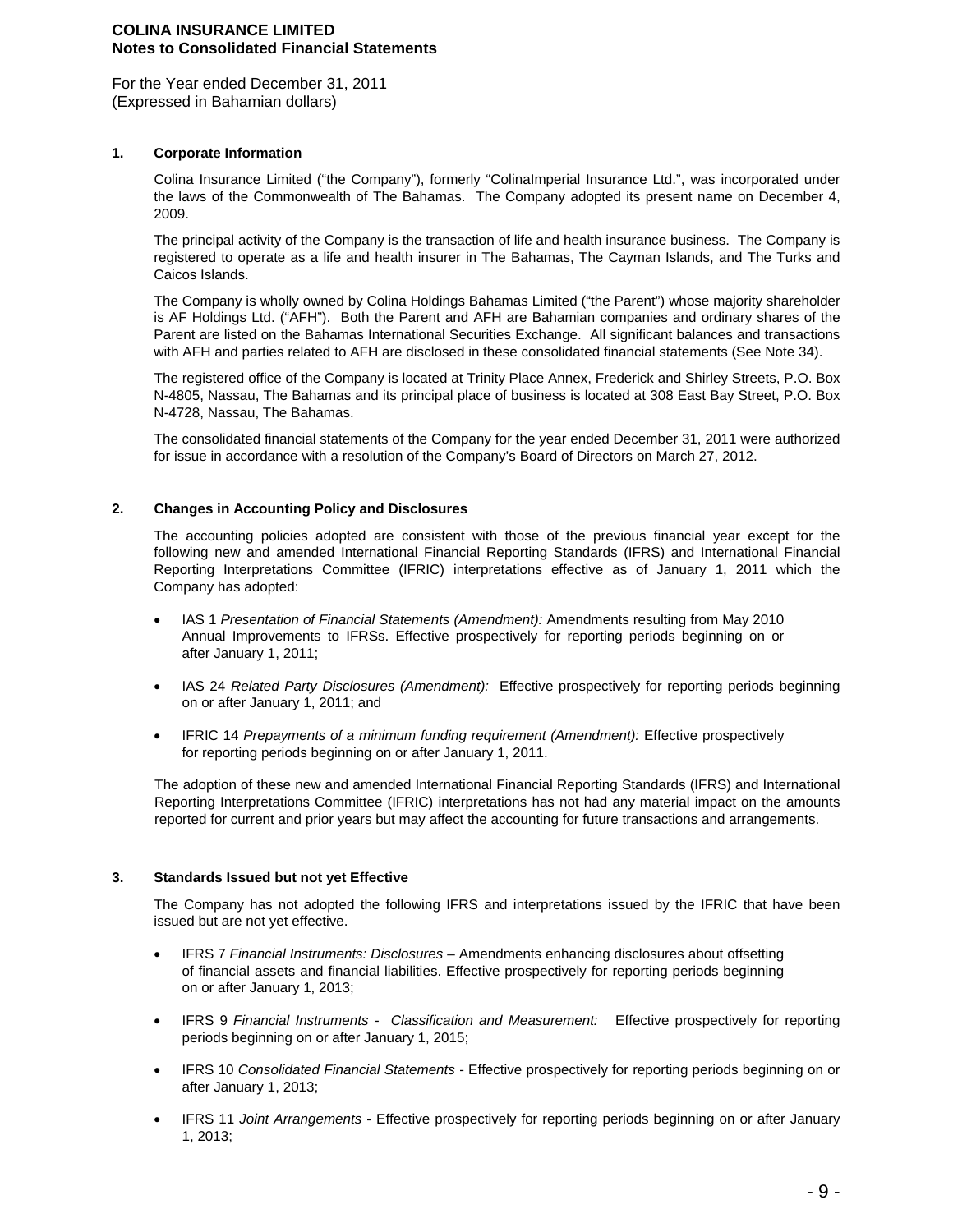For the Year ended December 31, 2011 (Expressed in Bahamian dollars)

- IFRS 12 *Disclosure of Interest In Other Entities* Effective prospectively for reporting periods beginning on or after January 1, 2013;
- IFRS 13 *Fair Value Measurement* Effective prospectively for reporting periods beginning on or after January 1, 2013;
- IAS 19 *Employee Benefits (Amendments)* Effective prospectively for reporting periods beginning on or after January 1, 2013;
- IAS 27 *Consolidated Separate Financial Statements (Amendments) Separate Financial Statements:*  Effective prospectively for periods beginning on or after January 1, 2013;
- IAS 28 *Investment In Associates (Amendments) Investment In Associates and Joint Ventures Effective* prospectively for periods beginning on or after January 1, 2013; and
- IAS 32 *Financial Instruments: Presentation* Amendments to application guidelines on the offsetting of financial assets and financial liabilities. Effective prospectively for reporting periods beginning on or after January 1, 2014.

Management has not assessed whether the relevant adoption of these standards and interpretations in future periods will have a material impact on the financial statements of the Company.

# **4. Summary of Significant Accounting Policies**

The principal accounting policies applied in the preparation of these consolidated financial statements are set out below. These policies have been consistently applied to the years presented, unless otherwise stated.

# *4.1 Statement of compliance*

The consolidated financial statements of the Company have been prepared in accordance with IFRS.

The Company presents its consolidated statement of financial position broadly in order of liquidity. An analysis regarding recovery or settlement within twelve months after the balance sheet date (current) and more than 12 months after the balance sheet date (non-current) is presented in Note 35.

# *4.2 Basis of preparation*

These consolidated financial statements, comprising the Company and its subsidiaries, have been prepared under the historical cost convention, as modified by the revaluation of certain financial assets and liabilities and investment properties that are required to be remeasured at fair value. The Company, with the concurrence of The Insurance Commission of The Bahamas, uses actuarial practices generally accepted in Canada for the valuation of its provision for future policyholder benefits as no specific guidance is provided by IFRS for determining such provisions. The adoption of IFRS 4 – Insurance Contracts, permits the Company to continue with this valuation policy.

Financial assets and liabilities are offset and the net amount reported in the consolidated balance sheet only when there is a legally enforceable right to offset the recognized amounts and there is an intention to settle on a net basis, or to realize the assets and settle the liability simultaneously. Income and expense will not be offset in the consolidated statement of income unless required or permitted by any accounting standard or interpretation, as specifically disclosed in the accounting policies of the Company.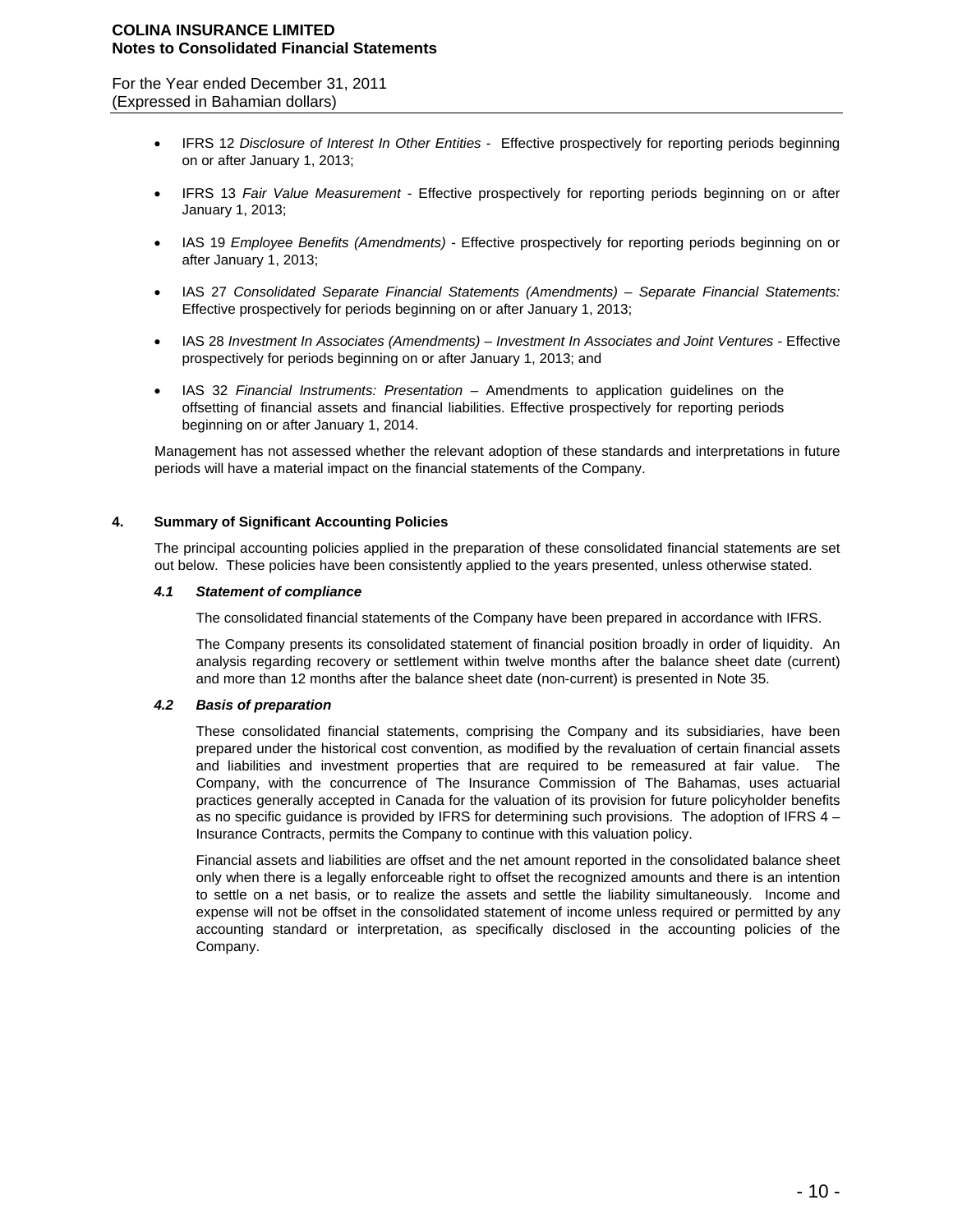## *4.3 Significant accounting judgments and key sources of estimation uncertainty*

The preparation of the consolidated financial statements in conformity with IFRS requires management to make judgments, estimates and assumptions that affect the reported amounts of assets and liabilities and disclosures of contingent assets and liabilities at the date of the consolidated financial statements, and the reported amounts of revenues and expenses during the reporting period. However, uncertainty about these assumptions and estimates could result in outcomes that could require a material adjustment to the carrying amount of the asset or liability affected in the future. These factors could include:

#### *Estimates and assumptions*

The key assumptions concerning the future and other key sources of estimation uncertainty at the balance sheet date, that have a significant risk of causing a material adjustment to the carrying amounts of assets and liabilities within the next financial year are discussed below.

(a) Valuation of long term insurance contract liabilities and investment contract liabilities with a Discretionary Participation Feature ("DPF")

The liability for life insurance contracts and investment contracts with DPF is either based on current assumptions or on assumptions established at inception of the contract, reflecting the best estimate at the time increased with a margin for risk and adverse deviation. All contracts are subject to a liability adequacy test, which reflect management's best current estimate of future cash flows.

The main assumptions used relate to mortality, morbidity, longevity, investment returns, expenses, lapse and surrender rates, and discount rates. The Company bases mortality and morbidity rates on standard industry Canadian mortality tables which reflect historical experiences, adjusted when appropriate to reflect the Company's unique risk exposure, product characteristics, target markets and own claims severity and frequency experiences. For those contracts that insure risk related to longevity, prudent allowance is made for expected future mortality improvements as well as wide ranging changes to life style, could result in significant changes to the expected future mortality exposure.

Estimates are also made as to future investment income arising from the assets backing life insurance contracts. These estimates are based on current market returns as well as expectations about future economic and financial developments.

Assumptions on future expense are based on current expense levels, adjusted for expected expense inflation if appropriate.

Lapse and surrender rates are based on the Company's historical experience of lapses and surrenders.

Discount rates are based on current industry risk rates, adjusted for the Company's own risk exposure.

The carrying value at December 31, 2011 of long term insurance contract liabilities is \$202,087,021 (2010: \$199,519,172) and of investment contract liabilities with DPF is \$9,018,040 (2010: \$9,659,290).

(b) Medical insurance contract liabilities

For medical insurance contracts, estimates have to be made for the expected ultimate cost of claims reported at the balance sheet date and for the expected ultimate cost of claims incurred but not yet reported at the balance sheet date (IBNR). It can take a significant period of time before the ultimate claims cost can be established with certainty and for certain types of policies, IBNR claims form the majority of the balance sheet liability.

The ultimate cost of outstanding claims is estimated by using a range of standard actuarial claims projection techniques.

The main assumption underlying these techniques is that a company's past claims development experience can be used to project future claims development and hence ultimate claims costs.

The carrying value at the balance sheet date of non-life insurance contract liabilities is \$16,404,856 (2010: \$ 13,524,480).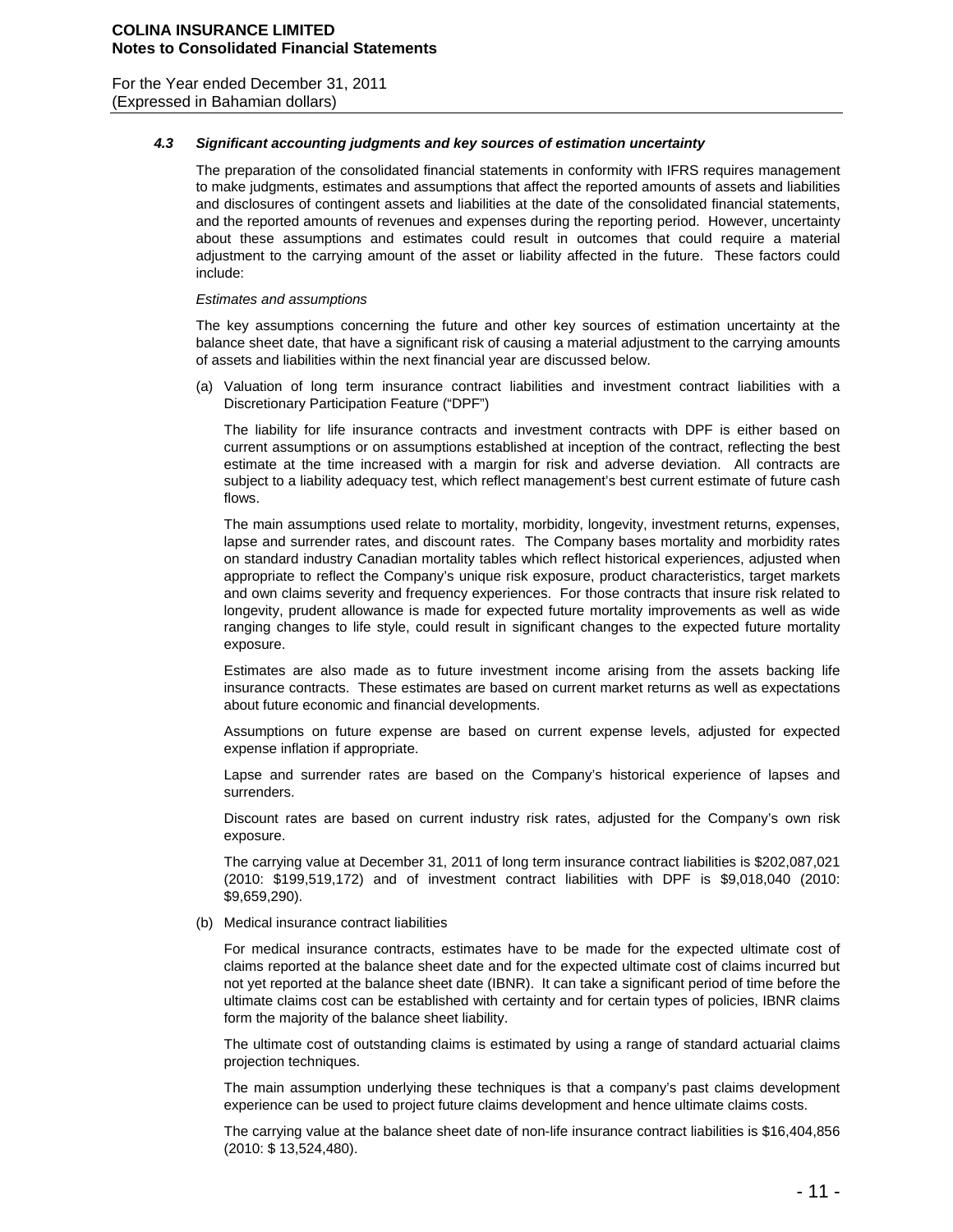#### (c) Goodwill impairment testing

Goodwill is tested for impairment annually and when circumstances indicate that the carrying value may be impaired. Impairment is determined for goodwill by assessing the recoverable amount of the cash-generating units to which the goodwill relates. Where the recoverable amount of the cash-generating units is less than their carrying amount, an impairment loss is recognized.

The carrying value of goodwill is \$8,562,271 (2010: \$8,562,271).

#### *4.4 Principles of consolidation*

The consolidated financial statements include the accounts of the Company and subsidiaries where the Company has the power to govern the financial and operating policies, generally accompanying a shareholding of more than 50% of the voting rights. Subsidiaries are fully consolidated from the date on which control is transferred to the Company and are de-consolidated from the date on which control ceases.

Non-controlling interests in the net assets of consolidated subsidiaries are identified separately from the Company's equity. Non-controlling interests consist of the amount of those interests at the date of the original business combination (See Note 4.5) and the non-controlling interest's share of changes in equity since the date of the combination.

All material inter-company balances and transactions are eliminated on consolidation. The accounting policies of subsidiaries have been changed where necessary to ensure consistency with the policies adopted by the Company.

#### *4.5 Business combinations*

Business combinations are accounted for using the acquisition method. The cost of an acquisition is measured as the aggregate of the consideration transferred, measured at acquisition date fair value and the amount of any non-controlling interest in the acquiree. For each business combination, the Company has an option to measure any non-controlling interests in the acquiree either at fair value or at the non-controlling interest's proportionate share of the acquiree's identifiable net assets.

When the Company acquires a business, it assesses the financial assets and liabilities assumed for appropriate classification and designation in accordance with the contractual terms, economic circumstances and pertinent conditions at the acquisition date.

If the business combination is achieved in stages, the acquisition date fair value of the acquirer's previously held equity interest in the acquiree is remeasured to fair value as at the acquisition date through profit or loss. Once control has been established, the unrealized gain or loss is recorded in the revaluation reserve in the consolidated statement of changes in equity.

Any contingent consideration to be transferred by the acquirer will be recognized at fair value at the acquisition date. Subsequent changes to the fair value of the contingent consideration which is deemed to be an asset or a liability will be recognized as measurement period adjustments in accordance with the applicable IFRS. If the contingent consideration is classified as equity, it will not be remeasured and its subsequent settlement will be accounted for within equity.

Goodwill is initially measured at cost, being the excess of the fair value of the consideration transferred over the Company's share in the net identifiable assets acquired and liabilities assumed and net of the fair value of any previously held equity interest in the acquiree. After initial recognition, goodwill is measured at cost less any accumulated impairment losses. For the purposes of impairment testing, goodwill acquired in a business combination is allocated to an appropriate cash-generating unit that is expected to benefit from the combination, irrespective of whether other assets or liabilities of the acquiree are assigned to those units.

Where goodwill forms part of a cash-generating unit and part of the operation within that unit is disposed of, the goodwill associated with the operation disposed of is included in the carrying amount of the operation when determining the gain or loss on disposal of the operation. Goodwill disposed of in this circumstance is measured based on the relative values of the operation disposed of and the portion of the cash-generating unit retained.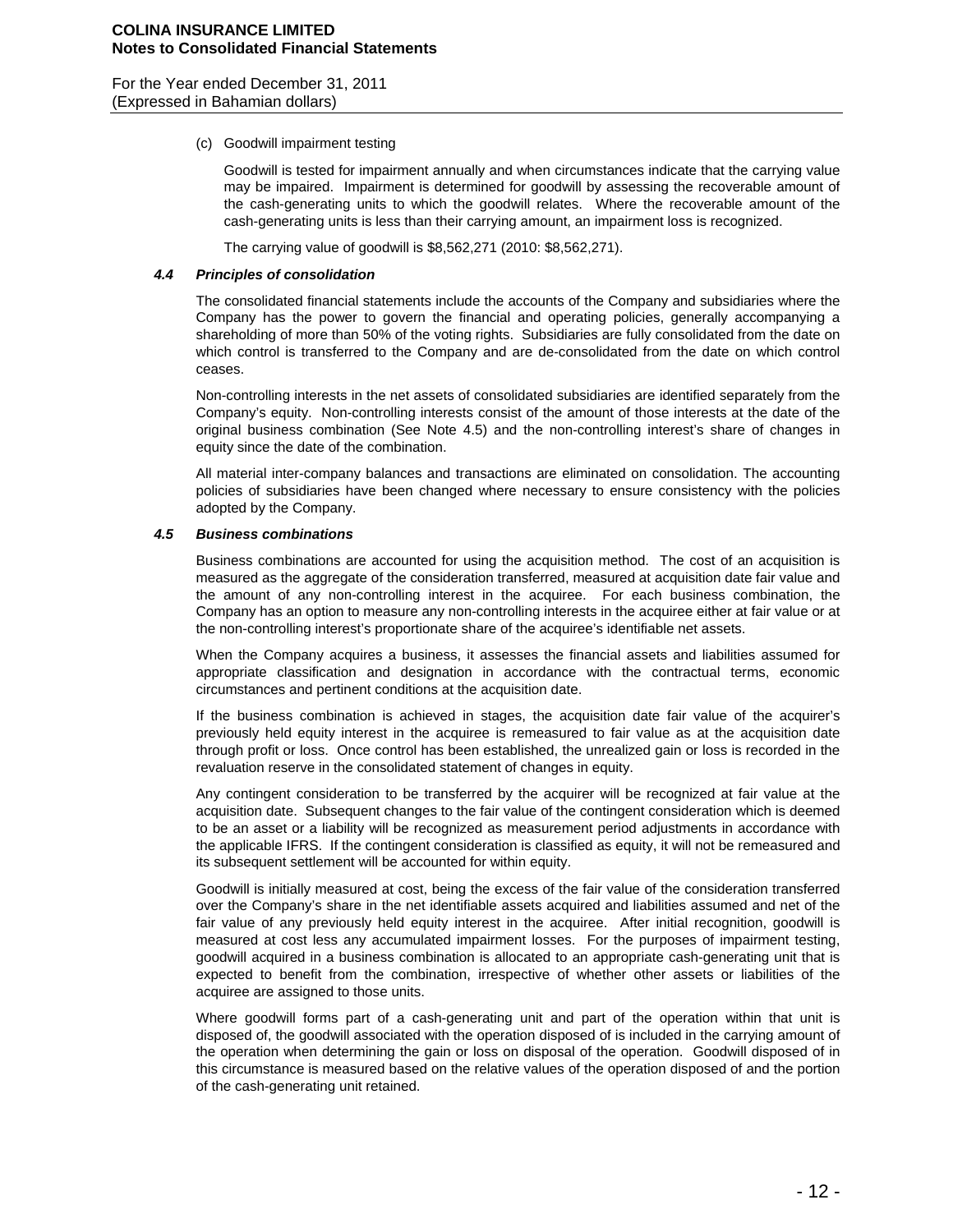# *4.6 Investment in associates*

The Company's investment in associates is accounted for using the equity method of accounting. An associate is an entity over which the Company has significant influence and that is neither a subsidiary nor an interest in a joint venture. Significant influence is the power to participate in the financial and operating policy decisions of the investee but is not control or joint control over those policies.

Under the equity method, investments in associates are carried in the consolidated statement of financial position at cost plus post-acquisition changes in the Company's share of the net assets of the associate. Any excess of the cost of acquisition over the Company's share of the net fair value of the identifiable assets, liabilities and contingent liabilities of the associate recognized at the date of acquisition is recognized as goodwill. As goodwill relating to an associate forms part of the carrying amount of an investment in associate and is not separately recognized, it is neither amortized nor individually tested for impairment.

After application of the equity method, the Company assesses at each balance sheet date whether there is any objective evidence that the entire carrying amount of the investment in associate is impaired by comparing its carrying value to its recoverable amount. Any impairment losses are recognized immediately in the consolidated statement of income.

The income statement reflects the share of the results of operations of the associate. Where there has been a change recognized directly in the equity of the associate, the Company recognizes its share of any changes and discloses this, when applicable, in the statement of changes in equity. Profits or losses resulting from transactions between the Company and the associate are eliminated to the extent of the Company's interest in the relevant associate.

Upon loss of significant influence over an associate, the Company measures and recognizes any remaining investment at its fair value. Any difference between the carrying amount of the associate upon loss of significant influence and the fair value of the remaining investment and proceeds from disposal is recognized in profit or loss.

## *4.7 Foreign currency translation*

The Company's functional and presentation currency is the Bahamian dollar. Monetary assets and liabilities denominated in currencies other than the Bahamian dollar are translated to Bahamian dollars using the rate of exchange prevailing at the balance sheet date. Income and expense items denominated in foreign currencies are translated at a rate of exchange that approximates the actual rate prevailing at the time of the transaction. Resulting differences are recognized in income in the reporting period in which they arise.

## *4.8 Cash and cash equivalents*

For the purposes of the consolidated statement of cash flows, cash and cash equivalents comprise: cash on hand; demand deposits; term deposits with original maturities of 90 days or less; adjusted for restricted cash balances and bank overdrafts.

## *4.9 Financial assets*

The Company classifies its financial assets into the following categories: financial assets at fair value through profit or loss, loans and receivables, and available-for-sale financial assets. The classification depends on the purpose for which the investments were acquired. Management determines the classification of its investments at initial recognition and re-evaluates the classification at every reporting date.

## *Financial assets at fair value through profit or loss ("FVPL")*

Financial assets at FVPL has two sub categories - namely, financial assets held for trading, and those designated at fair value through the income statement at inception. Investments typically bought with the intention to sell in the near future are classified as held for trading. For investments designated at initial recognition as at FVPL, the following criteria must be met:

- The designation eliminates or significantly reduces the inconsistent treatment that would otherwise arise from measuring the assets and liabilities or recognizing gains and losses on a different basis; or
- The assets are part of a group of financial assets which are managed and their performance evaluated on a fair value basis, in accordance with a documented risk management or investment strategy.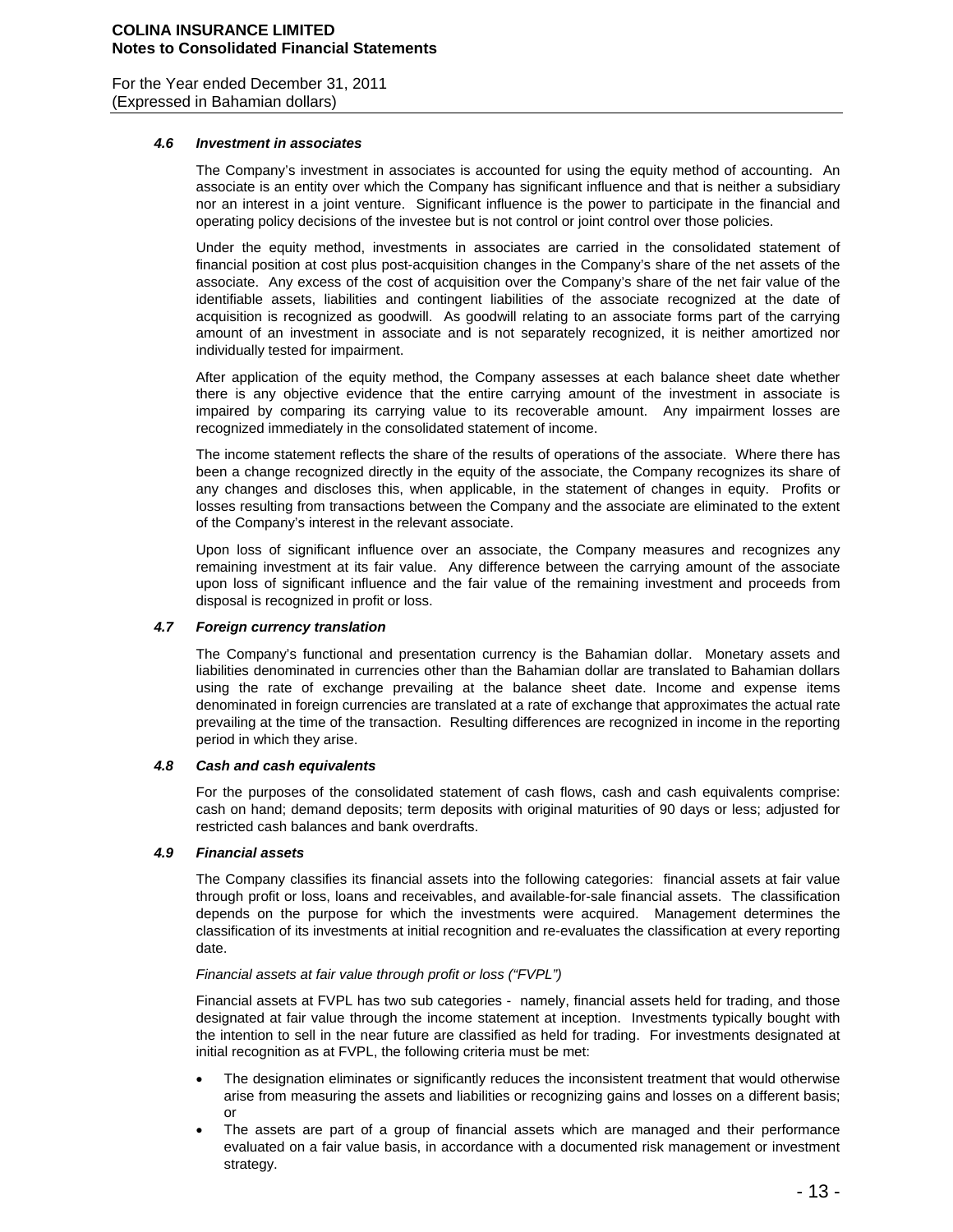#### *Loans and receivables*

Loans and receivables are non-derivative financial assets with fixed or determinable payments that are not quoted in an active market other than those that the Company intends to sell in the short term or that it has designated as at FVPL or available-for-sale. Balances that are included in this classification include: mortgages and commercial loans, policy loans, receivables arising from insurance contracts, and term deposits with maturities of greater than 90 days.

#### *Available-for-sale ("AFS") financial assets*

AFS financial assets are non-derivative financial assets that are either designated in this category or not classified in any of the other categories.

Regular way purchases and sales of financial assets are recognized on trade date – the date on which the Company commits to purchase or sell the asset. Investments are initially recognized at fair value plus, in the case of all financial assets not carried at FVPL, transaction costs that are directly attributable to their acquisition. Investments are derecognized when the rights to receive cash flows from the investments have expired or where they have been transferred and the Company has also transferred substantially all risks and rewards of ownership.

#### *Fair value of financial instruments*

Fair value is defined under accounting guidance currently applicable to the Company to be the prices that would be received upon the sale of an asset or paid to transfer a liability in an orderly transaction between open market participants at the measurement date. AFS financial assets and financial assets at FVPL are subsequently carried at fair value. Realized and unrealized gains and losses arising from changes in the fair value of the financial assets classified in the FVPL category are included in the consolidated statement of income in the period in which they arise. Unrealized gains and losses arising from changes in the fair value of financial assets classified as AFS are recognized in the revaluation reserve in the consolidated statement of changes in equity. When financial assets classified as AFS are sold or impaired, the difference between cost or amortized cost and estimated fair value is removed from the revaluation reserve and charged to the consolidated statement of income.

For financial instruments where there is not an active market, the fair value is determined by comparison to similar instruments for which market observable prices exist, and other relevant valuation models.

The carrying value of floating rate and overnight deposits with credit institutions approximates fair value. The carrying value is the cost of the deposit and accrued interest.

If the fair value cannot be measured reliably, these financial instruments are measured at cost, being the fair value of the consideration paid for the acquisition of the investment or the amount received on issuing the financial liability. All transaction costs directly attributable to the acquisition are also included in the cost of the investment.

An analysis of fair values of financial instruments and further details as to how they are measured are provided in Note 9.

#### *4.10 Impairment of financial assets*

#### *Financial assets carried at amortized cost*

The Company assesses at each balance sheet date whether there is objective evidence that a financial asset or group of financial assets is impaired. A financial asset or group of financial assets is impaired and impairment losses are incurred only if there is objective evidence of impairment as a result of one or more events that have occurred after the initial recognition of the asset ('a loss event') and that loss event (or events) has an impact on the estimated future cash flows of the financial asset or group of financial assets that can be reliably estimated. Objective evidence that a financial asset or group of assets is impaired includes observable data that comes to the attention of the Company about the following events:

- significant financial difficulty of the issuer or debtor;
- a breach of contract, such as a default or delinquency in payments;
- it becoming probable that the issuer or debtor will enter bankruptcy or other financial reorganization: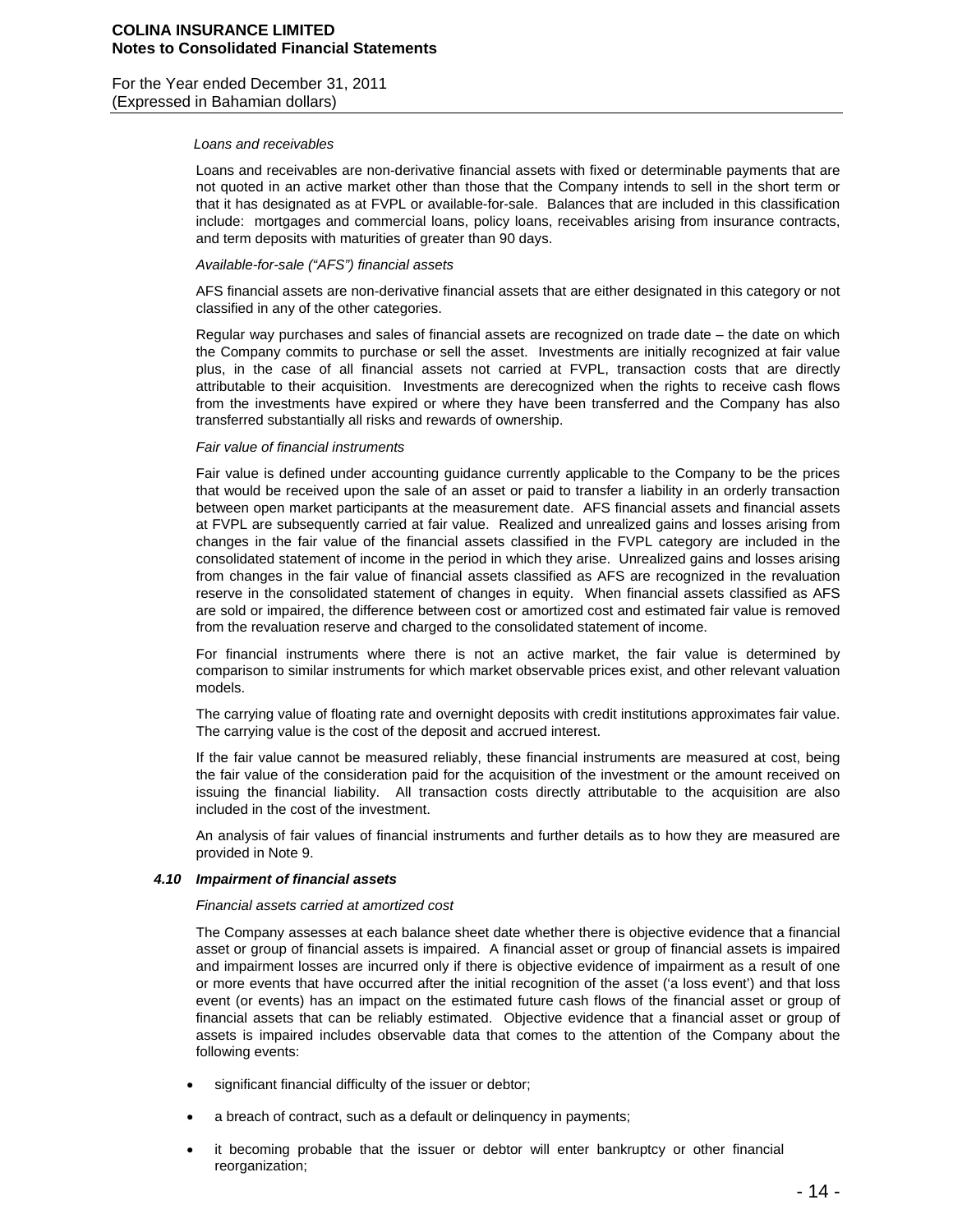For the Year ended December 31, 2011 (Expressed in Bahamian dollars)

- the disappearance of an active market for that financial asset because of financial difficulties; or
- observable data indicating that there is a measurable decrease in the estimated future cash flows from a group of financial assets since the initial recognition of those assets, though the decrease cannot yet be identified with the individual financial assets in the group, including:
	- adverse changes in the payment status of issuers or debtors in the group; or
	- local economic conditions that correlate with defaults on the assets in the group.

If there is objective evidence that an impairment loss has been incurred on loans and receivables carried at amortized cost, the amount of the loss is measured as the difference between the asset's carrying amount and the present value of estimated future cash flows (excluding future credit losses that have not been incurred) discounted at the financial asset's original effective interest rate. The calculation of the present value of the estimated future cash flows of a collateralized financial asset reflects the cash flows that may result from foreclosure less costs for obtaining and selling the collateral, whether or not foreclosure is probable. The carrying amount of financial assets are reduced by the impairment loss directly for all financial assets with the exception of trade receivables and mortgage loans, where the carrying value is reduced through the use of an allowance account. Subsequent recoveries of amounts previously written off are credited against the allowance account. Changes in the carrying amount of the allowance account are recognized in profit or loss.

#### *Financial assets carried at fair value*

The Company assesses at each balance sheet date whether there is objective evidence that an AFS financial asset is impaired, including in the case of equity investments classified as AFS, a significant or prolonged decline in the fair value of the security below its cost. If any evidence exists for AFS financial assets, the cumulative loss – measured as the difference between the acquisition cost and current fair value, less any impairment loss on the financial asset previously recognized in profit or loss  $-$  is removed from equity and recognized in the consolidated statement of income. The impairment loss is reversed through the consolidated statement of income if in a subsequent period the fair value of a debt instrument classified as AFS increases and the increase can be objectively related to an event occurring after the impairment loss was recognized in profit or loss.

For unlisted shares classified as AFS, a significant or prolonged decline in the fair value of the security below its cost is considered to be objective evidence of impairment.

#### *4.11 Investment properties*

Investment properties comprise freehold land and buildings, mainly commercial properties that are held for long-term yields and capital appreciation purposes and are held initially at cost, including transaction costs. The carrying amount includes the cost of replacing part of an existing investment property at the time that cost is incurred if the recognition criteria are met; and exclude the costs of day-to-day servicing of an investment property.

Subsequent to initial recognition, such properties are measured at estimated fair value based on open market value determined periodically by external appraisers with management valuations in intervening periods. Gains or losses arising from changes in the fair values of investment properties are included in the income statement in the year in which they arise.

Investment properties are derecognized either when they have been disposed of, or when the investment property is permanently withdrawn from use and no future economic benefit is expected from its disposal. Any gains or losses on the retirement or disposal of an investment property are recognized in the income statement in the year of retirement or disposal.

Transfers are made to or from investment property only when there is a change in use evidenced by the end of owner-occupation, commencement of an operating lease to another party, or completion of construction or development. For a transfer from investment property to owner occupied property, the deemed cost for subsequent accounting is the fair value at the date of change in use. If owneroccupied property becomes an investment property, the Company accounts for such property in accordance with the policy stated under property and equipment up to the date of the change in use.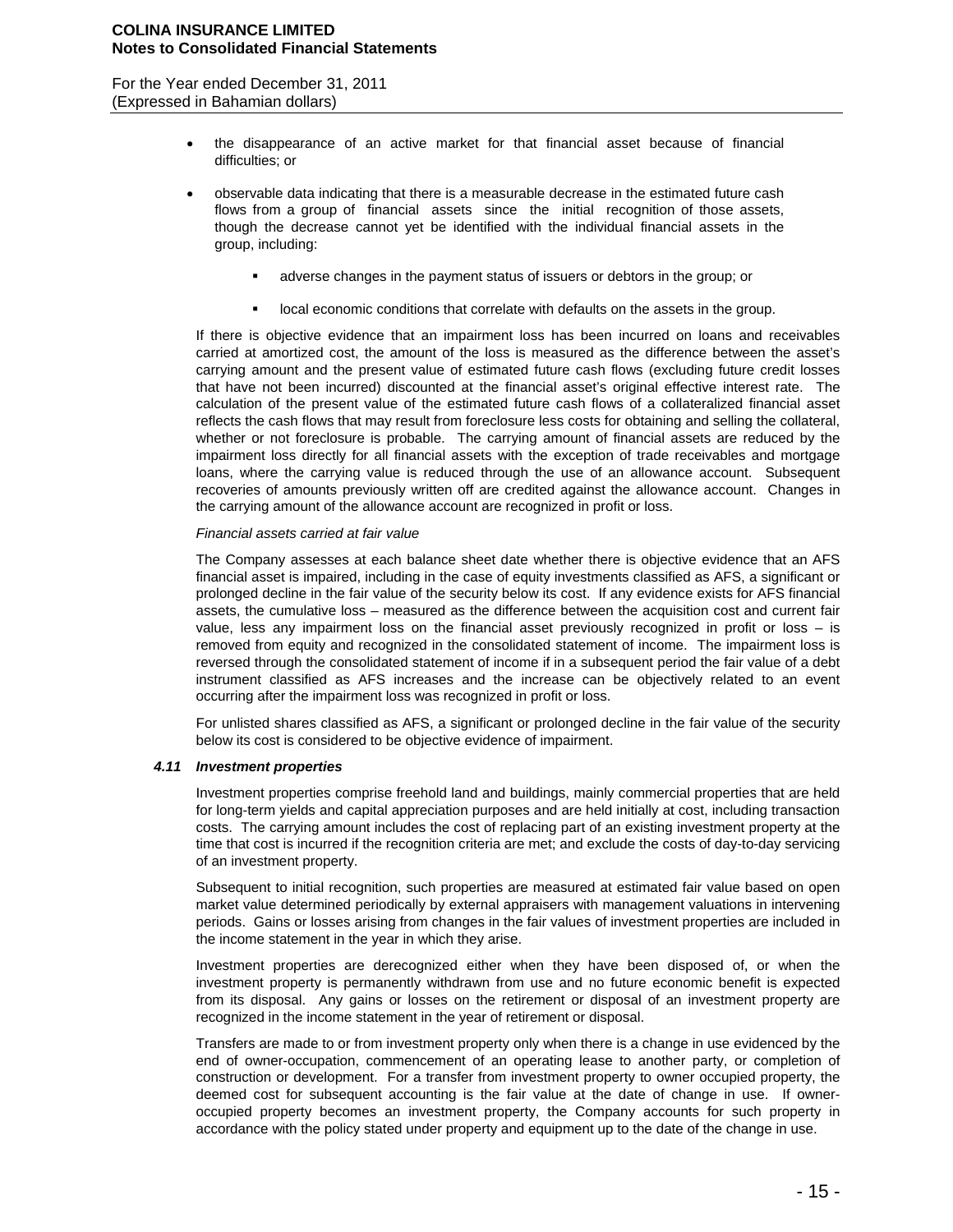> When the Company completes the construction or development of a self-constructed investment property, any difference between the fair value of the property at that date and its previous carrying amount is recognized in the income statement.

#### *4.12 Property and equipment*

Property and equipment are carried at cost less accumulated depreciation and any impairment losses. Depreciation is charged using the straight-line method to allocate the cost of the assets over their estimated useful lives, as follows:

| $\bullet$ | Furniture, fixtures and equipment | 5 to 10 years                        |
|-----------|-----------------------------------|--------------------------------------|
| $\bullet$ | Computer hardware                 | 3 to 5 years                         |
| $\bullet$ | Motor vehicles                    | 4 to 5 years                         |
| $\bullet$ | Leasehold improvements            | 5 to 15 years, or shorter lease term |
| $\bullet$ | Land improvements and buildings   | 40 to 50 years                       |

Land is not depreciated. The assets' useful lives are reviewed at each balance sheet date and adjusted if appropriate. An asset's carrying amount is written down immediately to its recoverable amount if the asset's carrying amount is greater than its estimated recoverable amount.

Gains and losses on disposals are determined by comparing proceeds with carrying amounts. These are included in the consolidated statement of income.

Increases in the carrying amount arising on revaluation of land and buildings are credited to the revaluation reserve in equity.

Decreases that offset previous increases of the same asset are charged against the revaluation reserve directly in equity; all other decreases are charged to the consolidated statement of income and depreciation based on the asset's original cost is transferred from the revaluation reserve to retained earnings.

## *4.13 Goodwill and other intangible assets*

#### *Goodwill*

Goodwill represents the excess of the cost of an acquisition over the fair value of the Company's share of the net identifiable assets of the acquiree at the acquisition date. Goodwill is tested annually for impairment and carried at cost less accumulated impairment losses. Goodwill is allocated to cashgenerating units ("CGUs") for the purpose of impairment testing. Gains and losses on the disposal of an entity include the carrying amount of goodwill relating to the entity sold.

For goodwill arising from the purchase of insurance related business, goodwill is allocated to CGUs identified according to the nature and type of insurance contract by major block of business.

For each CGU, the impairment charge is calculated by comparing the present value of the in force and projected new business at time of purchase and currently to determine how much the value has decreased relative to the original amount of goodwill recorded.

The Company's policy for goodwill arising on the acquisition of an associate is described in Note 4.6.

#### *Other intangible assets*

Other intangible assets include acquired computer software licenses which are capitalized on the basis of the costs incurred to acquire and implement the specific software. These costs are amortized using the straight-line method over the estimated useful life, not exceeding a period of three years and are included in general and administrative expenses in the consolidated statement of income. At each balance sheet date, the Company reviews the carrying amounts of its intangible assets to determine whether there is any indication that those assets have suffered an impairment loss. If any such indication exists, the recoverable amount of the asset is estimated in order to determine the extent of the impairment loss.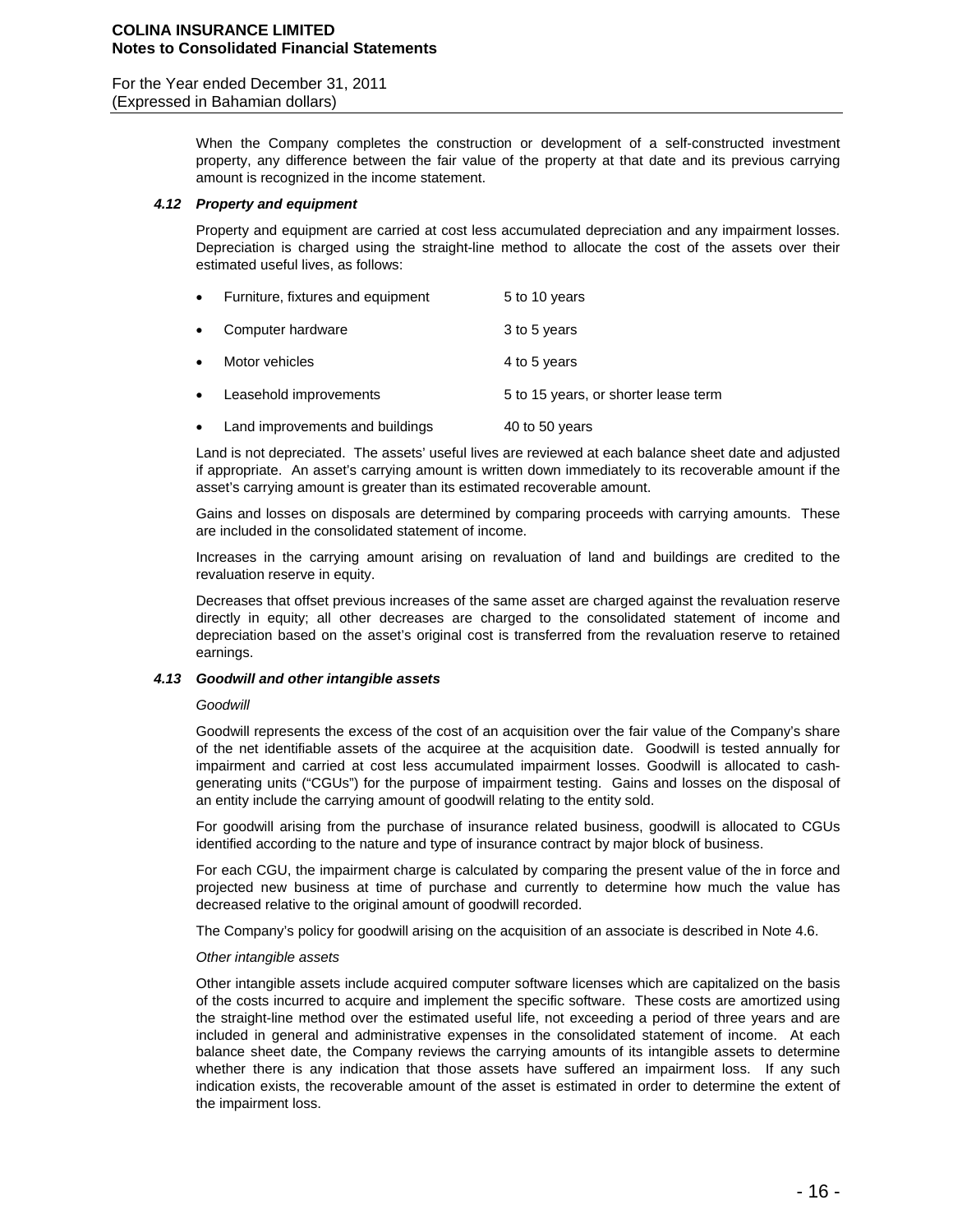#### *Other intangible assets included in investment in associates*

These Intangible assets include software, customer relationships, non-competitive agreement and trade name and are carried at cost less accumulated amortization. Intangible assets included in investment in associates are amortized on a straight-line basis as follows:

| Software                  | 3 years  |
|---------------------------|----------|
| Customer relationships    | 10 years |
| Non-competitive agreement | 2 years  |
| Trade name                | 5 years  |

The carrying amount of intangible assets included in investment in associates is reviewed at each balance sheet date to assess whether it is recorded in excess of its recoverable amount. Where the carrying value exceeds this estimated value the asset is written down to the recoverable amount.

#### *4.14 Insurance contracts*

The Company issues contracts that transfer insurance risk or financial risk or both. Insurance contracts are those contracts that transfer significant insurance risk. Such contracts may also transfer financial risk. Significant insurance risk is defined as the probability of paying significantly more on the occurrence of an insured event than if the insured event did not occur.

Investment contracts are those contracts that transfer significant financial risk. Financial risk is the risk of a possible future change in one or more of a specified interest rate, security price, commodity price, foreign exchange rate, index of price or rates, a credit rating or credit index or other variable.

Once a contract has been classified as an insurance contract, it remains an insurance contract for the remainder of its lifetime, even if the insurance risk reduces significantly during this period, unless all rights and obligations are extinguished or expire. Investment contracts can however be reclassified as insurance contracts after inception if insurance risk becomes significant.

A number of insurance and investment contracts contain a DPF. This feature entitles the contract holder to receive, as a supplement to guaranteed benefits, additional benefits or bonuses:

- that are likely to be a significant portion of the total contractual benefits;
- whose amount or timing is contractually at the discretion of the Company, and;
- that are contractually based on:
	- the performance of a specified pool of contracts or a specified type of contract;
	- realized and/or unrealized investment returns on a specified pool of assets held by the Company; or
	- the profit or loss of the Company, fund or other entity that issues the contract.

The amount and timing of the distribution to individual contract holders is at the discretion of the Company, subject to the advice of the Appointed Actuary.

Insurance contracts and investment contracts with and without DPF are classified into three main categories, depending on the duration of risk and whether or not the terms and conditions are fixed.

#### *Short-term insurance contracts*

Short duration life insurance contracts protect the Company's customers from the financial consequences of events (such as death, sickness, or disability). Benefits paid on occurrence of the specified insurance event are either fixed or linked to the extent of the economic loss suffered by the policyholder. There are no maturity or surrender benefits.

Claims and loss adjustment expenses are charged to income as incurred based on the estimated liability for compensation owed to contract holders. They include direct and indirect claims settlement costs and arise from events that have occurred up to the balance sheet date even if they have not yet been reported to the Company. Liabilities for unpaid claims are estimated using the input of assessments for individual cases reported to the Company and statistical analyses for the claims IBNR.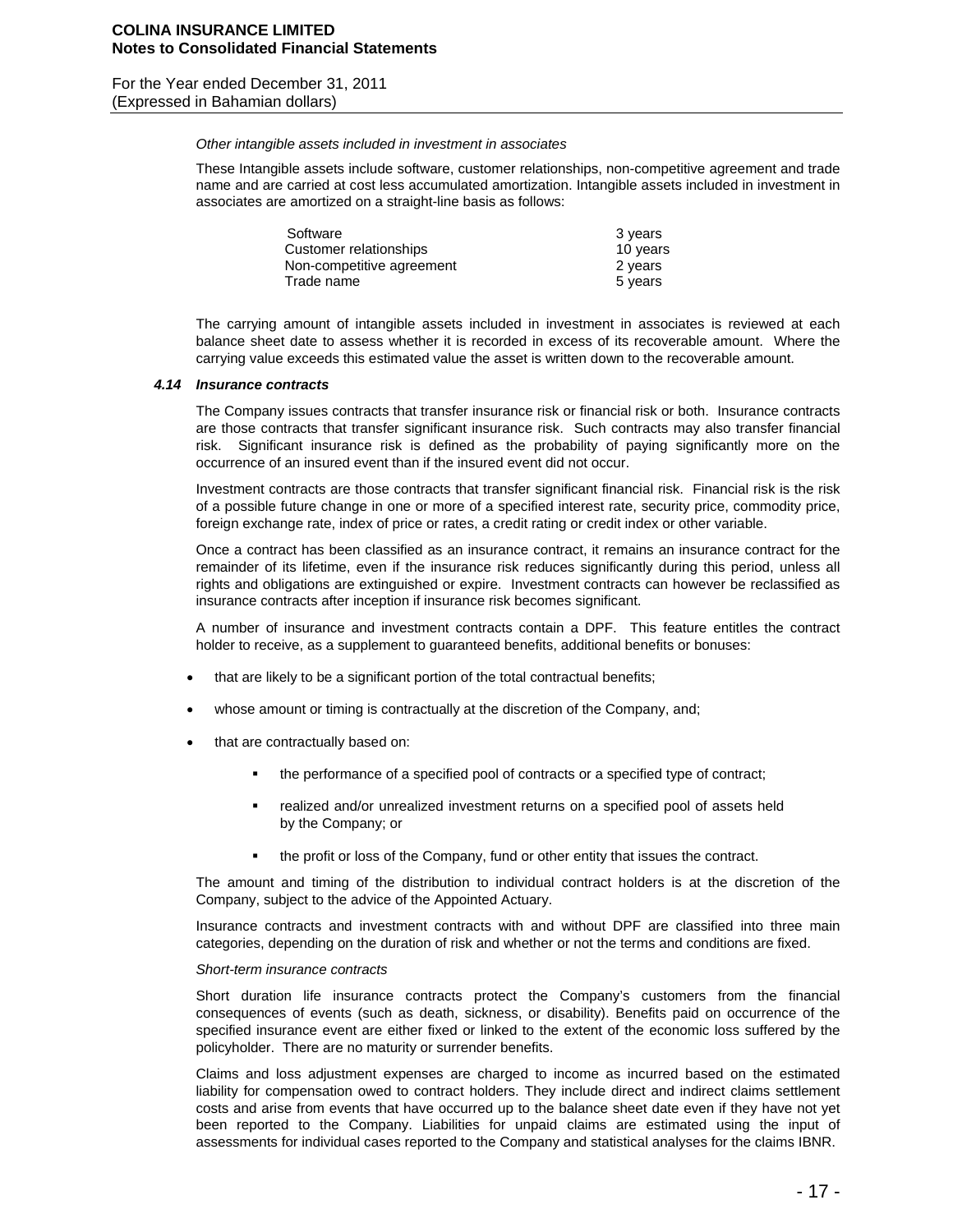> Individual health insurance premiums are recognized as revenue when received. Group life and health insurance premiums are recognized as revenue over the related contract periods.

#### *Long-term insurance and other contracts*

Long-term insurance and other contracts insure events associated with human life (for example death, or survival) over a long duration. Premiums are recognized as revenue when they become payable by the contract holder. Premiums are shown before deduction of commission. Benefits are recorded as an expense when they are incurred.

A liability for contractual benefits that are expected to be incurred in the future is recorded when the premiums are recognized. The liability is based on assumptions as to mortality, persistency, maintenance expenses and investment income that are reviewed annually. A margin for adverse deviations is included in the assumptions.

Long-term insurance and other contracts are further classified into the following sub-categories:

- with fixed and guaranteed terms;
- with fixed and guaranteed terms and with DPF;
- without fixed and guaranteed terms; and
- without fixed and guaranteed terms and with DPF.

The contracts containing DPF participate in the profits of the Company. As the Company declares the bonus to be paid, it is credited to the individual policyholders.

*Long-term investment contracts with DPF* 

The fair value of these contracts is determined with reference to the fair value of the underlying financial assets and they are recorded at inception at their fair value.

#### *4.15 Provision for future policy benefits*

The provision for future policy benefits represents the amount required, in addition to future premiums and investment income, to provide for future benefit payments, commissions and policy administration expenses for all insurance and annuity policies in force with the Company. The Company's Appointed Actuary is responsible for determining the amount of the policy liabilities such that sufficient funds will be available in the future to meet the Company's contractual obligations.

The provision for future policy benefits is determined using accepted actuarial practices established by the Canadian Institute of Actuaries ("CIA"), which are accepted in The Bahamas. In accordance with these standards, the policy actuarial liabilities have been determined by the Appointed Actuary using the Canadian Asset Liability Method ("CALM") and the CIA Standards of Practice (Practice – Specific Standards For Insurers), Section 2300, Life and Health Insurance ("SOP").

CALM involves the projection of future interest rate scenarios in order to determine the amount of assets needed to provide for all future obligations. The method consists of four basic steps:

- 1. Determination of the period over which these projections are performed.
- 2. Projection of liability cash flows.
- 3. Projection of asset cash flows.
- 4. Performance of interest rate scenario testing under a variety of plausible economic conditions.

The Company maintains specific assets to back the policy liabilities by lines of business. The projection of liability and asset cash flows recognizes these specific assets. The projection period is chosen so as to include all insured events in the valuation process.

The actuarial liabilities for very small blocks of business have been set up as 100% of their annual premiums. IBNR reserves for group life, accident and health are computed as a percentage of related premiums based on experience studies. These bases are in accordance with CALM and SOP.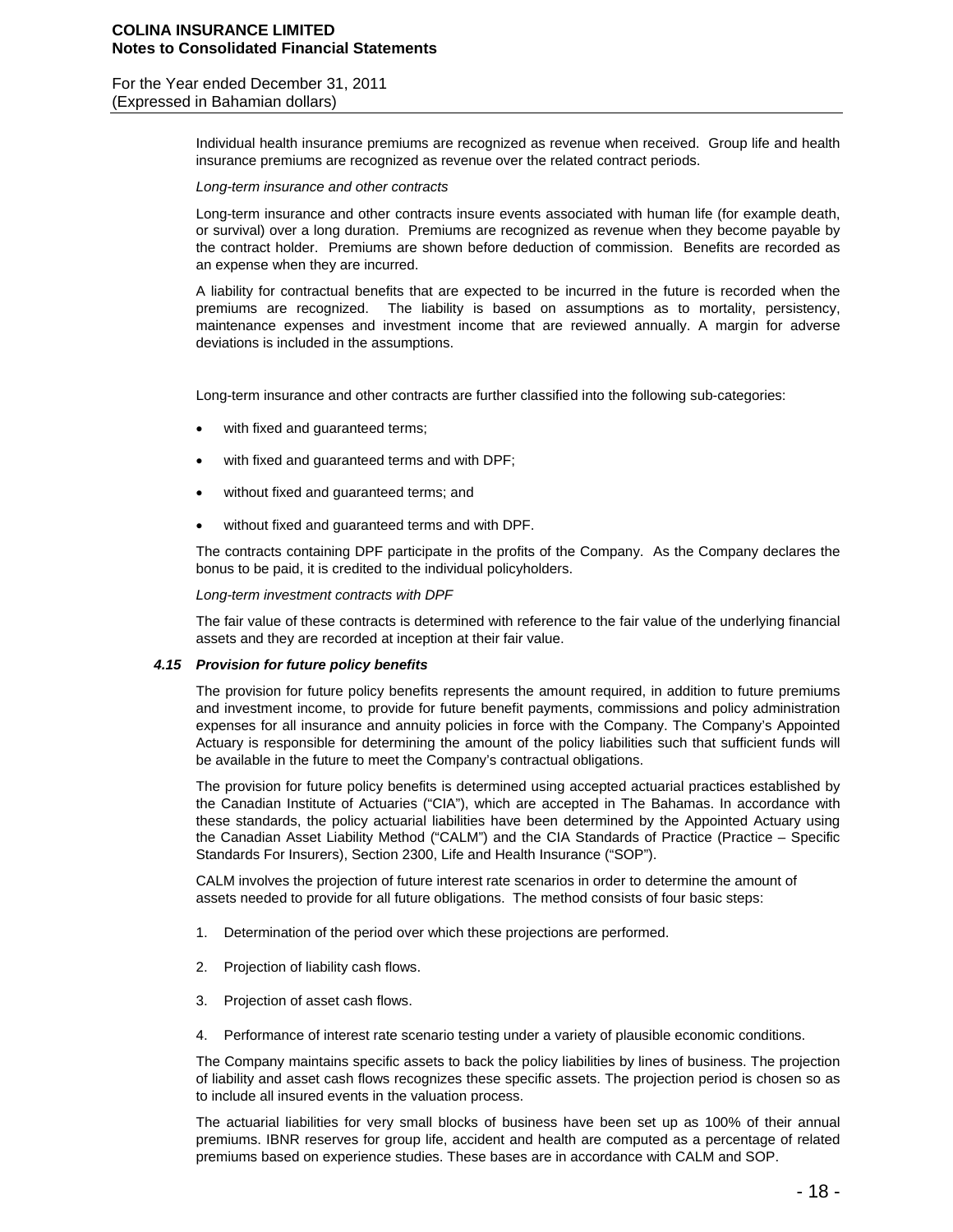#### *4.16 Commission expense*

Commission expenses comprise commissions earned by the Company's agents in respect of insurance and investment products sold. Commission expenses are recognized when payable.

#### *4.17 Pension business*

The pension business consists of third party pension plans with fund accumulations at rates of interest determined by the Company. There are no future interest or annuity rate guarantees. The liability established for future pension benefits for each of these plans is equal to the fund balance at the valuation date. Such third party pension liabilities are included in 'other liabilities,' see Note 20.

#### *4.18 Policy dividends on deposit*

Policy dividends on deposit comprise dividends declared on policies but not withdrawn from the Company, together with accrued interest.

#### *4.19 Share capital*

Shares are classified as equity when there is no obligation to transfer cash or other assets. Incremental costs directly attributable to the issue of equity instruments are shown in equity as a deduction from the proceeds.

Dividends on ordinary shares are recognized as a liability and deducted from equity when they are approved by the Company's Board of Directors. Dividends for the year that are approved after the balance sheet date are dealt with as an event after the balance sheet date.

#### *4.20 Revenue recognition*

Interest income for financial assets that are not classified as at FVPL is recognized using the effective interest method. Dividend income is recognized when the Company's right to receive payment is established – this is the ex-dividend date for equity securities. The Company's policy for recognition of revenue from operating leases is described in Note 4.26. For the revenue recognition policies surrounding insurance contracts, see Note 4.14.

#### *4.21 Reinsurance*

In the normal course of business, the Company seeks to limit its exposure to loss on any single insured and to recover benefits paid, by ceding premiums to reinsurers under excess coverage contracts. Contracts entered into that meet the classification requirements of insurance contracts are classified as reinsurance contracts held. Amounts recoverable from reinsurers are estimated in a manner consistent with the policy liability associated with the reinsured.

Amounts recoverable from or due to reinsurers are measured consistently with the amounts associated with the reinsured contracts and in accordance with the terms of each reinsurance contract. Reinsurance liabilities are primarily premiums due for reinsurance contracts and are recognized as an expense when due.

An impairment review is performed at each reporting date or more frequently when an indication of impairment arises during the reporting year. Impairment occurs when objective evidence exists that the Company may not recover outstanding amounts under the terms of the contract and when the impact on the amounts that the Company will receive from the reinsurer can be measured reliably. The impairment loss is recorded in the consolidated statement of income.

Reinsurance assets or liabilities are derecognized when the contractual rights are extinguished or expire or when the contract is transferred to another party.

Ceded reinsurance arrangements do not relieve the Company from its obligations to policyholders.

The Company also assumes reinsurance risk in the normal course of business for non-life insurance contracts. Premiums and claims on assumed reinsurance are recognized as revenue or expenses in the same manner as they would be if the reinsurance were considered direct business, taking into account the product classification of the reinsured business. Reinsurance liabilities represent balances due to reinsurance companies. Amounts payable are estimated in manner consistent with the related reinsurance contract.

Premiums and claims are presented on a gross basis for both ceded and assumed reinsurance.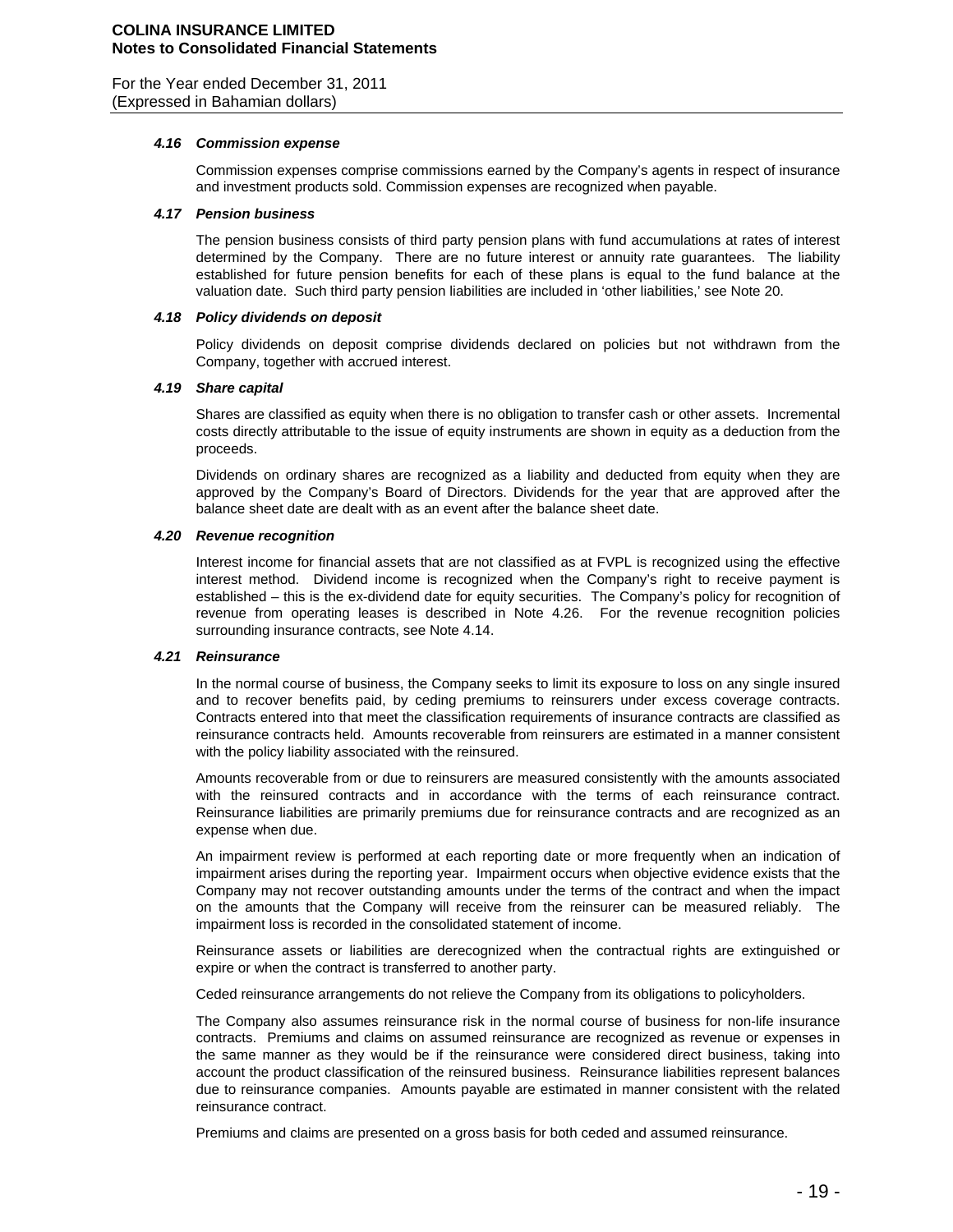#### *4.22 Defined contribution pension plan*

The Company operates a defined contribution pension plan. Contributions are made to the plan on a mandatory and voluntary basis. The Company has no further payment obligations once the contributions have been paid. The Company's portion of the contributions is charged to the consolidated statement of income as employee/agent benefits expense in the year to which they relate.

## *4.23 Share-based payments*

The Company operates an Employee Share Ownership Plan ("ESOP"). Under this plan, eligible employees and agents can purchase common shares of the Company on the open market through regular payroll deductions up to a maximum of 10% of eligible earnings. Employee and agent contributions are matched by the Company at rates between 20% to 25% of eligible earnings. The Company's matching contribution fully vests to the employee or agent after a period of 4 years. These share-based payments to employees and agents are measured at the fair value of the equity instruments at the grant date. The cost of matching employee and agent contributions amounted to \$8,662 in 2011 (2010: \$5,402) and is included in employee/agent benefits expense.

## *4.24 Taxation*

The Company is subject to tax on taxable gross premium income at the flat rate of 3% (2010: 3%). There are no other corporate, income or capital gains taxes levied on the Company in The Bahamas or in any other jurisdictions in which the Company operates.

## *4.25 Segregated fund*

With the acquisition of Imperial Life in 2005, certain contracts were acquired which allow unit holders to invest in a segregated fund managed by the Company for their benefit. Substantially all risks and rewards of ownership accrue to the unit holders and, consequently, the assets held in the segregated fund account are excluded from the assets in the Company's general funds. As of December 31, 2011, these assets amounted to \$45.7 million (2010: \$45.7 million). The Company has entered into a subinvestment management agreement with its own related party Investment Manager to manage a significant portion of these assets.

## *4.26 Leases*

Rental income due from lessees on operating leases is recognized on a straight-line basis over the term of the relevant lease. Initial direct costs incurred in negotiating and arranging an operating lease are added to the carrying amount of the leased asset and recognized on a straight-line basis over the lease term.

Where the Company is the lessee, leases in which a significant portion of the risks and rewards of ownership are retained by the lessor are classified as operating leases. Payments made under operating leases are charged to the consolidated statement of income on a straight-line basis over the period of the lease.

## *4.27 Loans*

Loans are initially recognized at fair value, which is the cost of the consideration received, net of issue costs and any discount or premium on settlement. Subsequent to initial recognition, they are measured at amortized cost, using the effective interest rate method.

Borrowing costs are recognized as an expense when incurred.

## *4.28 Other financial liabilities and insurance, trade and other payables*

These items are recognized when due and measured on initial recognition at the fair value of the consideration paid. Subsequent to initial recognition, they are measured at amortized cost using the effective interest rate method.

Financial liabilities and insurance, trade and other payables are derecognized when the obligation under the liability is discharged, cancelled or expired. When the existing liability is replaced by another from the same lender on substantially different terms, or the terms of the existing liability are substantially modified, such an exchange or modification is treated as a derecognition of the original liability and the recognition of a new liability, and the difference in the respective carrying amounts is recognized in the consolidated statement of income.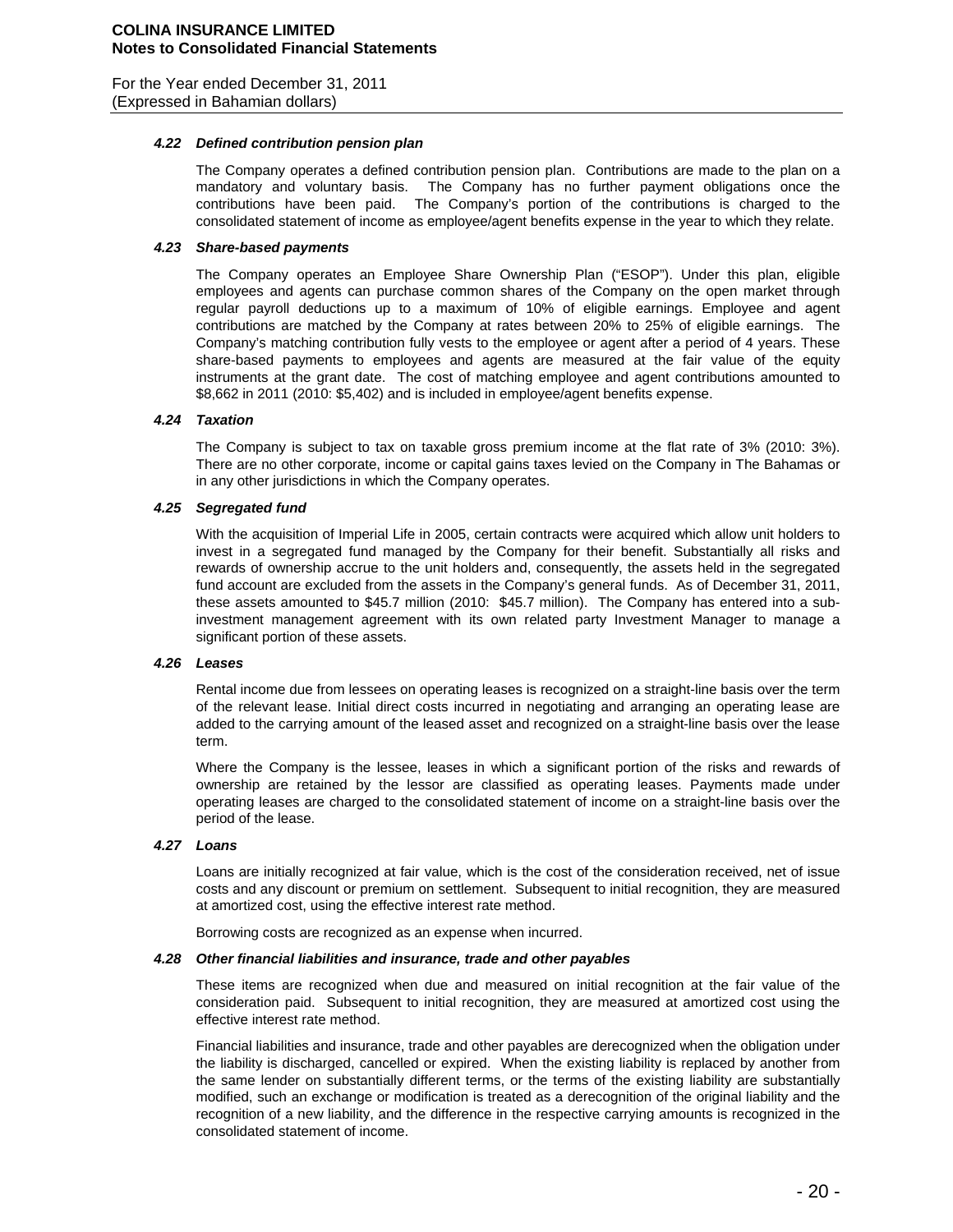### *4.29 Contingent liabilities*

Provisions for contingent liabilities are recognized when: the Company has a present legal or constructive obligation as a result of past events; it is more likely than not that an outflow of resources will be required to settle the obligation; and the amount has been reliably estimated.

The amount recognized as a provision is the best estimate of the consideration required to settle the present obligation at the balance sheet date, taking into account the risks and uncertainties surrounding the obligation. Where a provision is measured using the cash flows estimated to settle the present obligation, its carrying amount is the present value of those cash flows.

When some or all of the economic benefits required to settle a provision are expected to be recovered from a third party, the receivable is recognized as an asset if it is virtually certain that reimbursement will be received and the amount of the receivable can be measured reliably.

# **5. Responsibilities of the Appointed Actuary and Independent Auditors**

The Appointed Actuary is appointed by the Board of Directors and is responsible for carrying out an annual valuation of the Company's policy liabilities in accordance with accepted actuarial practice and reporting thereon to the Board of Directors. In performing the valuation, the Appointed Actuary makes assumptions as to the future rates of interest, asset default, mortality, claims experience, policy termination, inflation, reinsurance recoveries, expenses and other contingencies taking into consideration the circumstances of the Company and the policies in force. The Appointed Actuary's report outlines the scope of the valuation and the actuary's opinion.

The Independent Auditors have been appointed by the shareholders and are responsible for conducting an independent and objective audit of the consolidated financial statements in accordance with International Standards on Auditing. They report to the shareholders regarding the fairness of the presentation of the Company's consolidated financial statements in accordance with International Financial Reporting Standards. In carrying out their audit, the Independent Auditors also make use of the work of the Appointed Actuary and the Appointed Actuary's report on the policy liabilities. The Independent Auditors' report outlines the scope of their audit and their opinion.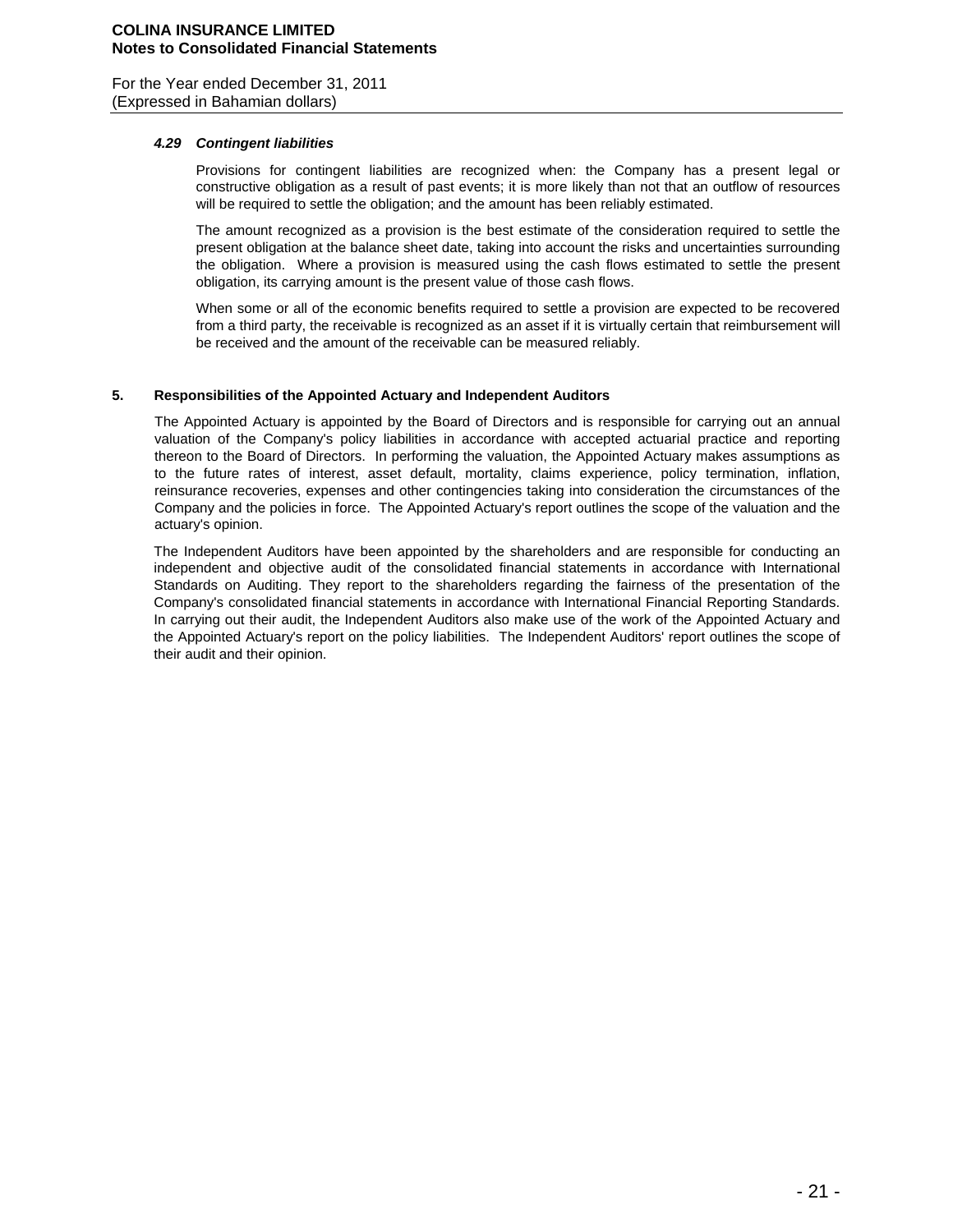For the Year ended December 31, 2011 (Expressed in Bahamian dollars)

# **6. Subsidiaries**

Subsidiaries of the Company as of December 31, 2011 are as follows:

|                                                        | Place of      |              |
|--------------------------------------------------------|---------------|--------------|
| Name                                                   | Incorporation | Shareholding |
|                                                        |               |              |
| <b>Mortgage Company</b>                                |               |              |
| Colina Mortgage Corporation Ltd.<br>('CMCO")           | The Bahamas   | 100%         |
| <b>Investment Property Holding Companies</b>           |               |              |
| Bay St. Holdings Ltd.                                  | The Bahamas   | 100%         |
| Colina Real Estate Fund Ltd.                           | The Bahamas   | 81%          |
| Collmpco One Ltd.                                      | The Bahamas   | 100%         |
| Dax Limited                                            | The Bahamas   | 100%         |
| Goodman's Bay Development Company<br>Limited ("GBDC")  | The Bahamas   | 81%          |
| IMPCO Properties (Bahamas) Limited                     | The Bahamas   | 100%         |
| <b>IMPCO Real Estate Holdings (Bahamas)</b><br>Limited | The Bahamas   | 100%         |
| NCP Holdings Ltd.                                      | The Bahamas   | 100%         |
| P.I. Investments Ltd.                                  | The Bahamas   | 100%         |
| Wednesday Holding Company Ltd.                         | The Bahamas   | 100%         |
| <b>Investment Holding Companies</b>                    |               |              |
| Fairway Close Development Company Ltd.                 | The Bahamas   | 100%         |
| Partner Investment Ltd.                                | The Bahamas   | 100%         |
| PRO Health Holdings Ltd.                               | The Bahamas   | 100%         |
| Sharp Investment Ltd.                                  | The Bahamas   | 100%         |
| <b>Investment Funds</b>                                |               |              |
| CEAL Global Bond Fund Ltd.                             | The Bahamas   | 93%          |
| CFAL Global Equity Fund Ltd.                           | The Bahamas   | 35%          |

# **7. Segment Information**

For management purposes, the Company is organized into business units based on its products and services and has two reportable operating segments as follows:

- Life Division offers a wide range of whole life and term insurance, and pension, annuity, savings and investment products.
- Group and Health Division offers a wide range of individual medical and group life and health medical insurance.

Segment performance is evaluated based on profit or loss which in certain respects is measured differently from profit or loss in the consolidated financial statements.

No inter-segment transactions occurred in 2011 and 2010. If any transaction were to occur, transfer prices between operating segments are set on an arm's length basis in a manner similar to transactions with third parties. Segment income, expense and results would then include those transfers between business segments which would then be eliminated on consolidation.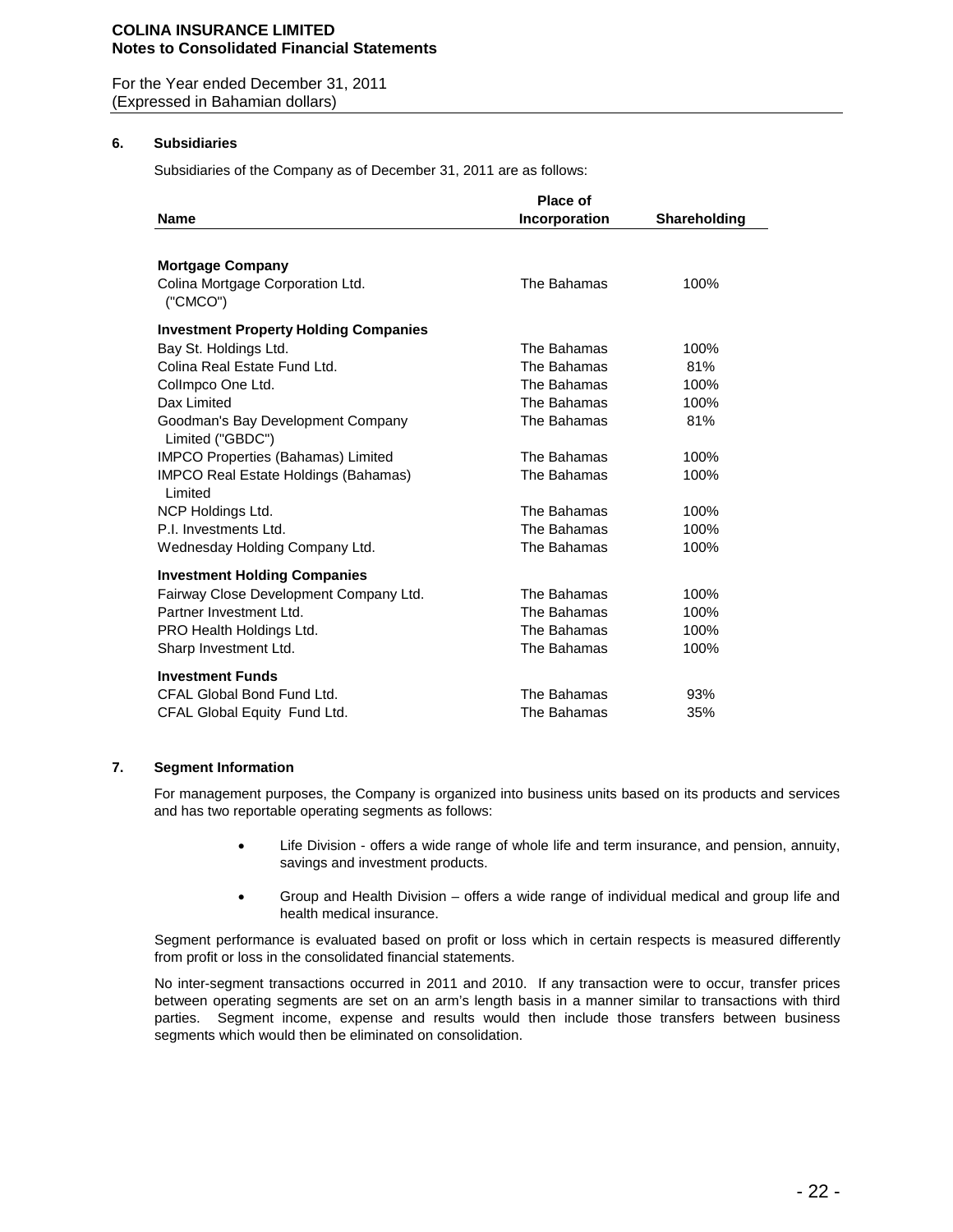For the Year ended December 31, 2011 (Expressed in Bahamian dollars)

The segment results for the period ended December 31 are as follows:

|                          | 2011              |                       |                   |  |  |
|--------------------------|-------------------|-----------------------|-------------------|--|--|
|                          | Life              | <b>Health</b>         | <b>Total</b>      |  |  |
| <b>INCOME</b>            |                   |                       |                   |  |  |
| Net premium revenue      | \$<br>55,454,314  | 61,995,097 \$<br>- \$ | 117,449,411       |  |  |
| Net investment income    | 28,642,639        | 841,666               | 29,484,305        |  |  |
| Other income and fees    | 357,982           | 5,481,809             | 5,839,791         |  |  |
| Total revenues           | 84,454,935        | 68,318,572            | 152,773,507       |  |  |
| POLICYHOLDER BENEFITS    | 51,639,759        | 50,050,833            | 101,690,592       |  |  |
| <b>EXPENSES</b>          | 27,827,332        | 16,955,566            | 44,782,898        |  |  |
| <b>NET INCOME</b>        | 4,987,844<br>\$   | 1,312,173<br>\$       | 6,300,017<br>\$   |  |  |
| <b>TOTAL ASSETS</b>      | 494,225,394<br>\$ | 45,821,806<br>\$      | 540,047,200<br>\$ |  |  |
| <b>TOTAL LIABILITIES</b> | 391,294,433<br>\$ | \$<br>36,278,625      | 427,573,058       |  |  |

|                       |                     | 2010             |   |              |
|-----------------------|---------------------|------------------|---|--------------|
|                       | Life                | <b>Health</b>    |   | <b>Total</b> |
| <b>INCOME</b>         |                     |                  |   |              |
| Net premium revenue   | \$<br>58,245,233 \$ | 59,928,213 \$    |   | 118,173,446  |
| Net investment income | 28,141,811          | 831,309          |   | 28,973,120   |
| Other income and fees | 439,835             | 5,157,332        |   | 5,597,167    |
| Total revenues        | 86,826,879          | 65,916,854       |   | 152,743,733  |
| POLICYHOLDER BENEFITS | 49,752,639          | 41,844,404       |   | 91,597,043   |
| <b>EXPENSES</b>       | 28,469,690          | 18,171,545       |   | 46,641,235   |
| <b>NET INCOME</b>     | 8,604,550           | \$<br>5,900,905  |   | 14,505,455   |
| <b>TOTAL ASSETS</b>   | 476,692,349         | \$<br>44,196,240 | S | 520,888,589  |
| TOTAL LIABILITIES     | 375,729,701         | \$<br>34,835,551 | S | 410,565,252  |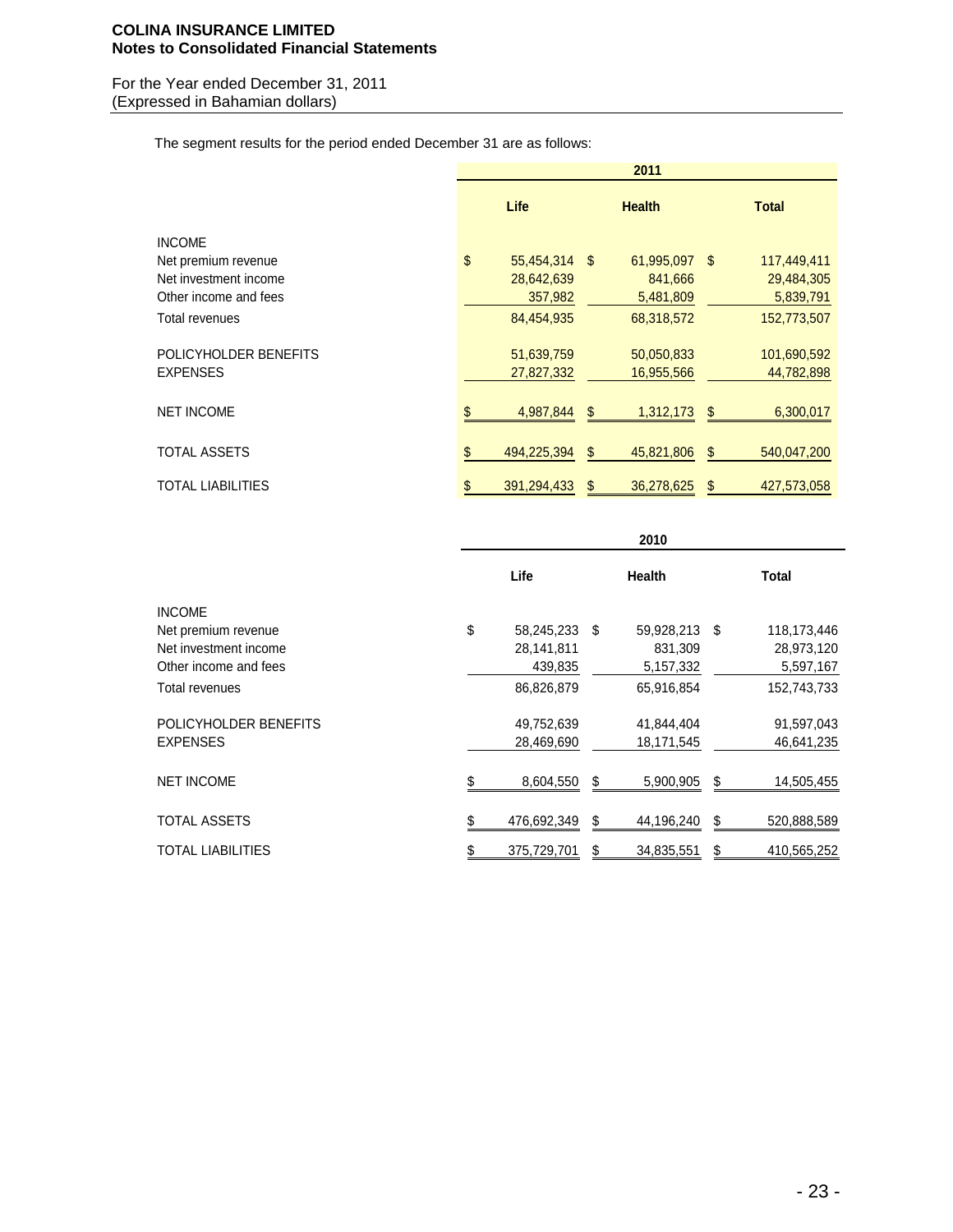For the Year ended December 31, 2011 (Expressed in Bahamian dollars)

# **8. Cash and Cash Equivalents**

For the purposes of the consolidated statement of cash flows, cash and cash equivalents are comprised of the following:

|                                            |    | 2011           | 2010               |
|--------------------------------------------|----|----------------|--------------------|
| Term deposits                              | \$ | 32,641,513     | 15,172,686<br>- \$ |
| Less: Deposits with original maturities of |    |                |                    |
| greater than 90 days                       |    | (10, 573, 102) | (4,340,697)        |
| Short-term deposits                        |    | 22,068,411     | 10,831,989         |
| Cash and demand balances                   |    | 12,816,836     | 20,011,805         |
| Less: Restricted cash balances             |    | (1,005,247)    | (1,002,688)        |
| Less: Bank overdraft (See Note 20)         |    | (1,285,107)    | (457, 520)         |
| Total cash and cash equivalents            | S  | 32,594,893     | 29,383,586         |

The carrying amounts disclosed above reasonably approximate fair value at the balance sheet date.

As of the balance sheet date, the weighted-average interest rate on short-term deposits is 3.56% (2010: 4.30%). These deposits have an average maturity of 85 days (2010: 48 days). The weighted-average interest rate on deposits with original maturities greater than 90 days is 3.78% (2010: 3.83%).

Included in deposits with original maturities of greater than 90 days are restricted amounts of \$680,434 (2010: \$678,886). Included in cash and demand balances are restricted amounts of \$1,005,247 (2010: \$1,002,688). These restricted balances included a letter of credit in favour of a reinsurance company acting as a lead reinsurer for the Company for its participation in certain management years within the reinsurance facilities managed by International Reinsurance Managers, LLC (see Note 14) and deposits held as support for insurance liabilities in favour of regulatory bodies in jurisdictions other than The Bahamas.

# **9. Investment Securities**

Investment securities comprise equity and debt securities classified into the following categories:

|                                   | 2011              | 2010              |
|-----------------------------------|-------------------|-------------------|
| Equity securities                 |                   |                   |
| Fair value through profit or loss | \$<br>8.917.430   | 9,641,384<br>- \$ |
| Available-for-sale                | 10,802,425        | 9,901,515         |
| Total equity securities           | 19,719,855        | 19,542,899        |
| Debt securities                   |                   |                   |
| Fair value through profit or loss | 40,486,566        | 22,908,104        |
| Available-for-sale                | 173,507,240       | 165,232,145       |
| Total debt securities             | 213,993,806       | 188,140,249       |
| Total investment securities       | \$<br>233,713,661 | 207,683,148       |

Financial assets at fair value through profit or loss are comprised primarily of financial instruments in the Bahamas Investment Fund (See Note 33).

As of the balance sheet date, government securities mainly comprise variable rate bonds tied to the Bahamian \$ Prime Rate issued by The Bahamas Government with interest rates ranging from 4.78% to 8.75% per annum (2010: from 5.53% to 8.75% per annum) and scheduled maturities between 2012 and 2037 (2010: between 2011 and 2037). In June 2011, the Bahamian \$ Prime Rate was reduced by 75 basis points from 5.50% to 4.75%.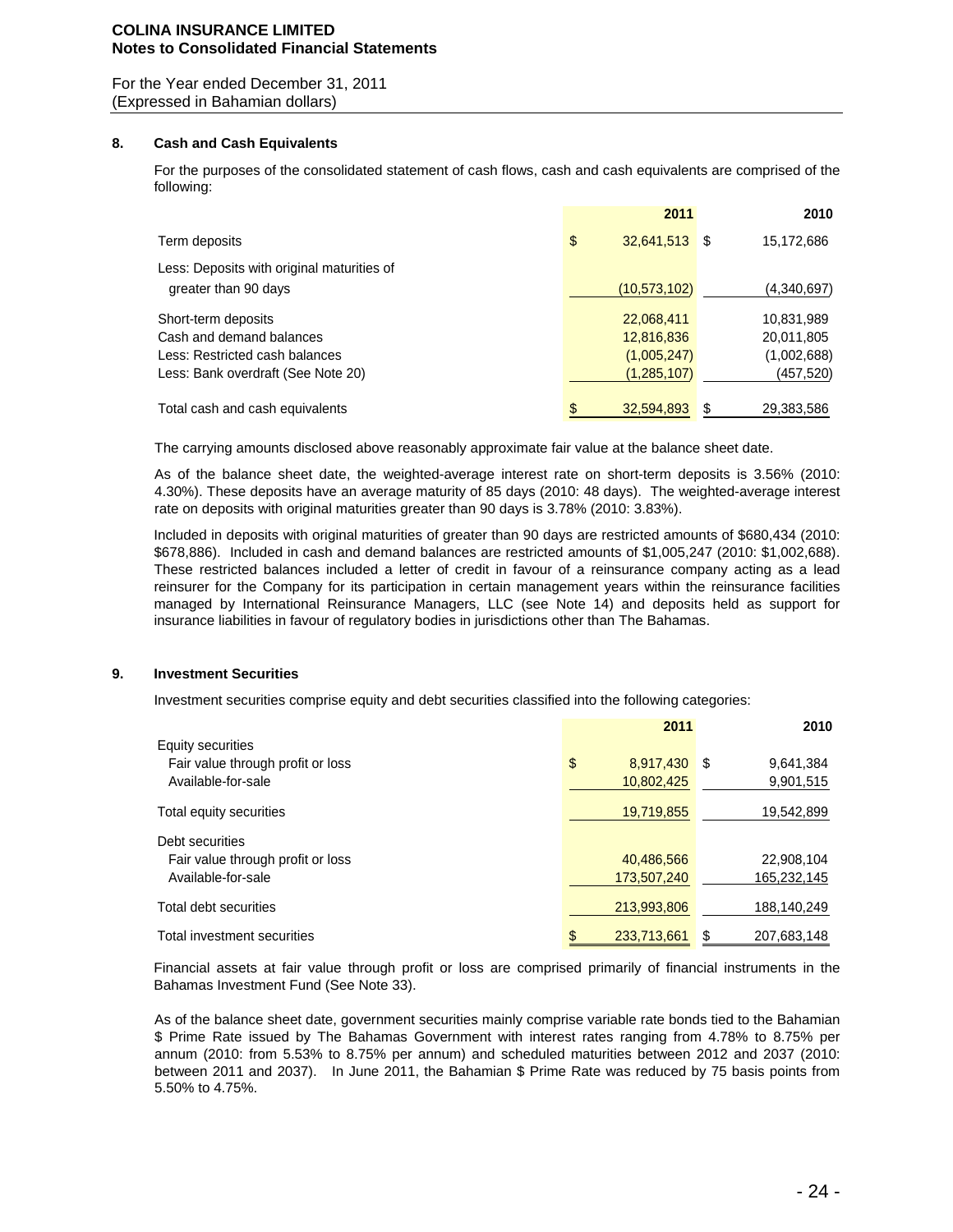For the Year ended December 31, 2011 (Expressed in Bahamian dollars)

> Included in debt securities is \$2,185,000 (2010: \$Nil) representing a restricted balance which is held in favour of the CILStatutory Trust (the "Trust"). The Trust was established in accordance with the Insurance Act, 2005 and Insurance (General) Regulations 2010 (as amended). The aforementioned legislation requires that a minimum of \$2,000,000 in assets be deposited with the Insurance Commission of The Bahamas by a registered insurer in respect of an entity which proposes to carry on life and/or health insurance business.

|                          | <b>FVPL</b>      |   | Available-<br>for-sale | Total             |
|--------------------------|------------------|---|------------------------|-------------------|
|                          |                  |   |                        |                   |
| At December 31, 2009     | \$<br>22.008.918 | S | 166,505,211            | \$<br>188,514,129 |
| Additions                | 28,512,577       |   | 18,322,347             | 46,834,924        |
| Disposals and maturities | (18,538,129)     |   | (9,998,126)            | (28, 536, 255)    |
| Net fair value gains     | 566,122          |   | 304.228                | 870,350           |
|                          |                  |   |                        |                   |
| At December 31, 2010     | 32,549,488       |   | 175,133,660            | 207,683,148       |
| Additions                | 23,366,203       |   | 44, 157, 785           | 67,523,988        |
| Disposals and maturities | (6,702,536)      |   | (35, 296, 419)         | (41,998,955)      |
| Net fair value gains     | 190.841          |   | 314.639                | 505,480           |
| At December 31, 2011     | 49.403.996       |   | 184,309,665            | \$<br>233,713,661 |

The movements in the categories of investment securities are as follows:

## *Determination of fair value and fair value hierarchy*

The use of fair value to measure certain assets with resulting unrealized gains or losses is pervasive within the Company's financial statements, and is a critical accounting policy and estimate for the Company. The following is the fair value hierarchy used by the Company that prioritizes the inputs to the respective valuation techniques used to measure fair value. The hierarchy gives the highest priority to unadjusted quoted prices in active markets for identifiable assets or liabilities, and a lower priority to less observable inputs.

The three levels of the fair value hierarchy are described below:

- Fair values determined by Level 1 inputs utilize unadjusted quoted prices obtained from active markets for identical assets or liabilities for which the Company has access. Fair value is determined by multiplying the quoted price by the quantity held by the Company.
- Fair values determined by Level 2 inputs utilize inputs other than quoted prices included in Level 1 that are observable for the asset or liability, either directly or indirectly. Level 2 inputs include quoted prices for similar assets and liabilities in active markets, and inputs other than quoted prices that are observable for the asset or liability, such as interest rates and yield curves that are observable at commonly quoted intervals, broker quotes and certain pricing indices.
- Level 3 inputs are based on unobservable inputs for the asset or liability and include situations where there is little, if any, market activity for the asset or liability. In these cases, significant management assumptions can be used to establish management's best estimate of the assumptions used by other market participants in determining the fair value of the asset or liability.

There have been no material changes in the Company's valuation techniques in the period represented by these consolidated financial statements.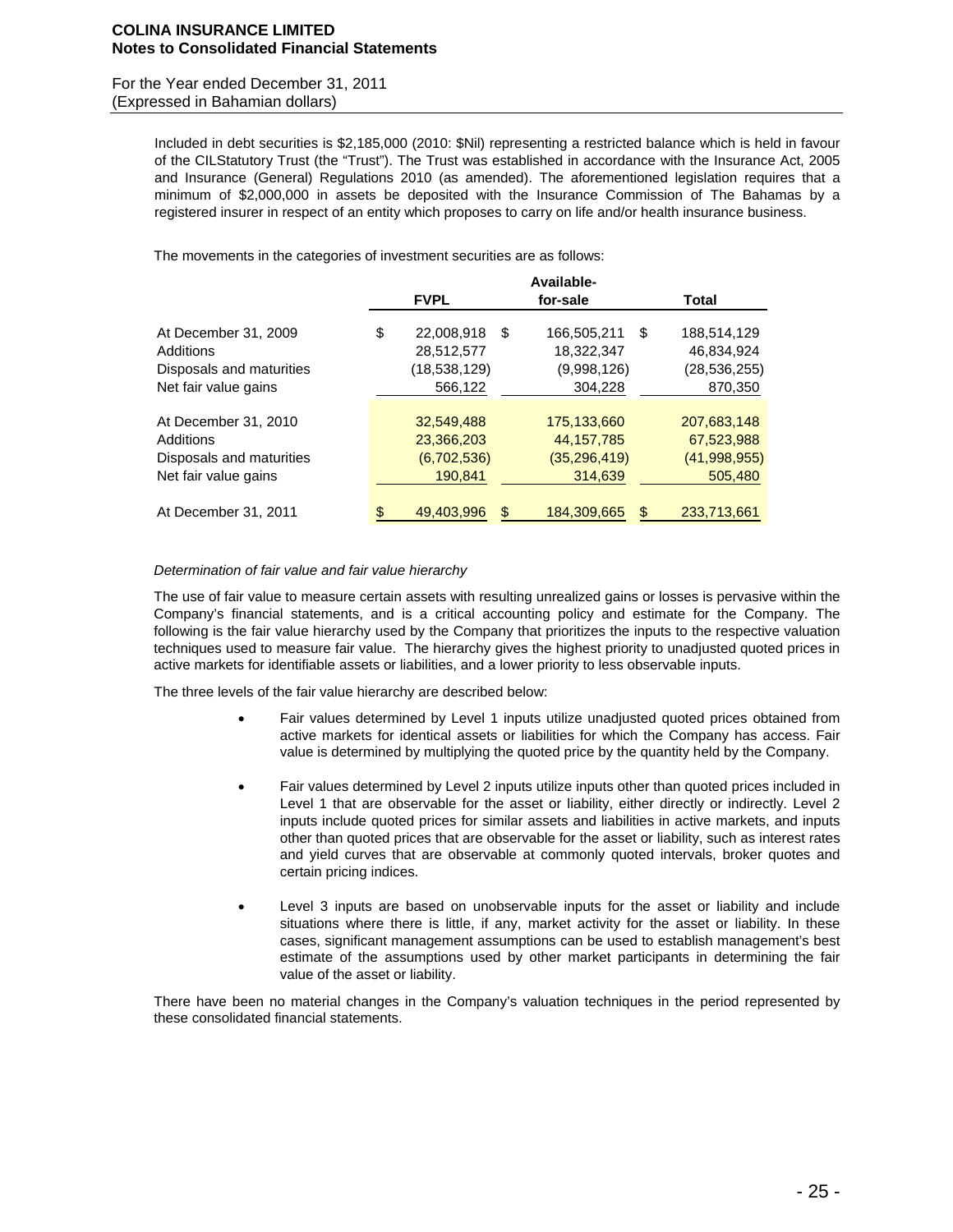For the Year ended December 31, 2011 (Expressed in Bahamian dollars)

> The following table shows an analysis of financial instruments recorded at fair value by level within the fair value hierarchy:

| At December 31, 2011                                                                      |    | Level 1<br><b>Level 2</b> |      |            | <b>Total Fair Value</b> |             |
|-------------------------------------------------------------------------------------------|----|---------------------------|------|------------|-------------------------|-------------|
| Financial assets designated at<br>fair value through profit or loss:<br>Equity securities | \$ | 8,649,933                 | - \$ | 117,497    | -\$                     | 8,767,430   |
| Shares in investment funds                                                                |    |                           |      | 150,000    |                         | 150,000     |
| Government securities                                                                     |    | 30,947,486                |      |            |                         | 30,947,486  |
| Preferred shares                                                                          |    |                           |      | 1,650,000  |                         | 1,650,000   |
| Other debt securities                                                                     |    |                           |      | 7,889,080  |                         | 7,889,080   |
| Total                                                                                     | S  | 39,597,419                | \$   | 9,806,577  | \$                      | 49,403,996  |
| Available-for-sale financial assets:                                                      |    |                           |      |            |                         |             |
| <b>Equity securities</b>                                                                  | \$ | 10,069,616                | \$   | 67,042     | -\$                     | 10,136,658  |
| Shares in investment funds                                                                |    |                           |      | 665,767    |                         | 665,767     |
| Government securities                                                                     |    | 133,265,000               |      |            |                         | 133,265,000 |
| <b>Preferred shares</b>                                                                   |    |                           |      | 9,061,153  |                         | 9,061,153   |
| Other debt securities                                                                     |    |                           |      | 31,181,087 |                         | 31,181,087  |
| Total                                                                                     | \$ | 143,334,616               | \$   | 40,975,049 | \$                      | 184,309,665 |

The Company did not have any financial instruments classified as Level 3 as at December 31, 2011.

| At December 31, 2010                                                 | Level 1<br>Level <sub>2</sub> |             | <b>Total Fair Value</b> |            |     |             |
|----------------------------------------------------------------------|-------------------------------|-------------|-------------------------|------------|-----|-------------|
| Financial assets designated at<br>fair value through profit or loss: |                               |             |                         |            |     |             |
| Equity securities                                                    | \$                            | 9,372,936   | - \$                    | 117,497    | \$  | 9,490,433   |
| Shares in investment funds                                           |                               |             |                         | 150,951    |     | 150,951     |
| Government securities                                                |                               | 17,109,863  |                         |            |     | 17,109,863  |
| <b>Preferred shares</b>                                              |                               |             |                         | 1,687,000  |     | 1,687,000   |
| Other debt securities                                                |                               |             |                         | 4,111,241  |     | 4,111,241   |
| Total                                                                | \$                            | 26,482,799  | \$                      | 6,066,689  | \$  | 32,549,488  |
| Available-for-sale financial assets:                                 |                               |             |                         |            |     |             |
| Equity securities                                                    | \$                            | 8,922,609   | \$                      | 338,824    | -\$ | 9,261,433   |
| Shares in investment funds                                           |                               |             |                         | 640,082    |     | 640,082     |
| Government securities                                                |                               | 131,381,700 |                         |            |     | 131,381,700 |
| <b>Preferred shares</b>                                              |                               |             |                         | 9,015,450  |     | 9,015,450   |
| Other debt securities                                                |                               |             |                         | 24,834,995 |     | 24,834,995  |
| Total                                                                |                               | 140.304.309 |                         | 34,829,351 | \$  | 175,133,660 |

The Company did not have any financial instruments classified as Level 3 as at December 31, 2010.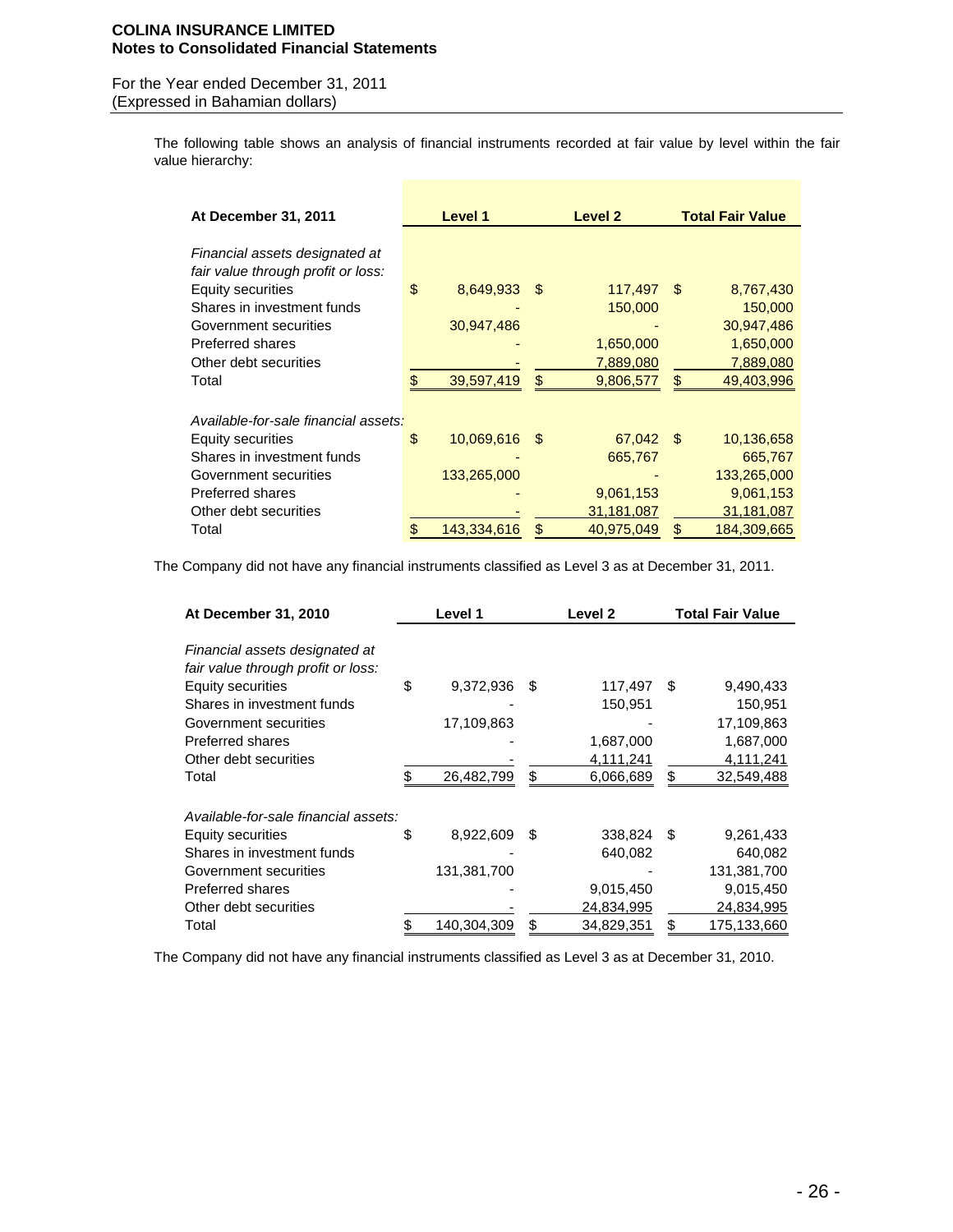For the Year ended December 31, 2011 (Expressed in Bahamian dollars)

## **10. Mortgages and Commercial Loans**

Mortgages and commercial loans are comprised of the following:

|                                                    | 2011                          | 2010                           |
|----------------------------------------------------|-------------------------------|--------------------------------|
| Mortgages and commercial loans<br>Accrued interest | \$<br>69,681,908<br>6,778,660 | 71,183,775<br>∣\$<br>6,712,691 |
| Subtotal<br>Less: Provisions                       | 76,460,568<br>(8,797,875)     | 77,896,466<br>(9.019.347)      |
| Mortgages and commercial loans, net                | 67,662,693                    | 68,877,119                     |

Mortgages and commercial loans are classified into the following categories:

|                       | 2011             | 2010               |
|-----------------------|------------------|--------------------|
| Residential mortgages | \$<br>40,950,554 | 42,716,611<br>- \$ |
| Commercial mortgages  | 25,393,210       | 24,893,939         |
| Commercial paper      | 3,338,144        | 3,573,225          |
| Subtotal              | 69,681,908       | 71,183,775         |
| Accrued interest      | 6,778,660        | 6,712,691          |
| Total                 | \$<br>76,460,568 | 77,896,466         |

The totals above represent the Company's gross exposure on mortgages and commercial loans. It is the Company's policy not to lend more than 75% of collateralized values pledged reducing the Company's overall net exposure.

Included in residential mortgages at December 31, 2011 are loans to employees and agents amounting to \$6,320,903 (2010: \$6,192,279).

Provisions on mortgages and commercial loans are as follows:

|                                                    |     | 2011      | 2010      |
|----------------------------------------------------|-----|-----------|-----------|
| Residential mortgages                              | \$  | 1,653,826 | 1,016,750 |
| Commercial mortgages                               |     | 2,137,446 | 2,280,919 |
| Commercial paper                                   |     | 620,250   | 854.614   |
| Accrued interest                                   |     | 4,386,353 | 4,867,064 |
| Total provisions on mortgages and commercial loans | \$. | 8,797,875 | 9,019,347 |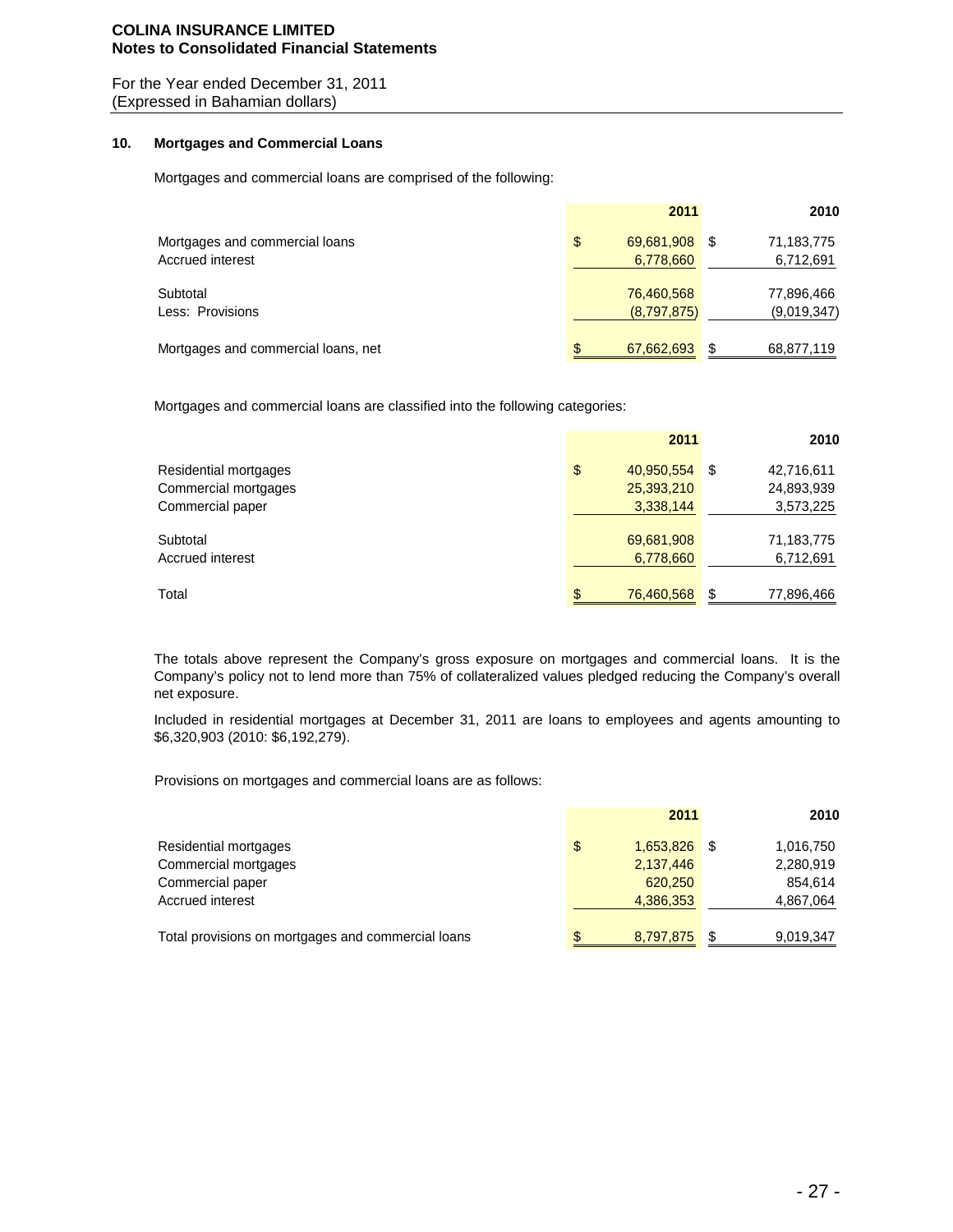For the Year ended December 31, 2011 (Expressed in Bahamian dollars)

The movement in loan loss provisions is as follows:

|                                   | 2011            | 2010        |
|-----------------------------------|-----------------|-------------|
| Balance, beginning of year        | \$<br>9.019.347 | 9,186,303   |
| Increase in provisions            | 987.787         | 2,584,016   |
| Provisions written back to income | (1,209,259)     | (2,750,972) |
| Balance, end of year              | 8,797,875       | 9,019,347   |

As of the year-end reporting date, the approximate weighted average interest rates on mortgages and commercial loans are as follows:

|                       | 2011  | 2010  |
|-----------------------|-------|-------|
| Residential mortgages | 7.70% | 7.85% |
| Commercial mortgages  | 9.06% | 9.14% |
| Commercial paper      | 8.25% | 8.25% |

## **11. Policy Loans**

Policy loans are comprised of:

|                                  | 2011             | 2010            |
|----------------------------------|------------------|-----------------|
| Policy loans                     | \$<br>60,867,523 | 66,746,936<br>S |
| Accrued interest on policy loans | 3,575,654        | 3,886,990       |
| Subtotal                         | 64,443,177       | 70,633,926      |
| Less: Provisions                 | (179.661)        | (1.052, 282)    |
| Policy loans, net                | \$<br>64,263,516 | 69,581,644      |

Policy loans are secured by the cash surrender values of the policies on which the loans are made with the exception of \$179,661 (2010: \$1,052,282) in policy overloans. Policy overloans represent policy loans in excess of the cash surrender values of the policies on which the loans are made. These overloans are not secured by cash surrender values; however, the related policies remain in force. The policy overloans have been fully provided for at December 31, 2011. Interest is accrued on a monthly basis and the loans are settled on termination of the policy, if not repaid while the policy remains in force. The approximate effective interest rate on policy loans is 11.5 % (2010: 11.2%).

## **12. Investment Properties**

|                                                |     | 2011       | 2010       |
|------------------------------------------------|-----|------------|------------|
| Balance, beginning of year                     | \$  | 49.248.407 | 48,439,000 |
| Additions                                      |     | 471.174    |            |
| Net (losses)/gains from fair value adjustments |     | (512, 221) | 809,407    |
| Balance, end of year                           | \$. | 49,207,360 | 49,248,407 |

Land and buildings have been purchased for investment purposes and are carried at fair value. Investment properties, with carrying values totaling approximately \$40.6 million (2010: \$40.6 million), have been mortgaged in support of loans advanced to subsidiary companies by the Company that have been eliminated on consolidation. Income from investment properties, which amounted to \$4,615,240 (2010: \$4,576,638), is included in rental income in net investment income. Direct expenses related to generating rental income from investment properties, amounting to \$2,042,537 (2010: \$1,393,786), are included in general and administrative expenses.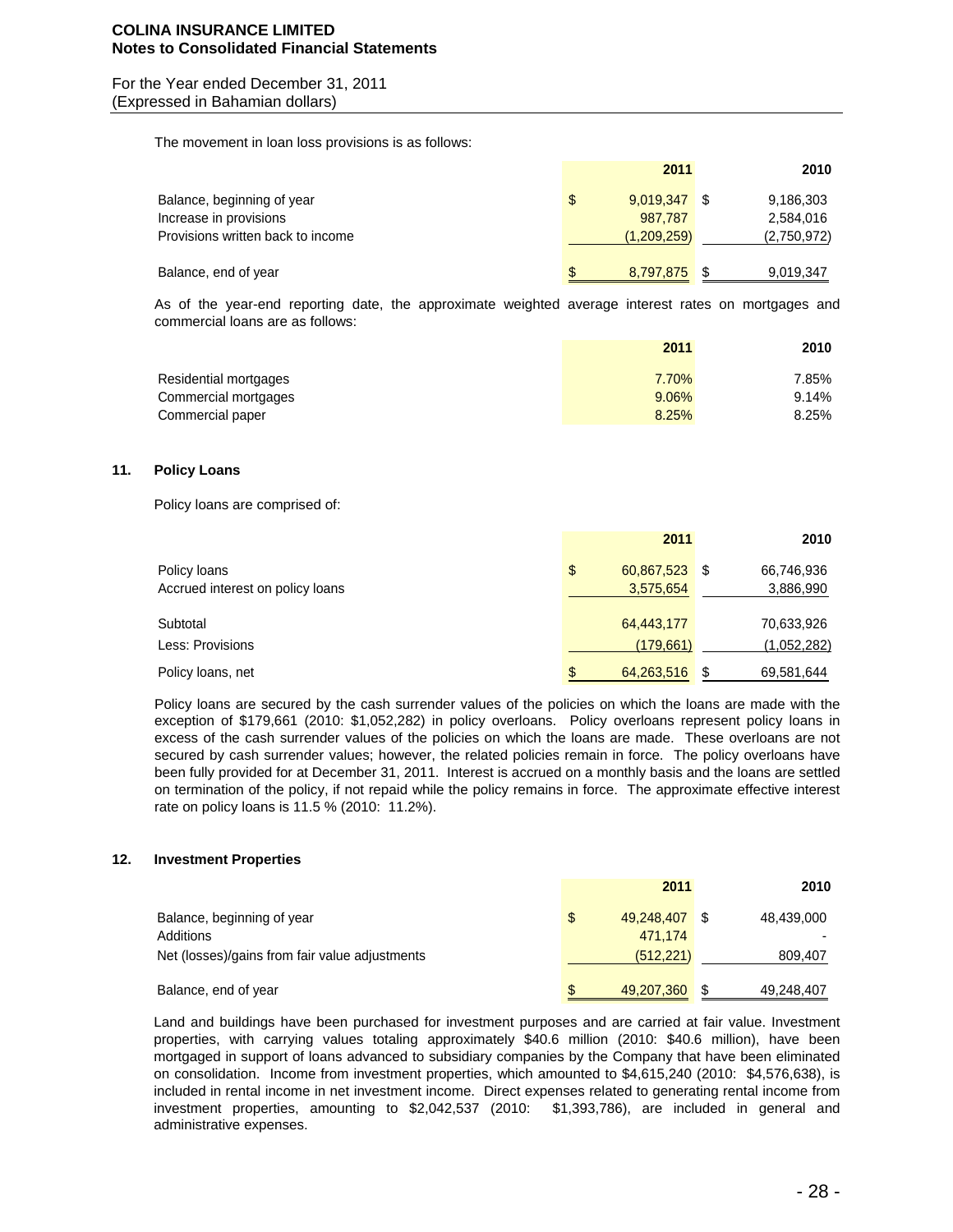For the Year ended December 31, 2011 (Expressed in Bahamian dollars)

## **13. Investment in Associates**

Investment in Associates is comprised of:

|                          | 2011            | 2010      |
|--------------------------|-----------------|-----------|
| Walk-In Holdings Limited | \$<br>3,880,557 | 3,622,129 |
| SBL Ltd.                 | 3.987.261       | 4,454,306 |
| Total                    | \$<br>7,867,818 | 8,076,435 |

Gains and losses from the Company's investment in associates are comprised of the following:

|                                                   | 2011                | 2010       |
|---------------------------------------------------|---------------------|------------|
| Share of profit/(loss) of investment in associate |                     |            |
| Walk-In Holdings Limited                          | 252,262<br>S        | (260, 297) |
| SBL Ltd.                                          | (40, 703)           | (87,789)   |
| Impairment of goodwill - SBL                      | (451.657)           | (168,127)  |
| Share of loss of associates                       | $(240.098)$ \$<br>S | (516, 213) |

# *Walk-In Holdings Limited*

In November 2007, the Company, through its wholly-owned subsidiary, PRO Health Holdings Ltd., acquired a 30% interest in Walk-In Holdings Limited ("WIHL"), a privately-held company incorporated in The Bahamas at a cost of \$3,402,631. WIHL owns and operates three medical clinics.

The investment in WIHL is comprised of the following:

|                                                     | 2011                           |      | 2010                     |
|-----------------------------------------------------|--------------------------------|------|--------------------------|
| Total assets<br><b>Total liabilities</b>            | \$<br>8.816.404<br>(3,323,552) |      | 8,308,899<br>(3,677,472) |
| Net assets of WIHL                                  | 5,492,852                      |      | 4,631,427                |
| Company's share of WIHL's balance sheet<br>Goodwill | \$<br>1.647.856<br>2,232,701   | - \$ | 1,389,428<br>2,232,701   |
| Total investment in WIHL                            | 3,880,557                      |      | 3,622,129                |

Management estimates that the carrying value of the investment in WIHL approximates its fair value at the balance sheet date.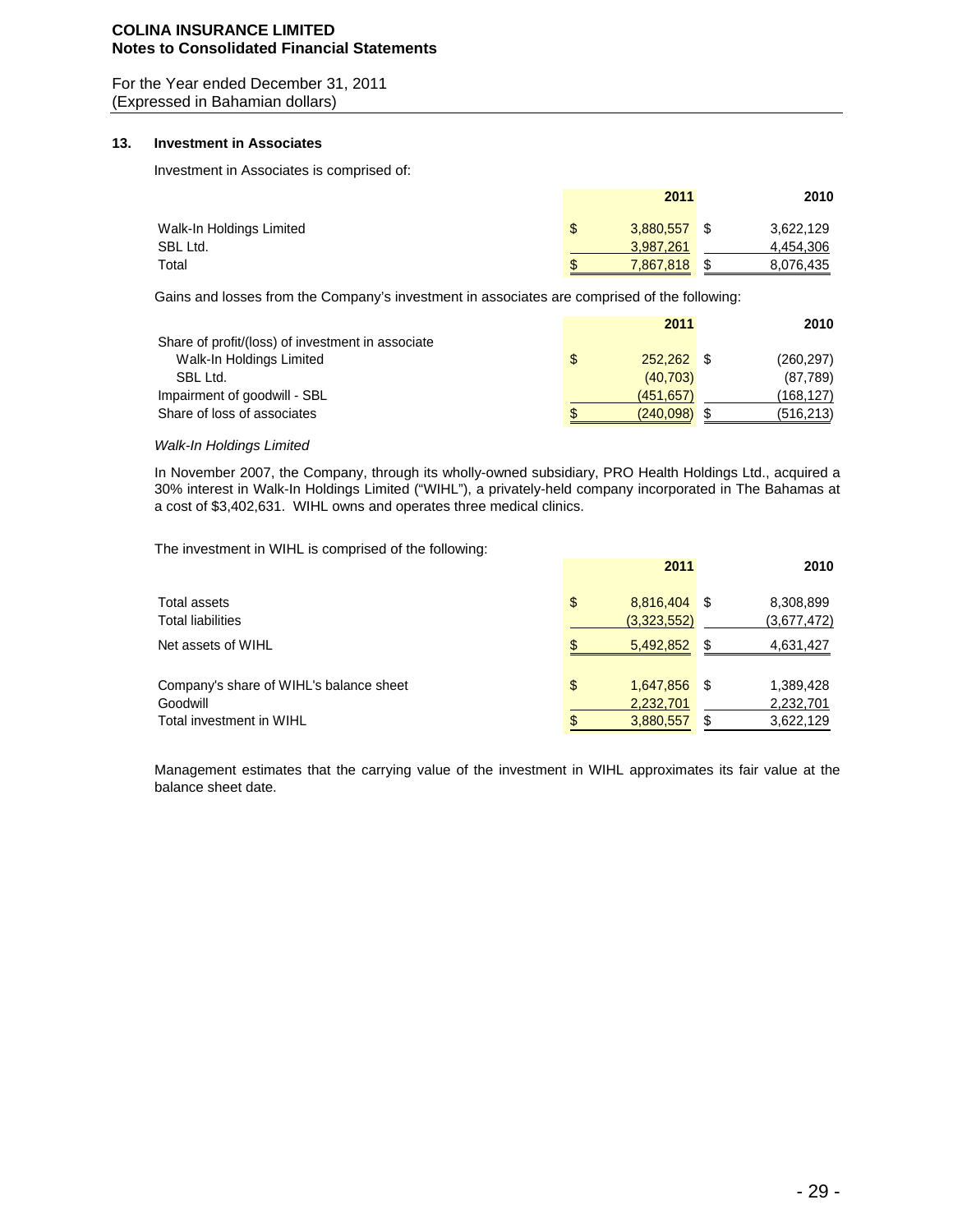For the Year ended December 31, 2011 (Expressed in Bahamian dollars)

The Company's share of WIHL's profit/(loss) is as follows:

|                                    | <b>12 Months Ended</b><br>Dec. 31, 2011 | <b>12 Months Ended</b><br>Dec. 31, 2010 |
|------------------------------------|-----------------------------------------|-----------------------------------------|
| Total revenue                      | 3,593,412<br>S                          | 5,563,745                               |
| Total profit/(loss) for the period | 840,872                                 | (867,658)                               |
| Share of WIHL's profit/(loss)      | \$<br>252,262                           | (260, 297)<br>S                         |

## *SBL Ltd.*

In July 2009, the Company purchased 12% of SBL Ltd. ("SBL") at a cost of \$5 million. The Company's Parent purchased 7% of SBL at a cost of \$3 million. In considering the classification of its equity holding in SBL, the Company has classified its investment in SBL as an investment in associate as two of the ten Board members of SBL are also Directors of the Company. SBL, in May 2009 acquired the issued and outstanding shares of Ansbacher (Bahamas) Limited ("ABL") and merged ABL subsequently with Sentinel Bank & Trust Limited ("SBT") in July 2009 with the surviving entity retaining the name Ansbacher (Bahamas) Limited. ABL's principal activities comprise private and specialist banking, wealth protection and management, and fiduciary services.

The investment in SBL is comprised of the following:

|                                                                         | 2011                                               |      | 2010                                       |
|-------------------------------------------------------------------------|----------------------------------------------------|------|--------------------------------------------|
| Total assets<br><b>Total liabilities</b><br>Net assets of SBL           | \$<br>135,617,645<br>(107, 852, 609)<br>27,765,036 | - \$ | 136,852,542<br>(108,959,264)<br>27,893,278 |
| Company's share of SBL's balance sheet<br>Goodwill<br>Intangible assets | \$<br>3,018,973<br>655,456<br>312,832              | -S   | 2,962,705<br>1,107,113<br>384,488          |
| Total investment in SBL                                                 | 3,987,261                                          |      | 4,454,306                                  |

Management estimates that the carrying value of the investment in SBL approximates its fair value at the balance sheet date.

The Company's share of SBL's loss is as follows:

|                           | <b>12 Months Ended</b> | <b>12 Months Ended</b> |
|---------------------------|------------------------|------------------------|
|                           | Dec. 31, 2011          | Dec. 31, 2010          |
| Total revenue             | 7.057.684              | 8,198,026              |
| Total loss for the period | (339, 189)             | (731,577)              |
| Share of SBL's loss       | (40,703)               | (87,789)               |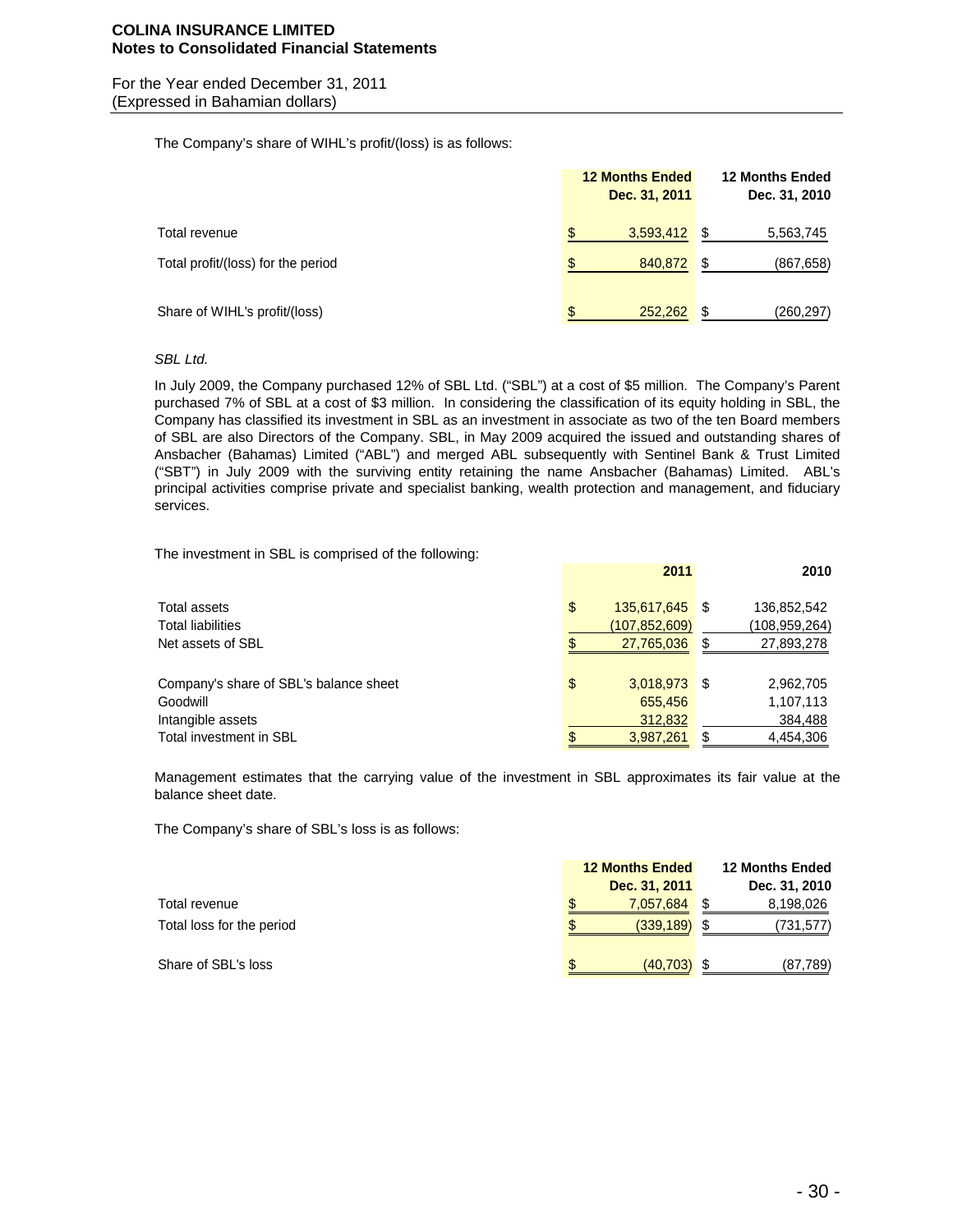For the Year ended December 31, 2011 (Expressed in Bahamian dollars)

> The following table shows an analysis of goodwill and other intangible assets included in investment in associates for the years ending December 31, 2011 and 2010:

|                                 | Other Intangible |           |      |               |  |           |
|---------------------------------|------------------|-----------|------|---------------|--|-----------|
|                                 | Goodwill         |           |      | <b>Assets</b> |  | Total     |
| Balance as of December 31, 2009 | \$               | 3,507,941 | - \$ | 458.192 \$    |  | 3,966,133 |
| Acquired during the year        |                  |           |      | 17,937        |  | 17,937    |
| Amortization                    |                  |           |      | (91, 641)     |  | (91, 641) |
| Impairment losses               |                  | (168,127) |      |               |  | (168,127) |
| Balance as of December 31, 2010 |                  | 3,339,814 |      | 384,488       |  | 3,724,302 |
| Acquired during the year        |                  |           |      | 7.129         |  | 7,129     |
| Amortization                    |                  |           |      | (78, 785)     |  | (78, 785) |
| Impairment losses               |                  | (451,657) |      |               |  | (451,657) |
| Balance as of December 31, 2011 |                  | 2,888,157 |      | 312,832       |  | 3,200,989 |

The gross carrying value and accumulated amortization by major category of other intangible assets as of December 31, 2011, is shown below:

|                                      | <b>Other Intangible Assets</b>      |                        |              |  |  |
|--------------------------------------|-------------------------------------|------------------------|--------------|--|--|
|                                      | <b>Gross Carrying</b>               | <b>Accumulated</b>     |              |  |  |
|                                      | <b>Value</b><br><b>Amortization</b> |                        | <b>Total</b> |  |  |
|                                      |                                     |                        |              |  |  |
| Customer relationships               | \$<br>329,760                       | $(85, 188)$ \$<br>- \$ | 244,572      |  |  |
| Non-competitive agreement            | 54,480                              | (54, 480)              |              |  |  |
| Trade name                           | 89,040                              | (46,004)               | 43,036       |  |  |
| Software                             | 58,596                              | (33, 372)              | 25,224       |  |  |
| <b>Total Other Intangible Assets</b> | S.<br>531,876                       | $(219, 044)$ \$        | 312,832      |  |  |

The useful life of intangible assets with finite lives ranges from 2 to 10 years, with a weighted average amortization period of 9 years. Expected amortization of the intangible assets is shown below:

|                     | <b>Other intangible</b><br>assets included<br>in Investment in<br><b>Associates</b> |  |  |
|---------------------|-------------------------------------------------------------------------------------|--|--|
| 2012<br>2013        | \$<br>68,456<br>56,636                                                              |  |  |
| 2014<br>2015        | 42,095<br>32,976                                                                    |  |  |
| 2016 and thereafter | 112,669                                                                             |  |  |
|                     | 312,832                                                                             |  |  |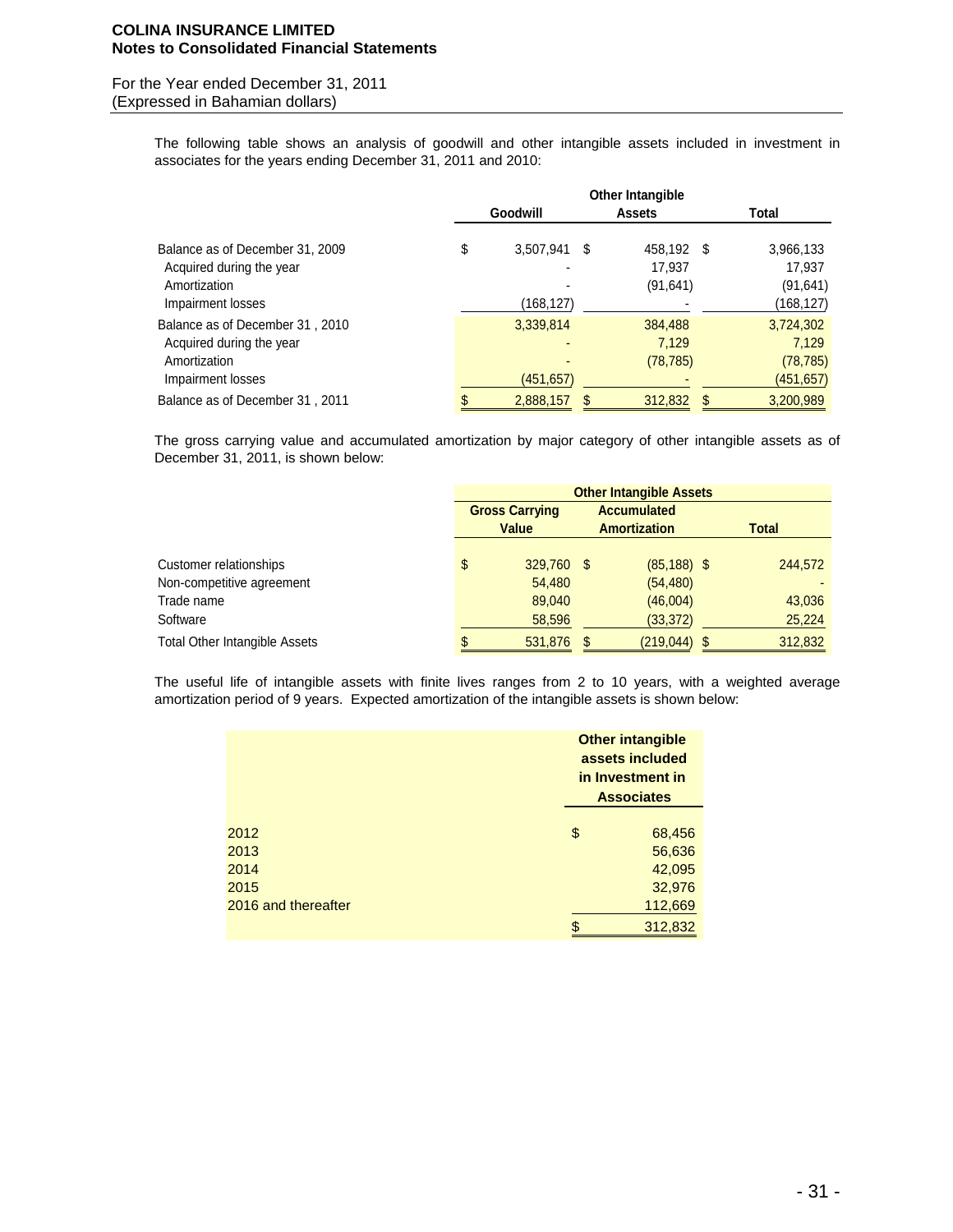For the Year ended December 31, 2011 (Expressed in Bahamian dollars)

# **14. Receivables and Other Assets**

Receivables and other assets are comprised of the following:

|                                                | 2011             | 2010               |
|------------------------------------------------|------------------|--------------------|
| <b>Financial assets</b>                        |                  |                    |
| Premiums receivable                            | \$<br>14,137,044 | - \$<br>13,451,866 |
| Less: Provision on premiums receivable         | (2,623,193)      | (2,235,057)        |
| Reinsurance recoveries receivable              | 4,342,843        | 7,676,382          |
| Net balances receivable on ASO plans           | 598,856          | 10,116,382         |
| Agents' balances                               | 1,407,370        | 1,410,833          |
| Less: Provision on agents' balances            | (1,298,558)      | (1,340,262)        |
| Accrued interest income                        | 2,833,693        | 2,924,011          |
| Receivables from related parties (See Note 34) | 609,966          | 673,529            |
| Participation in IRM reinsurance facilities    | 4,739,259        | 4,061,374          |
| Non-financial assets                           |                  |                    |
| Properties assumed under mortgage defaults     | 4,740,739        | 4,502,765          |
| Land held for development                      | 6,254,330        | 6,147,731          |
| Prepayments and other assets                   | 6,134,643        | 4,907,276          |
| Total receivables and other assets             | \$<br>41.876.992 | 52.296.830<br>S    |

The carrying amounts disclosed above reasonably approximate fair value at the balance sheet date.

The Company participates in reinsurance facilities managed by International Reinsurance Managers, LLC ("IRM"), an underwriting management company domiciled in the United States of America which provides group health reinsurance services to small and medium sized insurance companies in the Caribbean and Latin America. The Company's participation in these facilities varies from 8.3% to 80.0% for differing underwriting years and its interest is included above. The underlying assets of the reinsurance facilities are principally comprised of US Treasury money market instruments.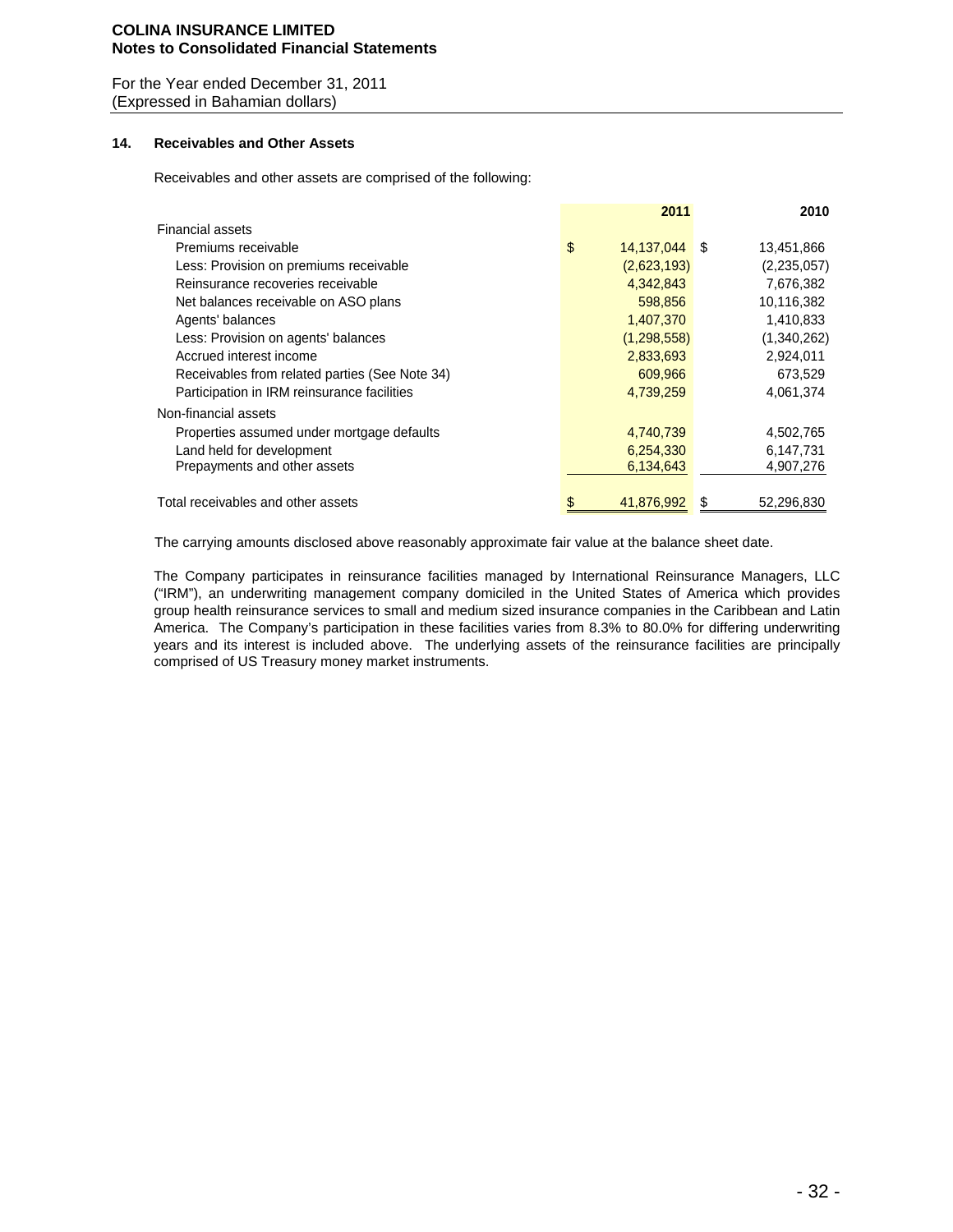For the Year ended December 31, 2011 (Expressed in Bahamian dollars)

# **15. Property and Equipment**

|                                                   | Land, land<br><i>improvements</i><br>and buildings |                          |    | Leasehold<br><i>improvements</i> |    | Furniture,<br>fixtures and<br>equipment |    | <b>Motor</b><br>vehicles |              | <b>Total</b>            |
|---------------------------------------------------|----------------------------------------------------|--------------------------|----|----------------------------------|----|-----------------------------------------|----|--------------------------|--------------|-------------------------|
| Cost:<br>At December 31, 2010<br><b>Additions</b> | \$                                                 | 20,573,363 \$<br>441,507 |    | 1,831,536 \$<br>306,154          |    | 3,528,591 \$<br>609,962                 |    | $58,014$ \$<br>39,095    |              | 25,991,504<br>1,396,718 |
| Disposals                                         |                                                    |                          |    |                                  |    | (516,096)                               |    |                          |              | (516,096)               |
| At December 31, 2011                              | 21,014,870                                         |                          | S  | 2,137,690                        | S  | 3,622,457                               | S  | 97,109                   | S            | 26,872,126              |
| Accumulated depreciation:                         |                                                    |                          |    |                                  |    |                                         |    |                          |              |                         |
| At December 31, 2010                              | \$                                                 | 3,309,752 \$             |    | 835,101                          | S  | 1,977,930 \$                            |    | 33,451                   | $\mathbb{S}$ | 6,156,234               |
| Depreciation charge<br><b>Disposals</b>           |                                                    | 587,242                  |    | 167,055                          |    | 561,511<br>(516, 495)                   |    | 13,305                   |              | 1,329,113<br>(516, 495) |
| At December 31, 2011                              |                                                    | 3,896,994                | \$ | 1,002,156                        | S  | 2,022,946                               | S  | 46,756                   | \$           | 6,968,852               |
| Net book value:                                   |                                                    |                          |    |                                  |    |                                         |    |                          |              |                         |
| At December 31, 2011                              | 17,117,876<br>\$.                                  |                          | \$ | 1,135,534                        | \$ | 1,599,511                               | \$ | 50,353                   | \$           | 19,903,274              |
| At December 31, 2010                              | \$<br>17,263,611                                   |                          | \$ | 996,435                          | S  | 1,550,661                               | \$ | 24,563                   | S            | 19,835,270              |

The cost of land, land improvements and buildings is comprised of the following:

|                                                | 2011                          |   | 2010                    |
|------------------------------------------------|-------------------------------|---|-------------------------|
| Land and land improvements<br><b>Buildings</b> | \$<br>4,860,523<br>16,154,347 | S | 4,860,523<br>15,712,840 |
| Total cost                                     | \$<br>21,014,870              | S | 20,573,363              |

Properties are stated at their revalued amounts, as assessed by qualified independent property appraisers. The revalued amount is the estimated amount for which a property should exchange on the date of valuation between a willing buyer and a willing seller in an arm's-length transaction, after proper marketing wherein the parties had acted knowledgeably, prudently and without compulsion, assuming that the buyer is granted vacant possession of all parts of the property required by the business and disregarding potential alternative uses.

If land, land improvements and buildings were stated on a historical cost basis, the carrying amount would be \$12.3 million (2010: \$12.5 million).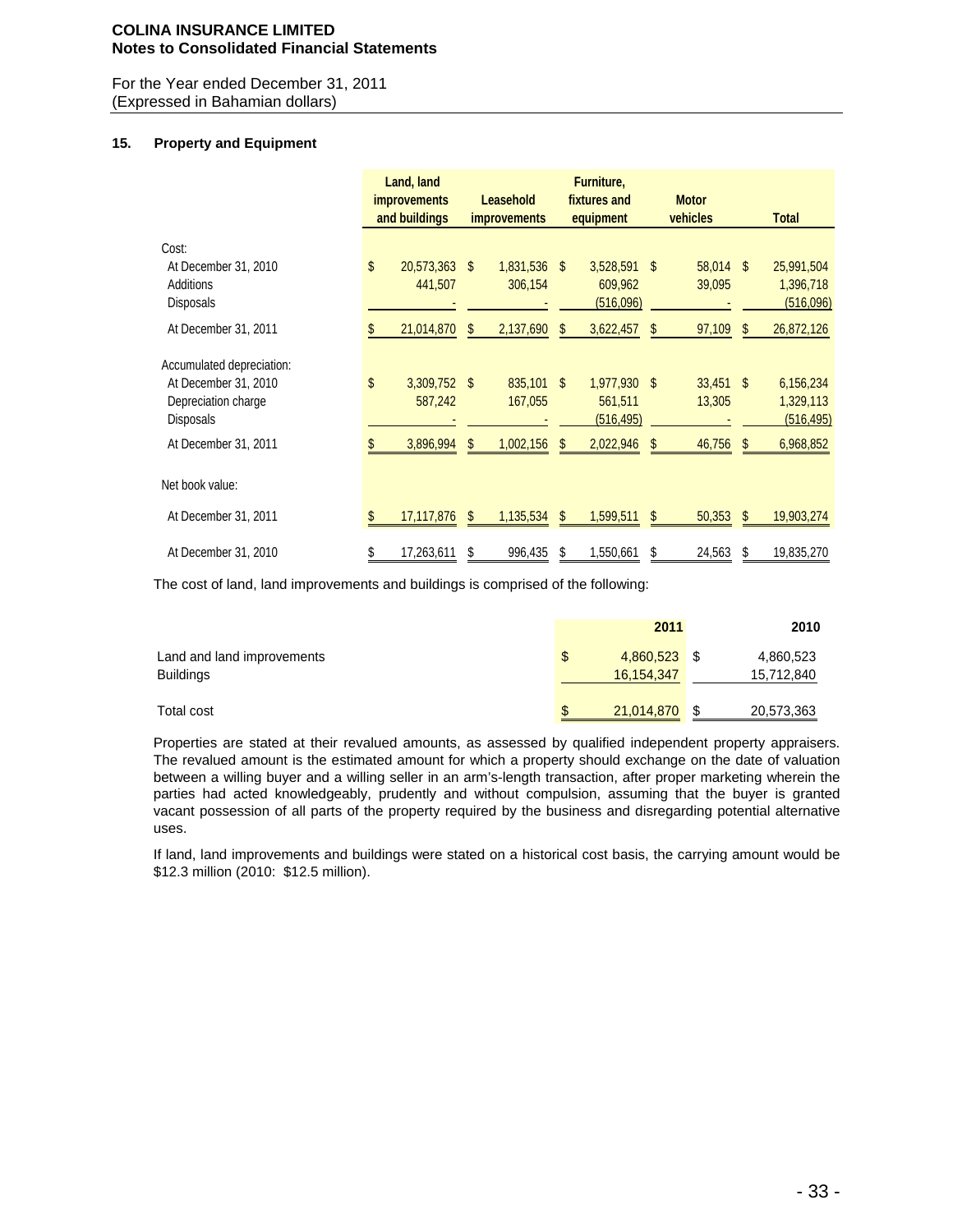For the Year ended December 31, 2011 (Expressed in Bahamian dollars)

## **16. Goodwill**

|                                                 | 2011                            | 2010                              |
|-------------------------------------------------|---------------------------------|-----------------------------------|
| Cost<br>Accumulated impairment charges          | \$<br>10,473,068<br>(1,910,797) | 10,473,068<br>- \$<br>(1,910,797) |
| Net book amount                                 | £.<br>8,562,271                 | \$<br>8,562,271                   |
| Balance, beginning of year<br>Impairment charge | \$<br>8,562,271                 | 8,665,074<br>S<br>(102, 803)      |
| Balance, end of year                            | \$<br>8,562,271                 | S<br>8,562,271                    |

# **17. Other Intangible Assets**

|                                                                | 2011                                     |      | 2010                              |
|----------------------------------------------------------------|------------------------------------------|------|-----------------------------------|
| Cost<br>Accumulated amortization                               | \$<br>4,938,919<br>(3,569,908)           | - \$ | 4,155,948<br>(2,944,589)          |
| Net book amount                                                | \$<br>1,369,011                          | \$   | 1,211,359                         |
| Balance, beginning of year<br>Additions<br>Amortization charge | \$<br>1,211,359<br>782,971<br>(625, 319) | - \$ | 266,885<br>1,737,097<br>(792,623) |
| Balance, end of year                                           | \$<br>1,369,011                          |      | 1,211,359                         |

## **18. Investment in Parent**

The investment in Parent comprises 63,068 (2010: 128,543) ordinary shares of the Parent that are held by the Company amounting to \$162,255 (2010: \$331,615). The fair value of this quoted investment based on the year-end bid price was \$163,977 (2010: \$308,503).

# **19. Provision for Future Policy Benefits**

The provision for future policy benefits is calculated using expected future policy lapse rates, mortality, morbidity, investment yield and policy maintenance expense assumptions and any other relevant contingency.

The provisions for adverse deviation recognize uncertainty in establishing these best estimates and allow for possible deterioration in experience. As the best estimate assumption is realized, the provisions for adverse deviations will be released in future income to the extent that they are no longer required to cover adverse experience.

The assumptions used in determining the provision for future policy benefits are reviewed regularly, compared to emerging experience and updated when appropriate. The assumptions that are most sensitive to change are investment yields, expenses, policy lapse rates, and mortality and morbidity.

# *Margins for Adverse Deviation Assumptions*

The basic assumptions made in establishing provisions for future policy benefits are best estimates for a range of possible outcomes. To recognize the uncertainty in establishing these best estimates, to allow for possible deterioration in experience and to provide greater comfort that the provisions are adequate to pay future benefits, the Appointed Actuary is required to include a margin in each assumption.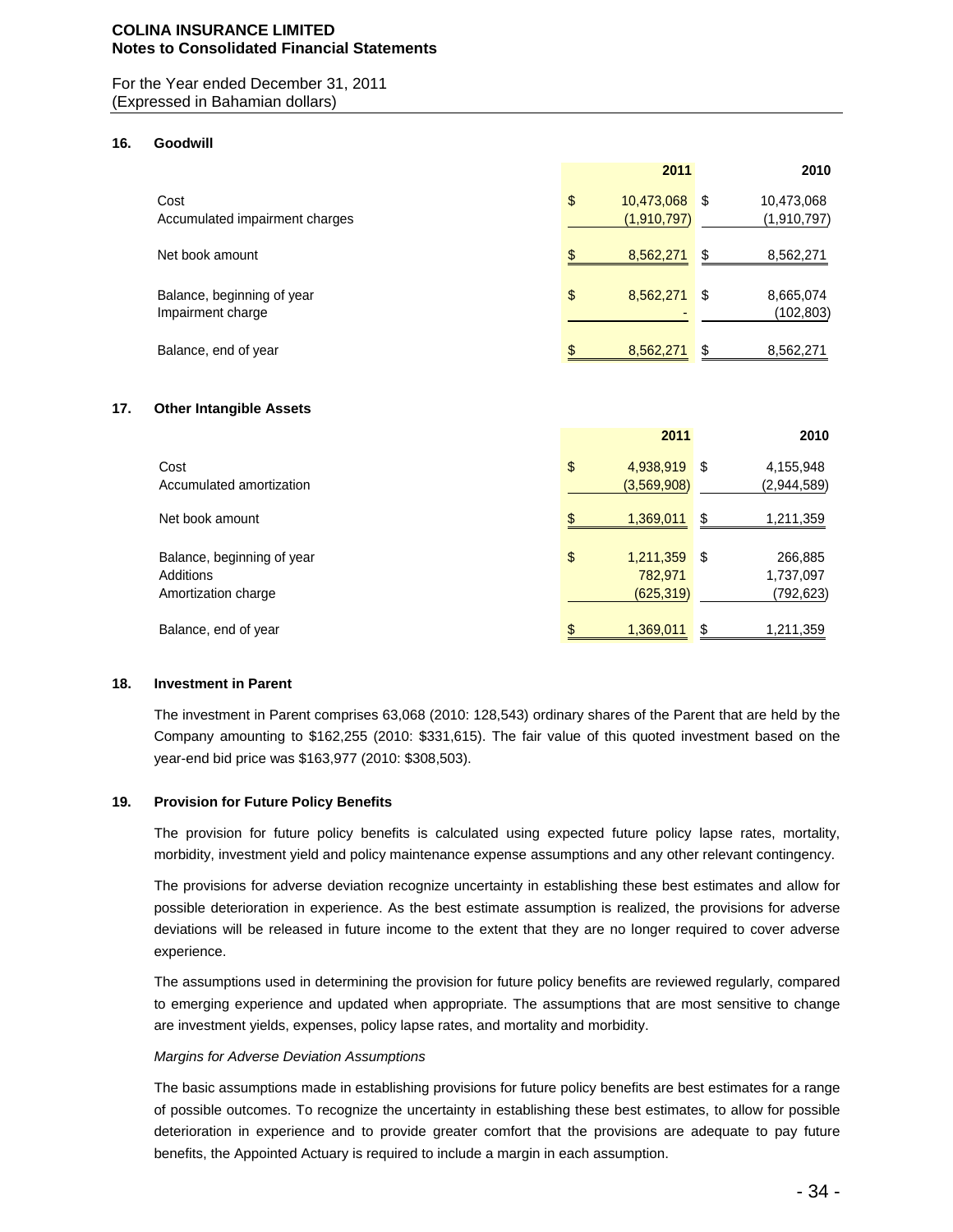> The impact of these margins is to increase provisions and decrease the income that would be recognized on inception of the policy. The Canadian Institute of Actuaries prescribes a range of allowable margins. The Company uses assumptions which take into account the risk profiles of the business. The Closed Participating Fund ("Closed Par Fund"), discussed below, has the lowest margins, as the risk is passed back to the policyholders by dividend distributions.

## *Investment yields*

The computation of provisions takes into account projected net investment income on assets supporting policy liabilities and income expected to be earned or forgone on reinvestment or financing of mismatched cash flows. Uncertainties exist with respect to projections of interest rates and the magnitude of losses from asset defaults. The Company accounts for such uncertainties by incorporating provisions for losses into projections of investment income. A margin for adverse deviation is calculated by interest rate scenario testing under the CALM methodology. The margin in the most adverse scenario can be interpreted as deducting 35 basis points from the current (Prime) rates immediately and assuming future interest rates remain at that level in the long term. If future interest rates were to differ by 100 basis points from that assumed in the valuation, without changing the policyholder dividend scale, the liability would increase by \$56.4 million or decrease by \$41.4 million.

# *Expenses*

The administration expense assumption is based on an expense study conducted by the Company for 2011. The expenses are allocated by line of business using allocation factors developed by the Company. Such expense studies are conducted annually, and are subject to changes in the Company's cost structure as well as the rate of inflation. Expenses are assumed to increase with inflation of 2.11% in all years. Expenses are increased by a range of 0% to 6.25%, where the Closed Par Fund has no margin. If future expenses are to differ by 10% from that assumed, the liability would increase by \$6.9 million or decrease by \$6.9 million.

## *Policy lapse rates*

Policyholders may allow their policies to lapse by choosing not to continue to pay premiums. The Company bases its estimate of future lapse rates on previous experience for a block of policies. A margin for adverse deviation is added by increasing or decreasing lapse rates, whichever is adverse, by a range of 5% to 20%. If future lapse rates are to differ by 10% from that assumed, the liability would increase by \$7.9 million or decrease by \$7.5 million.

## *Mortality and Morbidity*

Assumptions for life business are based on Company and industry experience. A margin is added for adverse deviation in the range of 4.0 to 11.25 per 1000 divided by the expectation of life for mortality, and between 15% and 20% for morbidity. The Closed Par Fund has the lowest margin added. If future mortality and morbidity are to differ by 10% from that assumed, the liability would increase by \$5.7 million or decrease by \$5.5 million.

## *Medical claims costs*

The principal assumption underlying the estimate of the medical claims reserve is the Company's past claims development experience. This includes assumptions in respect of average claim costs and claims inflation factors. If the average claim costs were to increase by 10%, gross liabilities would increase by \$0.9 million, with the net liabilities increasing by \$0.8 million. If the average claim costs were to decrease by 10%, gross liabilities would decrease by \$0.9 million, with the net liabilities decreasing by \$0.9 million.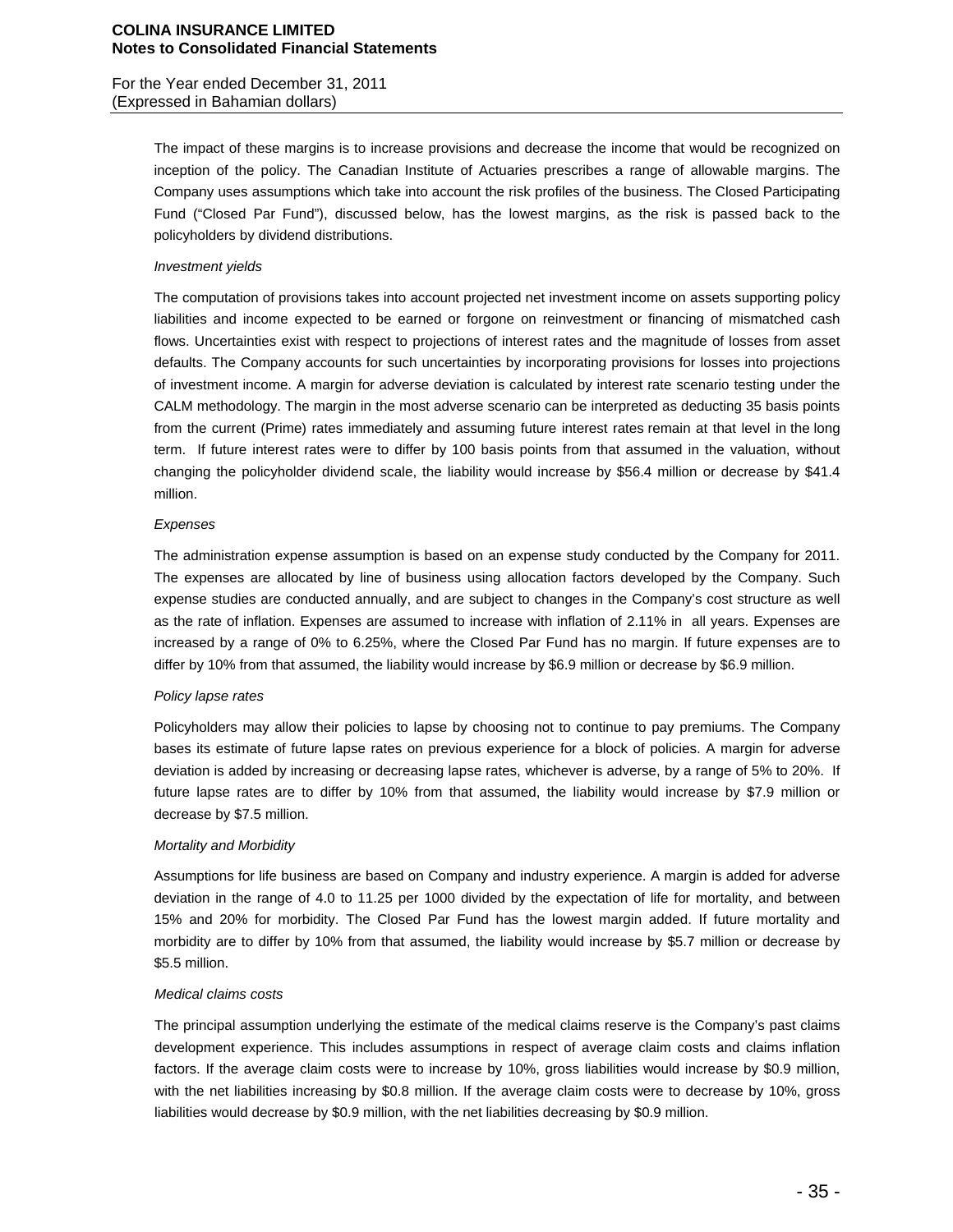For the Year ended December 31, 2011 (Expressed in Bahamian dollars)

## *Analysis of provision for future policy benefits*

The following is a summary of the provision for future policy benefits by product line:

|                                            | 2011              | 2010        |
|--------------------------------------------|-------------------|-------------|
| Life insurance                             | \$<br>278,260,526 | 266,286,656 |
| Annuities                                  | 22,410,636        | 22,327,385  |
| Accident and health/IBNR                   | 16.404.856        | 13.524.480  |
| Colina Investment Plan (See Note 33)       | 9,018,040         | 9,659,290   |
| Total provision for future policy benefits | 326,094,058       | 311,797,811 |

The following is a summary of the provision for future policy benefits by contract category:

|                                                  | 2011              | 2010              |
|--------------------------------------------------|-------------------|-------------------|
| Short-term insurance contracts                   | \$<br>16,713,434  | 13,856,616<br>\$. |
| Long-term insurance and other contracts          |                   |                   |
| -with fixed and guaranteed terms                 | 76,443,434        | 67,496,598        |
| -with fixed and guaranteed terms and with DPF    | 188,068,834       | 185,765,073       |
| -without fixed and guaranteed terms              | 21,832,129        | 21,266,135        |
| -without fixed and guaranteed terms and with DPF | 14,018,187        | 13,754,099        |
| Long-term investment contracts with DPF          | 9,018,040         | 9,659,290         |
|                                                  |                   |                   |
| Total provision for future policy benefits       | \$<br>326,094,058 | 311,797,811       |
|                                                  |                   |                   |

*Analysis of change in provision for future policy benefits* 

|                                                    | 2011               | 2010        |
|----------------------------------------------------|--------------------|-------------|
| Balance, beginning of year                         | 311.797.811<br>\$  | 296,834,533 |
| Changes in discretionary participation features    | (10,504,480)       |             |
| Normal changes in policy liabilities               | 10,992,201         | 12,776,658  |
| Changes in assumptions and refinement of estimates | 13,808,526         | 2,186,620   |
| Balance, end of year                               | 326,094,058<br>\$. | 311,797,811 |

# *Closed Participating Fund*

Included in the provision for future policy benefits as of December 31, 2011 are actuarial reserves totaling \$30.8 million (2010: \$30.3 million) relating to Colina's commitment to maintain and operate a Closed Participating Fund ("Closed Par Fund") covering the individual participating business (both life and annuity) of the Canada Life portfolio of business acquired on January 1, 2004. The objective of this Closed Par Fund is to finance the participating policyholders' reasonable expectations that Colina will: (i) pay the benefits guaranteed by each participating policy according to its terms; (ii) pay dividends according to the current dividend scale provided that current experience continues; and (iii) make an equitable adjustment to the dividend scale in future years to reflect any deviations from the current experience, in accordance with the insurer's dividend policy as well as applicable actuarial standards. Future profits that may emerge within the Closed Par Fund are for the sole benefit of the participating policyholders.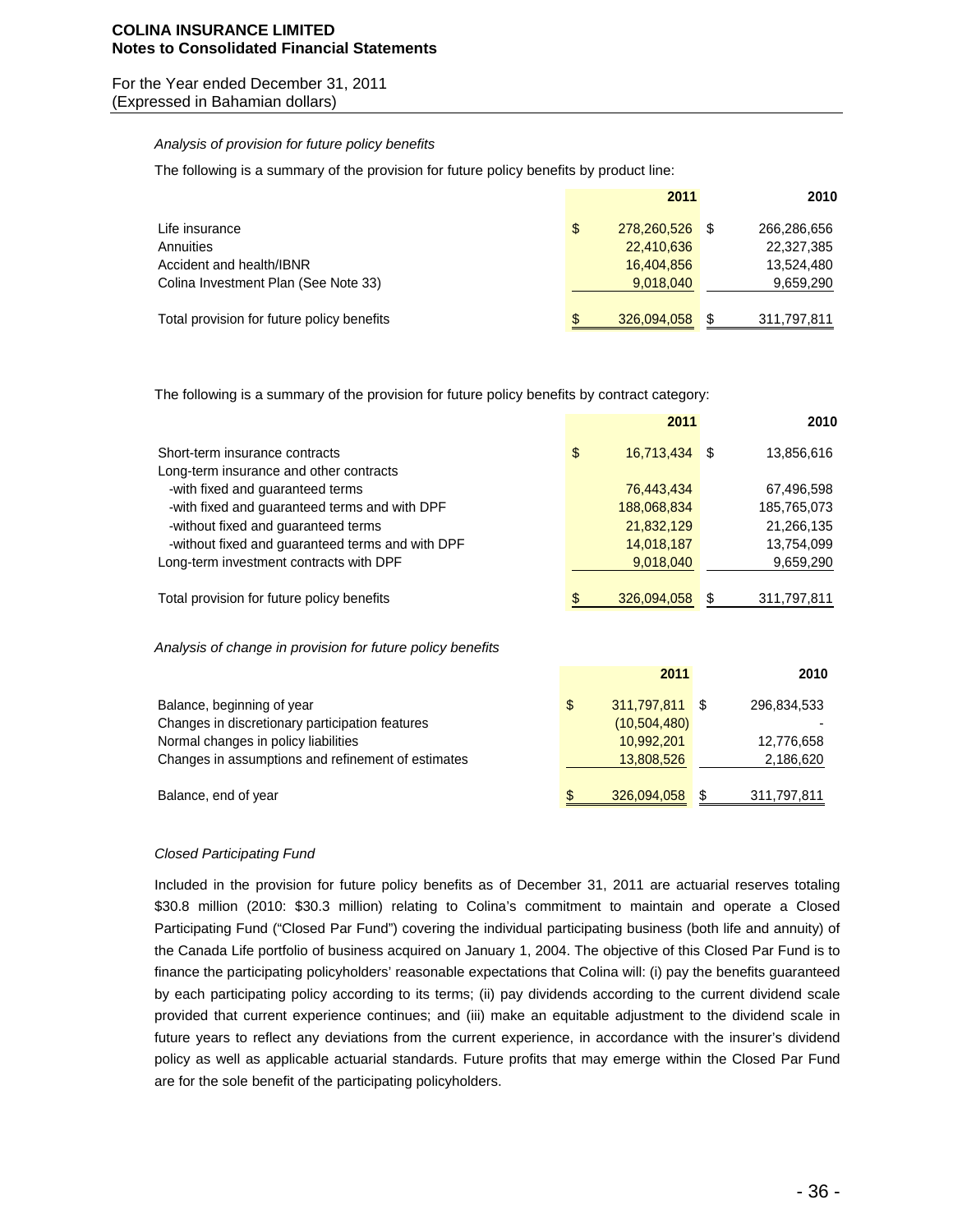> The Appointed Actuary's valuation of the Closed Par Fund as of December 31, 2011 shows that it had the following asset mix: government securities –46.1%; policy loans –22.8%; mortgage loans –13.4%; corporate bonds –1.6%; equity securities –6.7%; preference shares – 4.1%; and cash and cash equivalents – 5.3% (2010: government securities – 42.4%; policy loans – 25.2%; mortgage loans – 15.4%; corporate bonds – 3.5%; equity securities – 7.0%; preference shares – 4.2%; cash and equivalents – 2.1%; and commercial loans – 0.2%).

## **20. Other Liabilities**

|                                        | 2011              | 2010              |
|----------------------------------------|-------------------|-------------------|
| Third party pension liabilities        | \$<br>28.074.215  | 26,107,997<br>IS. |
| Benefits payable to policyholders      | 9,924,679         | 11,556,922        |
| Accrued expenses and other liabilities | 29,716,096        | 25,737,338        |
| Bank overdraft (See Note 8)            | 1,285,107         | 457,520           |
| Reinsurance payables                   | 652.085           | 2,951,308         |
| Total other liabilities                | \$.<br>69,652,182 | 66,811,085        |

The carrying amounts disclosed above reasonably approximate fair value at the balance sheet date.

# **21. Due to Parent**

The balance due to Parent of \$1,131,759 (2010: \$467,779) is a result of a net dividend liability declared.

# **22. Share Capital**

|                                           | 2011            |      | 2010      |
|-------------------------------------------|-----------------|------|-----------|
| Authorized:                               |                 |      |           |
| 1,000,000 Ordinary shares of              |                 |      |           |
| B\$1 each (2010: 1,000,000)               | \$<br>1,000,000 | S    | 1,000,000 |
| 20,000 Ordinary shares of B\$0.01 each    |                 |      |           |
| (2010:20,000)                             | 200             |      | 200       |
| Total authorized share capital            | 1,000,200       |      | 1,000,200 |
| Issued and fully paid:                    |                 |      |           |
| 1,000,000 Ordinary shares of              |                 |      |           |
| B\$1 each (2010: 1,000,000)               | \$<br>1.000.000 | - \$ | 1,000,000 |
| 20,000 Ordinary shares of B\$0.01 each    |                 |      |           |
| (2010:20,000)                             | 200             |      | 200       |
| Share Premium                             | 1,999,800       |      | 1,999,800 |
| Total issued and fully paid share capital | \$<br>3.000.000 |      | 3,000,000 |

In August 2010, the Board of Directors of the Company by resolution authorized an additional 20,000 Ordinary Shares with a par value of \$0.01 to be offered at a share premium of \$99.99 each.

The Company then immediately offered to its Parent these additional 20,000 Ordinary Shares by converting \$2,000,000 of its share premium into paid up share capital of \$2,000,000 in the Company resulting in the additional issued shares totaling \$200 at a share premium of \$1,999,800.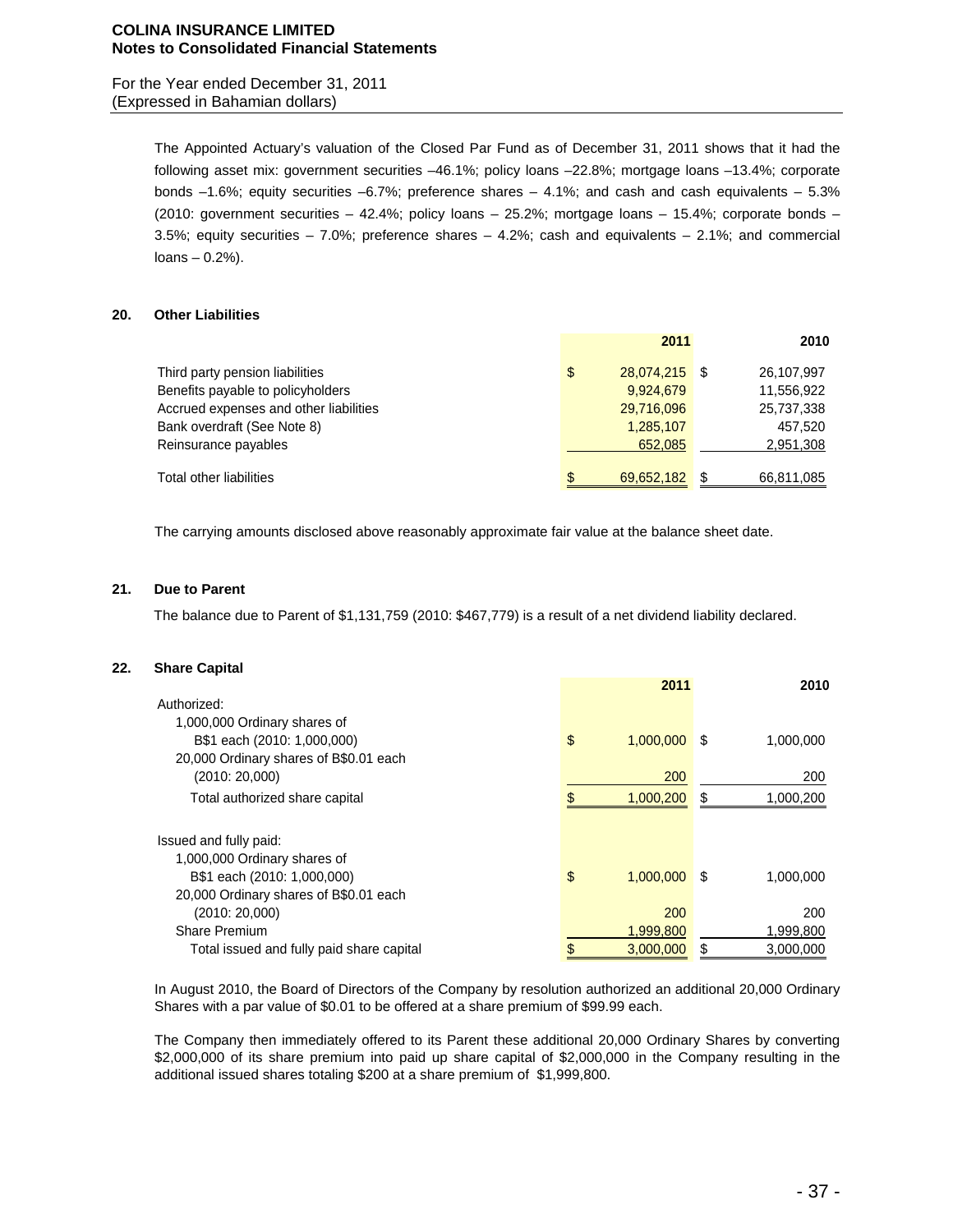For the Year ended December 31, 2011 (Expressed in Bahamian dollars)

# **23. Revaluation Reserve**

The revaluation reserve is comprised of the net gain/(loss) on remeasurement of available-for-sale securities to fair value and revaluation adjustments related to land and buildings. Also included in the revaluation reserve is an unrealized gain related to the purchase of additional equity in a subsidiary company subsequent to the date control was first established.

|                                                     | 2011            | 2010            |
|-----------------------------------------------------|-----------------|-----------------|
| Balance, beginning of year                          | \$<br>7.984.942 | 6,566,504<br>.S |
| Fair value gains during the year                    | 306,733         | 304,228         |
| Unrealized gain on purchase of shares in subsidiary | 526,412         | 1,114,327       |
| Transfers to net income                             | (3,332)         | (117)           |
| Balance, end of year                                | \$<br>8,814,755 | 7,984,942       |

# **24. Contingent Liabilities and Commitments**

The Company has the following contingent liabilities and commitments as of the year-end reporting date:

# *Legal proceedings and regulations*

The Company operates in the insurance industry and is subject to legal proceedings in the normal course of business. While it is not practicable to forecast or determine the final results of all pending or threatened legal proceedings, management does not believe that such proceedings (including litigations) will have a material effect on its results and financial position.

The Company is also subject to insurance solvency regulations in all the jurisdictions in which it operates and has complied with all regulations. There are no contingencies associated with the Company's compliance or lack of compliance with such regulations.

# *Contingent liabilities*

The Company has contingent liabilities in respect of bank and other guarantees and other matters arising in the ordinary course of business. It is not anticipated that any material loss will arise from the contingent liabilities. The Company has given guarantees to third parties in the ordinary course of business amounting to \$1,685,681 (2010: \$1,681,574).

The Company, like all other insurers, is from time to time, in connection with its operations, named as a defendant in actions for damages and costs allegedly sustained by the plaintiffs. The Board of Directors is of the opinion, based upon the advice of counsel, that the final outcome of such actions will not have a material adverse effect on the financial position of the Company.

# *Commitments*

*Lending:* Commitments to extend credit for mortgages and commercial loans amounted to \$568,148 (2010: \$2,587,148).

*Purchase of property and equipment:* Commitments for the purchase of capital equipment or services at December 31, 2011 was \$499,043 (2010: \$201,193).

*Leases:* The Company leases office and other space for use in its day-to-day business activities pursuant to the terms of non-cancelable operating leases. The expenditures related to these lease arrangements are not considered to be material. The future aggregate minimum lease payments under operating leases as of December 31, 2011 are as follows:

| No later than 1 year<br>Later than 1 year and no later than 5 years | \$. | 730.836<br>2,119,866 |
|---------------------------------------------------------------------|-----|----------------------|
| Total                                                               |     | 2,850,702            |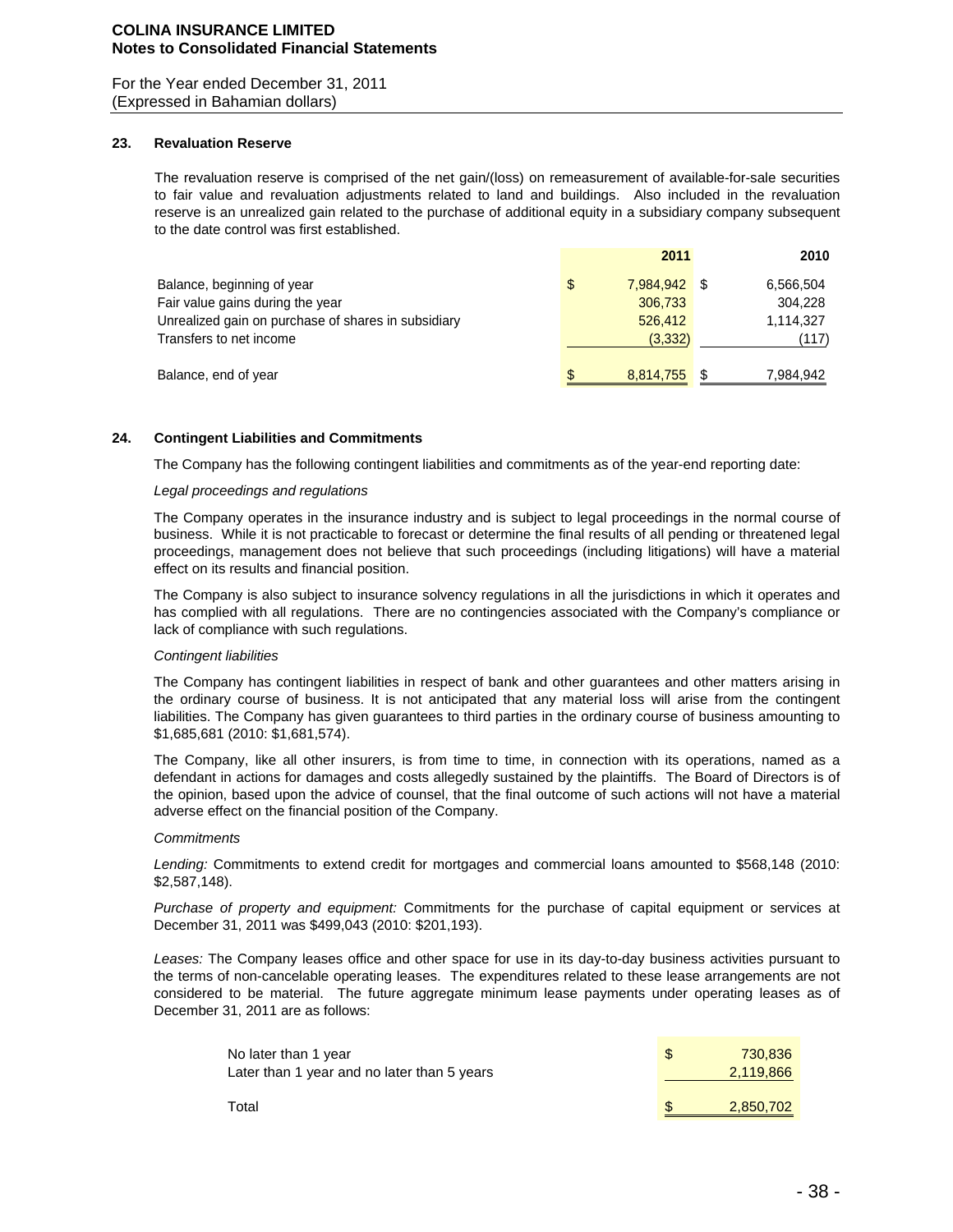For the Year ended December 31, 2011 (Expressed in Bahamian dollars)

## **25. Future Minimum Lease Payments Receivable**

The Company derives rental income from certain of its investment properties under non-cancellable rental agreements. The future minimum lease payments due to be received under these agreements as of December 31, 2011 are as follows:

| No later than 1 year<br>Later than 1 year and no later than 5 years | \$. | 3.759.719<br>8.558.359 |
|---------------------------------------------------------------------|-----|------------------------|
| Later than 5 years<br>Total                                         |     | 30,000<br>12,348,078   |

## **26. Net Premium Revenue**

Net premium revenue is comprised of the following:

|                                                                    | 2011                                | 2010                        |
|--------------------------------------------------------------------|-------------------------------------|-----------------------------|
| Life and health insurance premiums<br>Less: Reinsurance premiums   | 118,501,443<br>\$<br>(14, 635, 344) | 115.449.397<br>(13,669,376) |
| Subtotal<br>Premiums from IRM reinsurance facilities (See Note 14) | 103,866,099<br>13,583,312           | 101,780,021<br>16,393,425   |
| Net premium revenue                                                | 117,449,411<br>S                    | 118,173,446                 |

Net premium revenues are classified in the following categories:

|                                                     | 2011                | 2010         |
|-----------------------------------------------------|---------------------|--------------|
| Short-term insurance contracts                      | \$<br>70.192.048 \$ | 67,767,942   |
| Long-term insurance and other contracts             |                     |              |
| -with fixed and quaranteed terms                    | 22,679,293          | 20,875,713   |
| -with fixed and guaranteed terms and with DPF       | 22,372,871          | 24,051,396   |
| -without fixed and guaranteed terms                 | 191,105             | 151,195      |
| -without fixed and guaranteed terms and with DPF    | 16,388,874          | 18,625,381   |
| Long-term investment contracts with DPF             | 260.564             | 371,195      |
| Total premium revenue arising from contracts issued | 132,084,755         | 131,842,822  |
| Premiums ceded to reinsurers                        | (14,635,344)        | (13,669,376) |
| Net premium revenue                                 | \$<br>117,449,411   | 118,173,446  |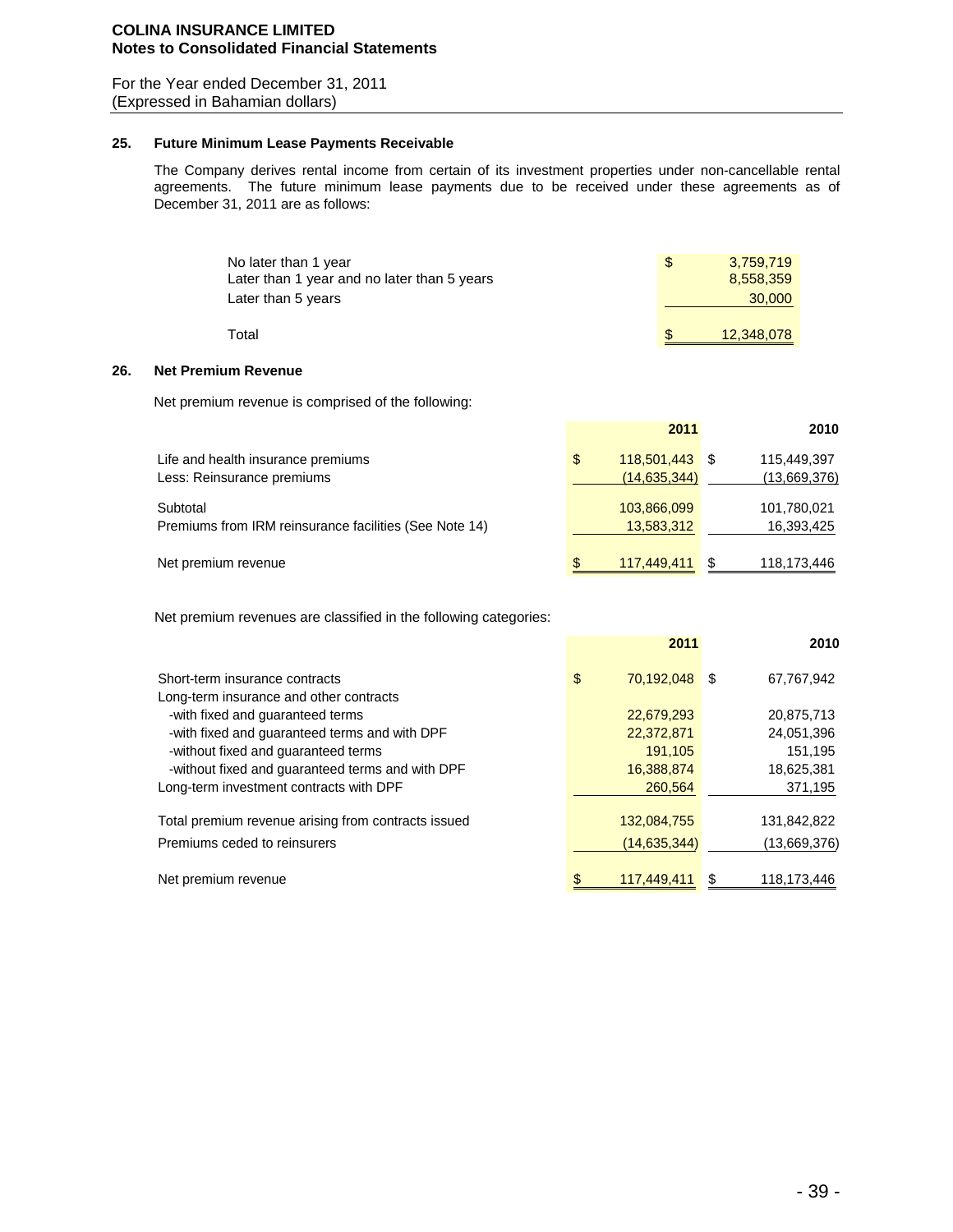For the Year ended December 31, 2011 (Expressed in Bahamian dollars)

# **27. Net Investment Income**

Net investment income is classified as follows:

|                                                                  | 2011             | 2010            |
|------------------------------------------------------------------|------------------|-----------------|
| Term deposits                                                    | \$<br>893,682    | 836,869<br>- \$ |
| Investment securities                                            | 12,758,620       | 12,857,651      |
| Fair value gains net included in the revaluation                 |                  |                 |
| reserve (See Note 23)                                            | 306,733          | 304,228         |
| Less: Investment management fees (See Note 34)                   | (1,304,833)      | (1,016,979)     |
| Net investment return on managed assets                          | 12,654,202       | 12,981,769      |
| Mortgages and commercial loans                                   | 3,839,189        | 4,344,990       |
| Policy loans                                                     | 8,348,067        | 7,501,471       |
| Rental income                                                    | 4,842,034        | 5,595,865       |
| Fair value (losses)/gains on investment properties (See Note 12) | (512, 221)       | 809,407         |
| Other fees and income                                            | 859,865          | (1,439,941)     |
| Total return on invested assets                                  | 30,031,136       | 29,793,561      |
| Less: Fair value gains in the revaluation reserve                | (306, 733)       | (304, 228)      |
| Total net investment income recognized in income                 | 29,724,403<br>\$ | 29,489,333      |

There are no impairment charges included in net investment income from investment securities (2010: \$ Nil).

# **28. Net Policyholders' Benefits**

Net policyholders' benefits are comprised of the following:

|                                                                       | 2011                              | 2010                       |
|-----------------------------------------------------------------------|-----------------------------------|----------------------------|
| Life and health policyholder benefits<br>Less: Reinsurance recoveries | \$<br>89,431,384<br>(9, 131, 590) | 78,391,468<br>(11,238,582) |
| Subtotal<br>Benefits paid on IRM reinsurance                          | 80.299.794                        | 67,152,886                 |
| facilities (See Note 14)                                              | 7,094,551                         | 9,480,879                  |
| Total net policyholders' benefits                                     | 87,394,345                        | 76,633,765                 |

Included in life and health policyholder benefits is \$1,002,769 related to interest on policy dividends on deposit (2010: \$1,101,318).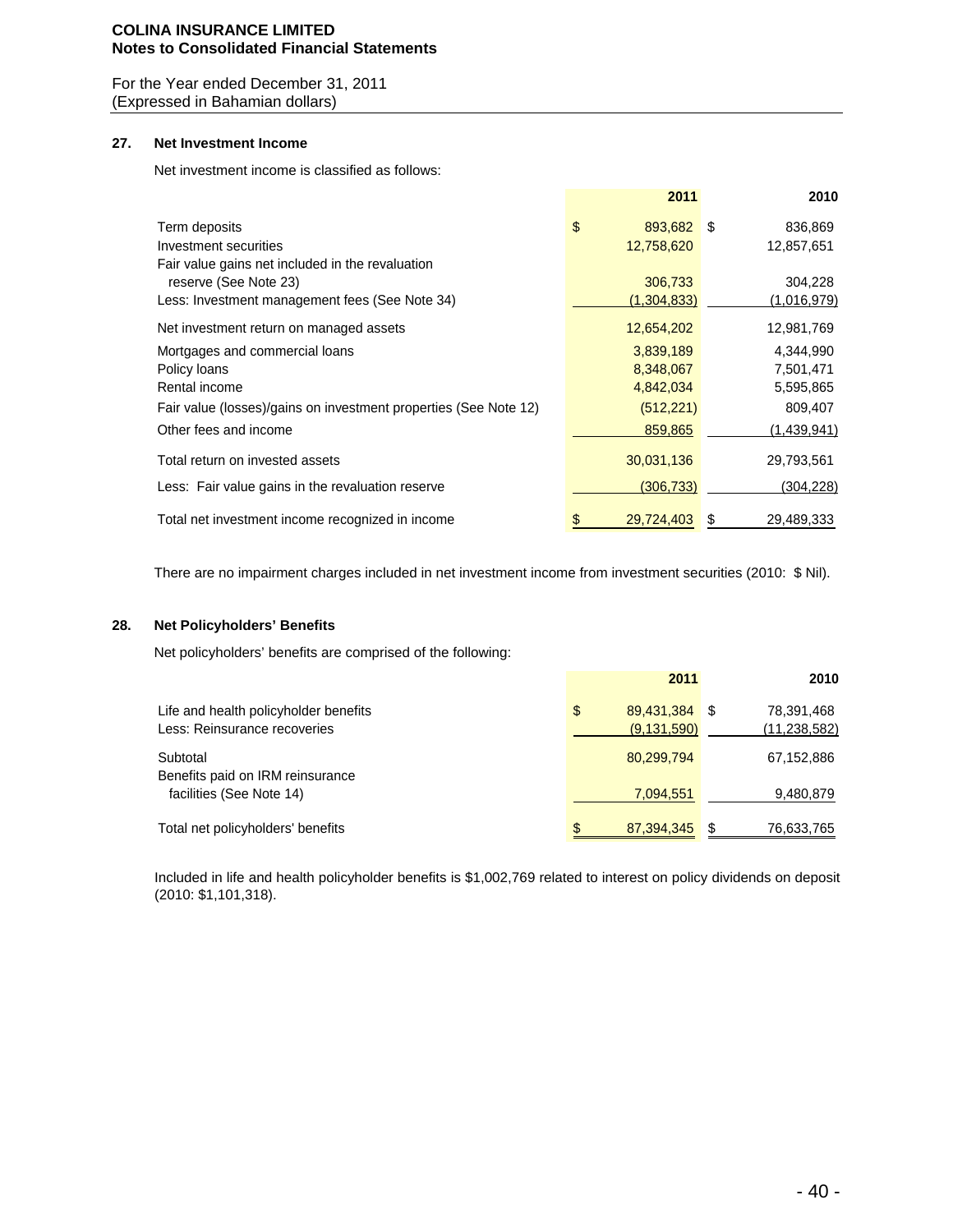For the Year ended December 31, 2011 (Expressed in Bahamian dollars)

Policyholders' benefits for the year by contract classification were as follows:

|                                         | 2011             | 2010             |
|-----------------------------------------|------------------|------------------|
| Short-term insurance contracts          | \$<br>49,636,674 | 42,928,768<br>\$ |
| Long-term insurance and other contracts |                  |                  |
| -with fixed and quaranteed terms        | 12,449,466       | 12,317,285       |
| -with fixed and quaranteed terms        |                  |                  |
| and with DPF                            | 24,532,621       | 22,815,622       |
| -without fixed and guaranteed terms     | 1,836,369        | 1,794,154        |
| -without fixed and guaranteed terms     |                  |                  |
| and with DPF                            | 6,740,287        | 6,722,656        |
| Long-term investment contracts with DPF | 1,330,518        | 1,293,862        |
|                                         |                  |                  |
| Total policyholders' benefits           | 96,525,935       | 87,872,347       |
| Reinsurance recoveries                  | (9, 131, 590)    | (11,238,582)     |
|                                         |                  |                  |
| Net policyholders' benefits             | \$<br>87,394,345 | 76,633,765       |

# **29. General and Administrative Expenses**

General and administrative expenses are comprised of:

|                                                   | 2011             | 2010             |
|---------------------------------------------------|------------------|------------------|
| Salaries and employee/agent benefits              | \$<br>11,671,059 | 11,870,641<br>-S |
| Fees, insurance and licences                      | 5,672,918        | 4,537,354        |
| IRM reinsurance facilities expenses (See Note 14) | 1,800,643        | 3,216,706        |
| Advertising and communications expense            | 2,569,905        | 2,938,499        |
| Depreciation and amortization                     | 2,037,375        | 2,335,920        |
| Premises and maintenance                          | 3,325,290        | 2,783,784        |
| Underwriting fees                                 | 691,569          | 940,975          |
| Other expenses                                    | 1,388,190        | 1,006,500        |
|                                                   |                  |                  |
| Total general and administrative expenses         | œ<br>29,156,949  | 29,630,379       |

# **30. Finance Costs and Interest**

Finance costs and interest are comprised of:

|                                           | 2011     |   | 2010   |
|-------------------------------------------|----------|---|--------|
| Interest on bank loans                    | \$<br>÷. | S | 36,396 |
| Interest on other contracts               | 32,925   |   | 9.488  |
| Interest on liabilities due to ASO groups | 85.735   |   | 6,976  |
|                                           | 118,660  |   | 52,860 |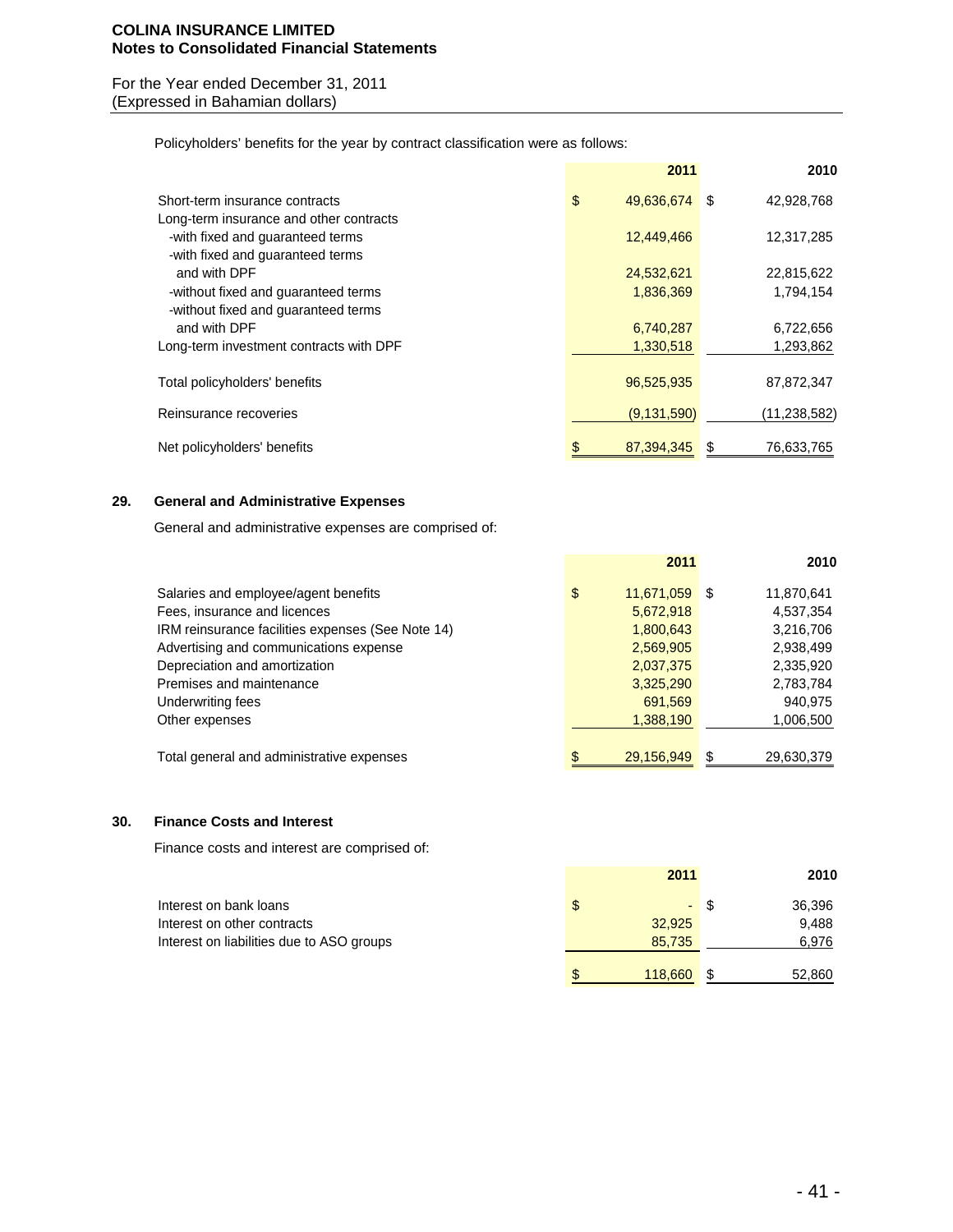## **31. Dividends Per Share**

Dividends to the Company's shareholder are recognized as a liability in the period in which they are declared by the Board of Directors. Dividends paid by the Company to the ordinary shareholder in 2011 totaled \$8,222,257 (\$8.06 per share) (2010: \$8,155,522 (\$7.20 per share)).

## **32. Pension Plan**

The Company operates a defined contribution plan for administrative staff and agents. The plan is administered by an affiliated company. Under the plan, all eligible staff and agents contribute 5% of pensionable earnings and the Company contributes 5%. The Company's matching contributions vest fully with the employee after five years. Pension expense for the year was \$582,720 and is included in salaries and employee/agent benefits expense (2010: \$568,720).

# **33. Unit Linked Funds and Investment Plans**

Certain policy contracts allow the policyholder to invest in units in a notional fund called the Bahamas Investment Fund (the "BIF"). The value of the units is linked to the performance of the underlying assets of the BIF. These assets may be varied by the Company from time to time and neither the policyholder nor any other person who may be entitled to benefit has any legal or beneficial interest in the BIF or the units or any underlying assets, which are solely the property of the Company.

 Certain policy contracts, obtained through the acquisition of the former Colina in 2002, allow the policyholder to acquire units in a notional investment fund known as the Colina Investment Plan (the "CIP"). The value of the units is based on the performance of the underlying assets of the CIP. These assets may be varied from time to time.

Depending on the issue date of their policy, the Company may have guaranteed investors in the CIP a minimum rate of return of either 4% or 4.5% per annum, payable at maturity.

Issuance of new CIP policies was discontinued in January 2001.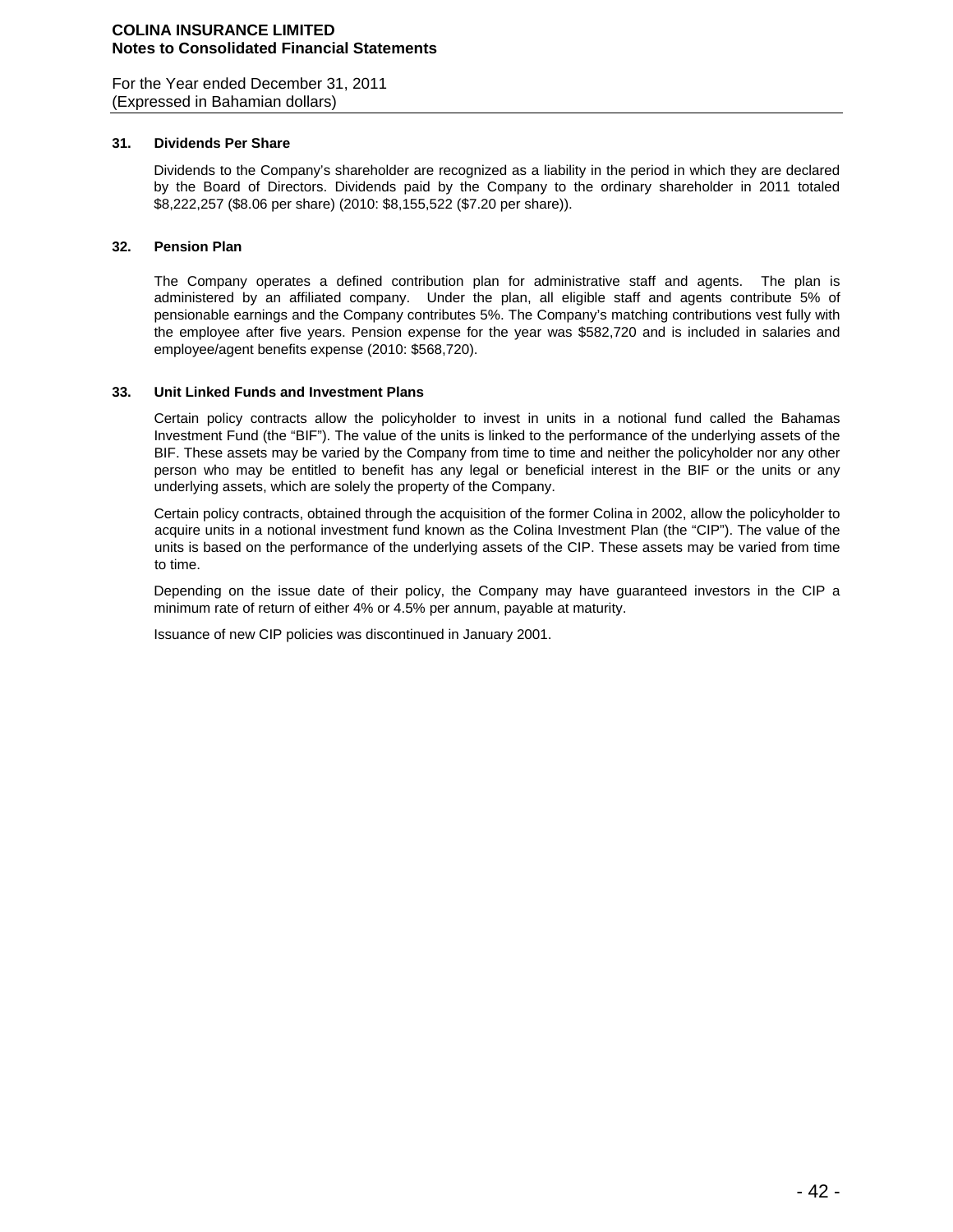For the Year ended December 31, 2011 (Expressed in Bahamian dollars)

> The underlying assets of the BIF and CIP that are included in their respective categories in the consolidated balance sheet at December 31, 2011 are as follows:

|                             |                 | <b>Bahamas Investment</b><br><b>Colina Investment</b> |                 |                  |  |  |  |  |  |  |
|-----------------------------|-----------------|-------------------------------------------------------|-----------------|------------------|--|--|--|--|--|--|
|                             |                 | Plan<br><b>Fund</b>                                   |                 |                  |  |  |  |  |  |  |
|                             | 2011            | 2010                                                  | 2011            | 2010             |  |  |  |  |  |  |
| Equities - listed           | \$<br>6,332,136 | - \$<br>7,140,886                                     | \$<br>2,107,892 | -\$<br>1,889,395 |  |  |  |  |  |  |
| Equities - unquoted         | 117,497         | 117,497                                               | 15,000          | 15,000           |  |  |  |  |  |  |
| Preferred shares - unquoted | 400,000         | 437,000                                               | 68,000          | 68,000           |  |  |  |  |  |  |
| Shares in investment funds  |                 | 951                                                   |                 |                  |  |  |  |  |  |  |
| Government securities       | 4,234,007       | 5,200,900                                             | 4,656,851       | 5,849,479        |  |  |  |  |  |  |
| Debt securities - unquoted  | 1,050,000       | 719,688                                               | 50,000          |                  |  |  |  |  |  |  |
| Term deposits               | 886,589         | 1,109,593                                             | 436,853         | 583,575          |  |  |  |  |  |  |
| Policy loans                |                 |                                                       | 1,030,267       | 1,319,497        |  |  |  |  |  |  |
| Cash                        | 119,810         | 80,110                                                | 230.784         | 83,683           |  |  |  |  |  |  |
| Due (to)/from general fund  | (1,717,926)     | (1,605,834)                                           | 422,393         | (149,339)        |  |  |  |  |  |  |
| <b>Total assets</b>         | 11,422,113      | 13,200,791<br>S                                       | 9,018,040       | 9,659,290        |  |  |  |  |  |  |

## **34. Related Party Balances and Transactions**

Related parties are entities or individuals where there is effective control or significant influence by the Company, its directors, AFH or its shareholders. All significant balances and transactions with AFH and entities or individuals controlled or significantly influenced by AFH or otherwise related to it, are disclosed in these consolidated financial statements as being with related parties.

**Other**

## *Transactions with related parties*

The following transactions were carried out with related parties:

|                           |             |    |                   |    | Uther     |     |              |    |              |
|---------------------------|-------------|----|-------------------|----|-----------|-----|--------------|----|--------------|
|                           |             |    | <b>Other</b>      |    | related   |     | <b>Total</b> |    | <b>Total</b> |
|                           | <b>AFH</b>  |    | <b>affiliates</b> |    | parties   |     | 2011         |    | 2010         |
| <b>Revenues</b>           |             |    |                   |    |           |     |              |    |              |
| Group and life insurance  | \$<br>3,572 | S  | 740,357           | S  | 545,691   | \$  | 1,289,620    | \$ | 1,448,431    |
| Rental income             |             |    |                   |    | 6,000     |     | 6,000        |    | 54,000       |
| Sub-investment fees       |             |    |                   |    | 79,469    |     | 79,469       |    | 77,415       |
| Total                     | 3,572       | \$ | 740,357           | \$ | 631,160   |     | 1,375,089    |    | 1,579,846    |
| <b>Expenses</b>           |             |    |                   |    |           |     |              |    |              |
| Legal fees                | \$<br>٠     | \$ | 406,002           | \$ |           | \$  | 406,002      | \$ | 336,300      |
| Investment management     |             |    |                   |    |           |     |              |    |              |
| fees                      |             |    |                   |    | 1,304,833 |     | 1,304,833    |    | 1,016,979    |
| Administration, Registrar |             |    |                   |    |           |     |              |    |              |
| and Transfer Agent fees   |             |    | 9,306             |    | 182,080   |     | 191,386      |    | 215,720      |
| Property management fees  |             |    | 58,320            |    |           |     | 58,320       |    |              |
| Advertising and Marketing |             |    | 118,551           |    |           |     | 118,551      |    | 259,167      |
| Property rental           | 13,728      |    | 590,955           |    |           |     | 604,683      |    | 577,440      |
| Medical lab expenses      |             |    |                   |    | 538,432   |     | 538,432      |    | 523,977      |
| Other                     | 32,400      |    | 770,425           |    |           |     | 802,825      |    | 463,810      |
| Total                     | 46,128      | 5  | 1,953,559         | \$ | 2,025,345 | \$. | 4,025,032    | S  | 3,393,393    |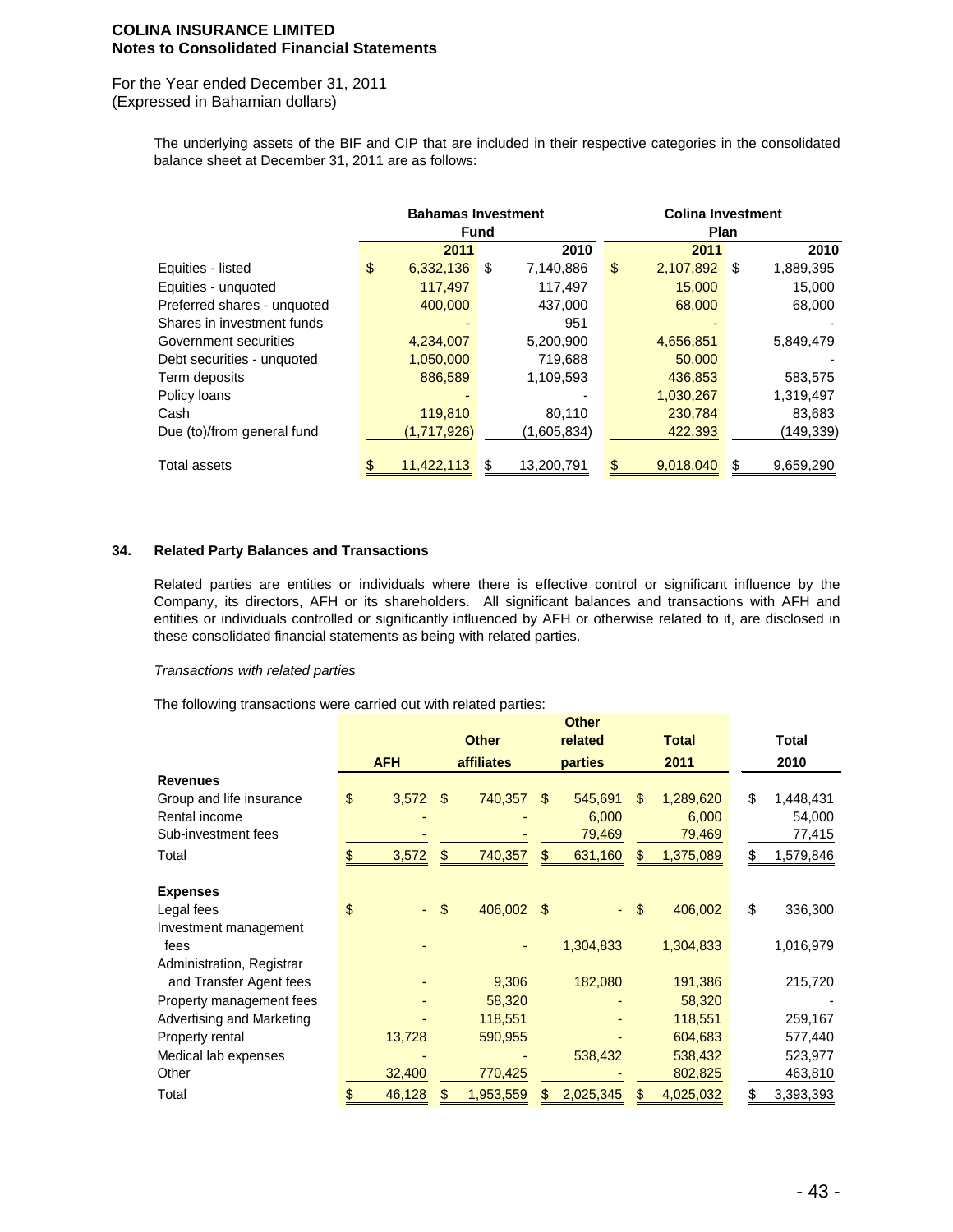> The investment management fees totaling \$1,304,833 (2010: \$1,016,979) were charged by a related party Investment Manager pursuant to the terms of an Investment Management Agreement dated January 1, 2004 and revised on May 25, 2011. Such fees are charged monthly at various basis point rates depending on the class of assets managed. The Investment Manager is a registered broker-dealer and, as such, has custody of a significant portion of the Company's invested assets.

#### *Key management personnel compensation*

Key management personnel are those persons having authority and responsibility for planning, directing and controlling the activities of the Company, directly or indirectly, including any director (whether executive or otherwise) of the Company. Compensation for key management personnel for the year ended December 31, 2011 was \$1,326,384 (2010: \$1,726,819). There were no termination benefits paid during the year ended December 31, 2011 in respect of former key management personnel (2010: \$Nil).

## *Directors' fees*

Fees paid to Directors for services rendered on Board and Board Committees for the year ended December 31, 2011 totaled \$263,500 (2010: \$227,750).

#### *Year-end balances arising from sales/purchases of products and /or services*

The following related party amounts are included in the consolidated balance sheet as at December 31:

|                              | <b>AFH</b>   |              | <b>Other</b><br>affiliates |      | <b>Other</b><br>related<br>parties |      | Key<br><b>Management /</b><br><b>Directors</b> |    | <b>Total</b><br>2011 |    | Total<br>2010 |
|------------------------------|--------------|--------------|----------------------------|------|------------------------------------|------|------------------------------------------------|----|----------------------|----|---------------|
| <b>Assets</b>                |              |              |                            |      |                                    |      |                                                |    |                      |    |               |
| Investment securities        | \$           | - \$         | 551,865 \$                 |      |                                    | - \$ | $\sim$                                         | \$ | 551,865              | \$ | 406,477       |
| Mortgages and                |              |              |                            |      |                                    |      |                                                |    |                      |    |               |
| Provisions on mortgages      |              |              |                            |      |                                    |      |                                                |    |                      |    |               |
| and commercial loans, net    | \$           | - \$         | $304,913$ \$               |      |                                    | - \$ | 2,541,370                                      |    | \$2,846,283          | \$ | 2,003,034     |
| Cash and bank balances       | \$           | - \$         |                            | - \$ | $1,072,165$ \$                     |      | ٠                                              |    | \$1,072,165          | S  | 3,812         |
| Receivables and other assets | \$<br>$\sim$ | S            | $254,434$ \$               |      | 355,532 \$                         |      | ٠                                              | \$ | 609,966              | \$ | 673,529       |
| <b>Liabilities</b>           |              |              |                            |      |                                    |      |                                                |    |                      |    |               |
| Other liabilities            | \$<br>578    | $\mathbf{s}$ | 21.092                     | S    | 384,041 \$                         |      | ۰.                                             | S  | 405,711              | S  | 470,542       |

Loans advanced to related parties included in mortgages and commercial loans carry interest rates between 5.50% and 6.50% p.a. (2010: 5.50% and 6.75% p.a.).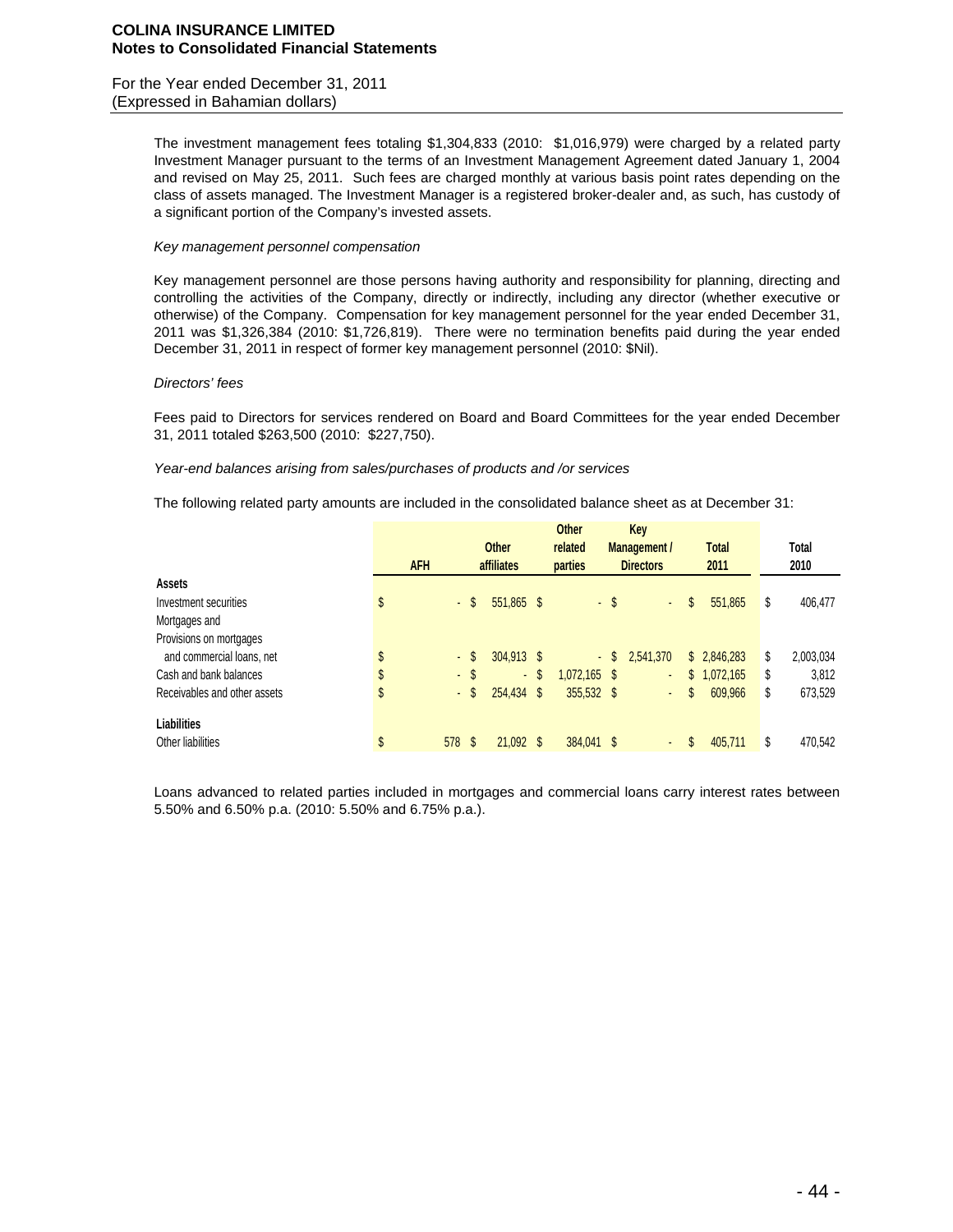For the Year ended December 31, 2011 (Expressed in Bahamian dollars)

### **35. Risk Management**

#### *Governance Framework*

The primary objective of the Company's Corporate Governance framework is to protect the Company's shareholders from events that hinder the sustainable achievement of financial performance objectives, including failing to exploit opportunities. Key management recognizes the critical importance of having efficient and effective risk management systems in place. The Company has a clear organizational structure with documented delegated authorities and responsibilities from the Board of Directors to executive management committees and senior managers.

#### *Regulatory Framework*

Regulators are primarily interested in protecting the rights of the policyholders and have established guidelines and regulations by which the Company is required to comply to ensure that the Company is satisfactorily managing affairs for their benefit. The operations of the Company are subject also to regulatory requirements in the foreign jurisdictions in which it operates. The Company's regulators are interested in ensuring that the Company maintains an appropriate solvency position to meet unforeseen liabilities arising from changes in the economic environment. Such regulations not only prescribe approval and monitoring of activities but also impose certain restrictive provisions to minimize the risk of default and insolvency on the part of insurance companies to meet unforeseen liabilities as they arise.

#### *Insurance risk*

The risk under any one insurance contract is the possibility that the insured event occurs and the uncertainty of the amount and timing of the resulting claim.

For a portfolio of insurance contracts where the theory of probability is applied to pricing and provisioning, the principal risk that the Company faces under its insurance contracts is that the actual claims and benefit payments exceed the carrying amount of the insurance liabilities. This could occur because the frequency or severity of claims and benefits are greater than estimated. Insurance events are random and the actual number and amount of claims and benefits will vary from year to year from the estimate established using statistical techniques.

Experience shows that the larger the portfolio of similar insurance contracts, the smaller the relative variability about the expected outcome will be. In addition, a more diversified portfolio is less likely to be affected across the board by a change in any subset of the portfolio. The Company has developed its insurance underwriting strategy to diversify the type of insurance risks accepted and within each of these categories to achieve a sufficiently large population of risks to reduce the variability of the expected outcome.

Factors that increase insurance risk include lack of risk diversification in terms of type and amount of risk, geographical location and type of industry covered.

#### *Frequency and severity of claims*

For contracts where death is the insured risk, the most significant factors that could increase the overall frequency of claims are epidemics or wide spread changes in lifestyle such as eating, smoking and exercise habits, resulting in earlier or more claims than expected. For contracts where survival is the insured risk, the most significant factor is continued improvement in medical science and social conditions that would increase longevity.

At present, these risks do not vary significantly in relation to the location of the risk insured by the Company. However, undue concentration by amounts could have an impact on the severity of benefit payments on a portfolio basis.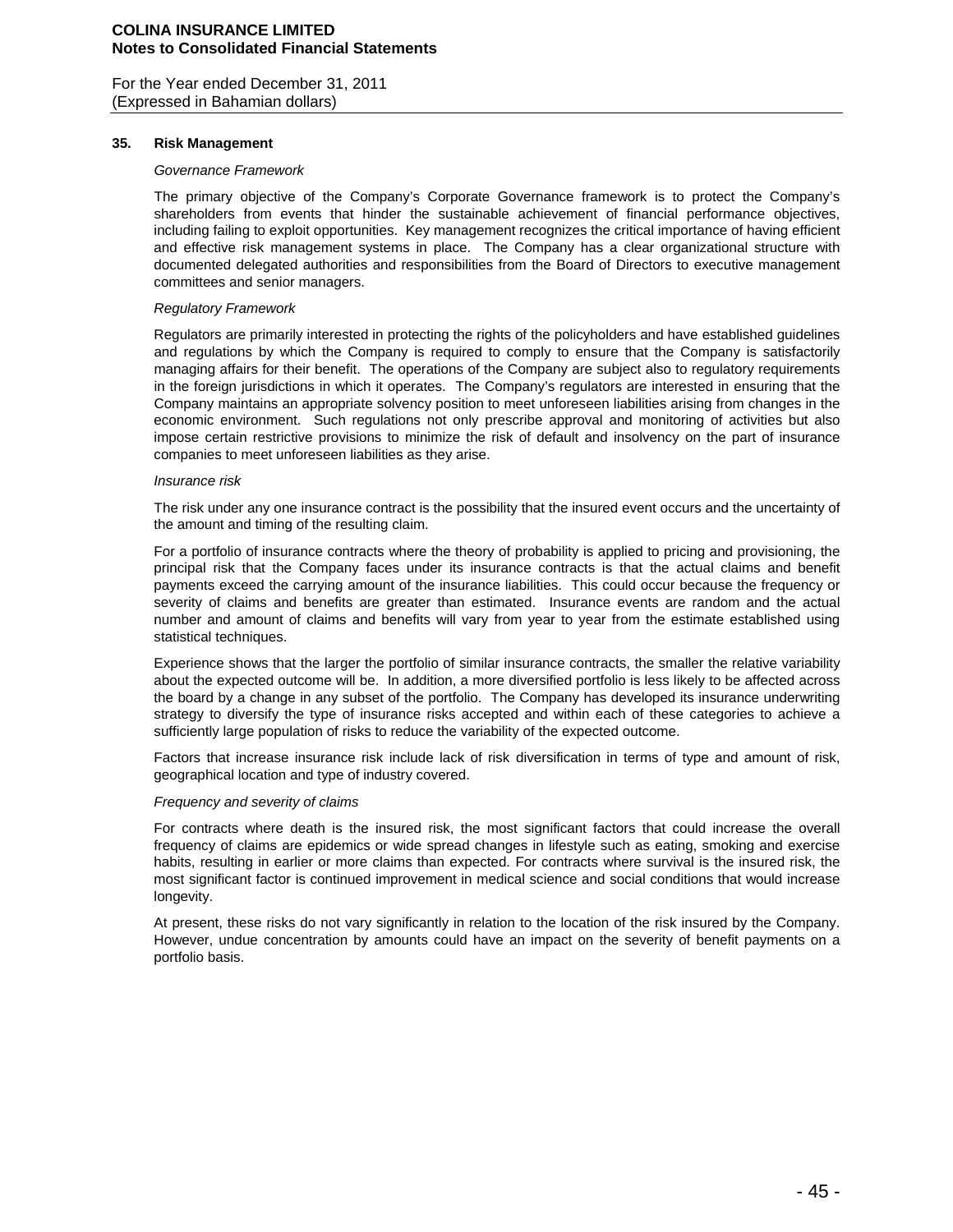For the Year ended December 31, 2011 (Expressed in Bahamian dollars)

> The table below indicates the concentration of insured benefits across four bands of insured benefits per coverage insured rounded to the nearest thousand.

|                        | 2011<br>(in \$000s) |   | 2010<br>(in \$000s) |
|------------------------|---------------------|---|---------------------|
| \$0 to \$49,999        | \$<br>556,587       | S | 598,670             |
| \$50,000 to \$99,999   | 1,008,457           |   | 1,051,998           |
| \$100,000 to \$149,999 | 2,223,882           |   | 2,288,755           |
| \$150,000 and over     | 2,945,777           |   | 2,962,470           |
| Total                  | \$<br>6,734,703     |   | 6,901,893           |

The Company manages risks through its underwriting strategy and reinsurance arrangements. The underwriting strategy is intended to ensure that the risks underwritten are well diversified in terms of type of risk and the level of insured benefits. Medical selection is also included in the Company's underwriting procedures with premiums varied to reflect the health condition and family medical history of the applicants. The Company limits the amount of loss on any one policy by reinsuring certain levels of risk in various areas of exposure with other insurers.

Generally, the Company has retention limits on insurance policies as follows:

|                                               | 2011          |    | 2010    |
|-----------------------------------------------|---------------|----|---------|
| Individual life                               | \$<br>50,000  | .S | 50,000  |
| Individual accidental death and dismemberment | \$<br>50,000  | S  | 50,000  |
| Individual personal accident                  | \$<br>50,000  | ß. | 50,000  |
| Group accidental death and dismemberment      | \$<br>50,000  | ß. | 50,000  |
| Individual and Group Medical                  | \$<br>250,000 | S  | 250,000 |

Reinsurance ceded does not discharge the Company's liability as the primary insurer and failure of reinsurers to honour their obligations could result in losses to the Company.

## *Financial risk*

The Company is exposed to financial risk through its financial assets, financial liabilities (investment contracts and borrowings), reinsurance assets and insurance liabilities. In particular, the key financial risk is that the proceeds from its financial assets are not sufficient to fund the obligations arising from its insurance and investment contracts. The most important components of this financial risk are interest rate risk, credit risk and liquidity risk.

These risks arise from open positions in interest rate and equity products, all of which are exposed to general and specific market movements. The risk that the Company primarily faces due to the nature of its investments and liabilities is interest rate risk.

The Company manages these positions within an asset liability management ("ALM") framework that has been developed to maximize long-term investment returns in excess of its obligations under insurance and investment contracts. The principal technique of the Company's ALM is to match cash flows from assets to the liability cash flows arising from insurance and investment contracts by reference to the type of benefits payable to contract holders. For each distinct category of liabilities, a separate portfolio of assets is maintained.

The Company's ALM is integrated with the management of the financial risks associated with the Company's other financial assets and liabilities not directly associated with insurance and investment liabilities.

#### *Interest rate risk*

The Company is vulnerable to periods of declining interest rates given that most of its investments in government bonds and mortgages and commercial loans have floating interest rates tied to the Bahamian \$ Prime rate. The Company manages this risk by attempting to retain a level of assets to liabilities with similar principal values, effective interest rates and maturity dates.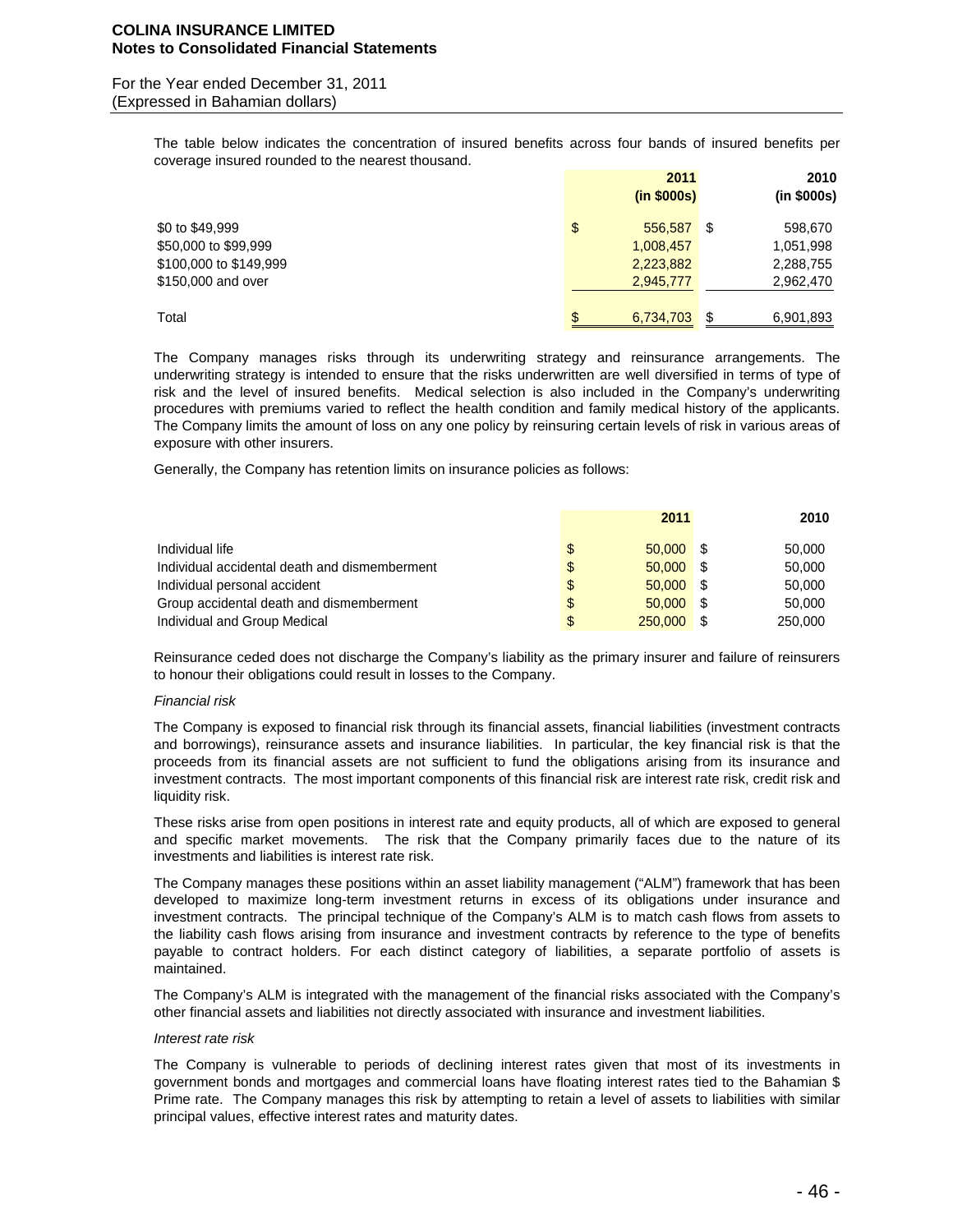> The Company monitors interest rate risk by calculating the duration of the investment portfolio and the liabilities issued. The duration is an indicator of the sensitivity of the assets and liabilities to changes in current interest rates. The duration of the liabilities is determined by projecting expected cash flows from the contracts using best estimates of mortality, morbidity and terminations. No future discretionary supplemental benefits are assumed to accrue. The duration of the assets is calculated in a consistent manner. Any gap between the duration of the assets and the duration of the liabilities is minimized by means of buying and selling securities of different durations. The Company's sensitivity to interest rate risk is included in Note 19.

#### *Credit risk*

Credit risk arises from the failure of a counterparty to perform according to the terms of the contract. From this perspective, the Company's credit risk exposure is primarily concentrated in its deposits placed with other financial institutions, loans to policyholders and other clients, and amounts due from reinsurers and insurance contract holders.

The Company's deposits are primarily placed with well-known high quality financial institutions. Loans to policyholders are generally collateralized by cash surrender values of the respective policies. Mortgage loans are adequately secured by properly registered legal charges on real property. With respect to the Company's unsecured commercial paper loans and other material unsecured receivables, management is satisfied that the debtors concerned are both financially able and willing to meet their obligations to the Company except in those instances where impairment provisions have been made.

Reinsurance is used to manage insurance risk. This does not, however, discharge the Company's liability as primary insurer. If a reinsurer fails to pay a claim for any reason, the Company remains liable for the payment to the policyholder. The creditworthiness of reinsurers is considered on an annual basis by reviewing their financial strength prior to finalization of any contract. The Appointed Actuary advises management with respect to the Company's reinsurance placement policy and assists with assessing the creditworthiness of all reinsurers by reviewing credit grades provided by rating agencies and other publicly available financial information. The Company's main reinsurer is Munich Reinsurance Company Canada Branch (Life).

The table below provides information regarding the credit risk exposure of the Company by classifying assets according to the Company's internal assessments of the credit ratings of counterparties. The table also includes an aging analysis of financial assets, providing information regarding the Company's exposures on amounts current, and past due:

|                                | <b>Balances with</b> |                   |                          | <b>Current</b> |                |   | Past due but not impaired |   |          | Past due        |          |              |
|--------------------------------|----------------------|-------------------|--------------------------|----------------|----------------|---|---------------------------|---|----------|-----------------|----------|--------------|
| December 31, 2011              | no scheduled         | <b>Investment</b> |                          | Non-           | <b>Unit</b>    |   | $30 - 90$                 |   | >90 days | and/or          |          |              |
| (in \$000s)                    | repayment dates      | Grade             |                          | Graded         | <b>Linked</b>  |   | days                      |   |          | <i>impaired</i> |          | <b>Total</b> |
| <b>Financial assets</b>        |                      |                   |                          |                |                |   |                           |   |          |                 |          |              |
| Term deposits                  |                      | - \$              | - \$                     | $31,318$ \$    | 1,323          | S | $\mathbf{a} = \mathbf{0}$ | S |          | - \$            | - \$     | 32,641       |
| <b>FVPL</b> securities         | ٠                    |                   | 27,463                   | 9,807          | 12,134         |   | ٠                         |   |          | $\blacksquare$  |          | 49,404       |
| AFS securities                 | $\blacksquare$       |                   | 136,437                  | 40,975         | 6,898          |   | $\overline{\phantom{a}}$  |   | ٠        | $\blacksquare$  |          | 184,310      |
| Mortgages and commercial loans | ٠                    |                   | ٠                        | 31,651         | ٠              |   | 8,046                     |   | 19,168   | 8,798           |          | 67,663       |
| Policy loans                   | 63,054               |                   |                          | ٠              | 1,030          |   |                           |   |          | 180             |          | 64,264       |
| Cash and demand balances       | 12,466               |                   | $\overline{\phantom{a}}$ | $\blacksquare$ | 351            |   | $\overline{\phantom{a}}$  |   | ٠        | $\blacksquare$  |          | 12,817       |
| Premiums receivable            |                      |                   | ٠                        | 2,978          | ٠              |   | 6,871                     |   | 1,665    |                 |          | 11,514       |
| Reinsurance receivables        |                      |                   | $\blacksquare$           | 4,343          | $\blacksquare$ |   | $\overline{\phantom{a}}$  |   |          |                 |          | 4,343        |
| Other financial assets         | 5,458                |                   | 2,834                    | 599            |                |   |                           |   |          |                 |          | 8,891        |
| Total financial assets         | 80,978               | <b>S</b>          | 166,734                  | S<br>121,671   | 21,736         |   | 14,917                    |   | 20,833   | 8,978           | <b>S</b> | 435,847      |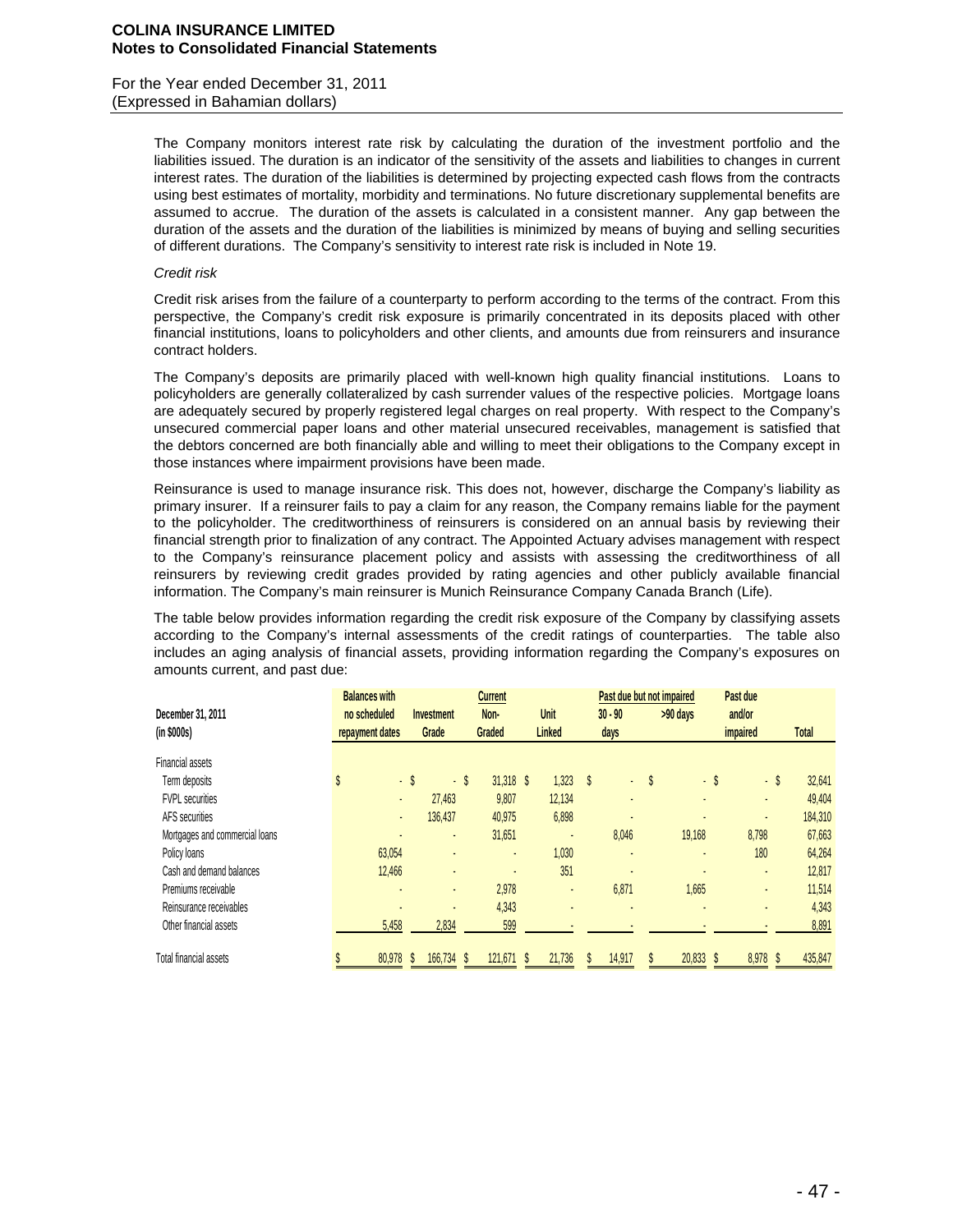For the Year ended December 31, 2011 (Expressed in Bahamian dollars)

| December 31, 2010<br>(in \$000s) | <b>Balances with</b><br>no scheduled<br>repayment dates |      | Investment<br>Grade |      | Current<br>Non-<br>Graded | Unit<br>Linked           | Past due but not impaired<br>$30 - 90$<br>days |       |    | >90 days       | Past due<br>and/or<br>impaired |        |   | Total   |
|----------------------------------|---------------------------------------------------------|------|---------------------|------|---------------------------|--------------------------|------------------------------------------------|-------|----|----------------|--------------------------------|--------|---|---------|
| Financial assets                 |                                                         |      |                     |      |                           |                          |                                                |       |    |                |                                |        |   |         |
| Term deposits                    | \$                                                      | - \$ |                     | - \$ | 13,480 \$                 | 1.693                    | S                                              |       | \$ |                | - \$                           | - \$   |   | 15.173  |
| <b>FVPL</b> securities           | ۰                                                       |      | 5,043               |      | 6.067                     | 21,439                   |                                                | ٠     |    | ٠              |                                | ٠      |   | 32,549  |
| AFS securities                   | ٠                                                       |      | 140,305             |      | 34,829                    | ٠                        |                                                |       |    |                |                                | ٠      |   | 175,134 |
| Mortgages and commercial loans   | ۰                                                       |      | ۰                   |      | 38,950                    | $\overline{\phantom{a}}$ |                                                | 6,615 |    | 14,293         |                                | 9,019  |   | 68.877  |
| Policy loans                     | 67.211                                                  |      | ٠                   |      | $\blacksquare$            | 1,319                    |                                                | ٠     |    | ٠              |                                | 1,052  |   | 69,582  |
| Cash and demand balances         | 19,848                                                  |      | ٠                   |      |                           | 164                      |                                                |       |    | ٠              |                                | ٠      |   | 20,012  |
| Premiums receivable              | ۰                                                       |      | ٠                   |      | 9,402                     | $\overline{\phantom{a}}$ |                                                | 1,354 |    | 461            |                                | ٠      |   | 11.217  |
| Reinsurance receivables          | ۰                                                       |      | ٠                   |      | 7,676                     | ٠                        |                                                | ٠     |    | $\blacksquare$ |                                | ٠      |   | 7,676   |
| Other financial assets           | 4,806                                                   |      | 2,924               |      | 9,865                     |                          |                                                |       |    |                |                                |        |   | 17,595  |
| Total financial assets           | 91,865                                                  | ъ    | 148,272 \$          |      | 120,269                   | 24,615                   |                                                | 7,969 |    | 14,754         |                                | 10,071 | S | 417,815 |

Management's internal credit rating assessment allows for Government Securities and listed equity securities to be included in the 'Investment Grade' classification.

# *Liquidity risk*

The Company is exposed to daily calls on its available cash resources, mainly from claims arising from insurance contracts. Liquidity risk is the risk that cash may not be available to pay obligations when due at a reasonable cost. Management sets limits on the minimum proportion of maturing funds available to meet such calls and on the minimum level of borrowing facilities that should be in place to cover maturities, claims and surrenders at unexpected levels of demand.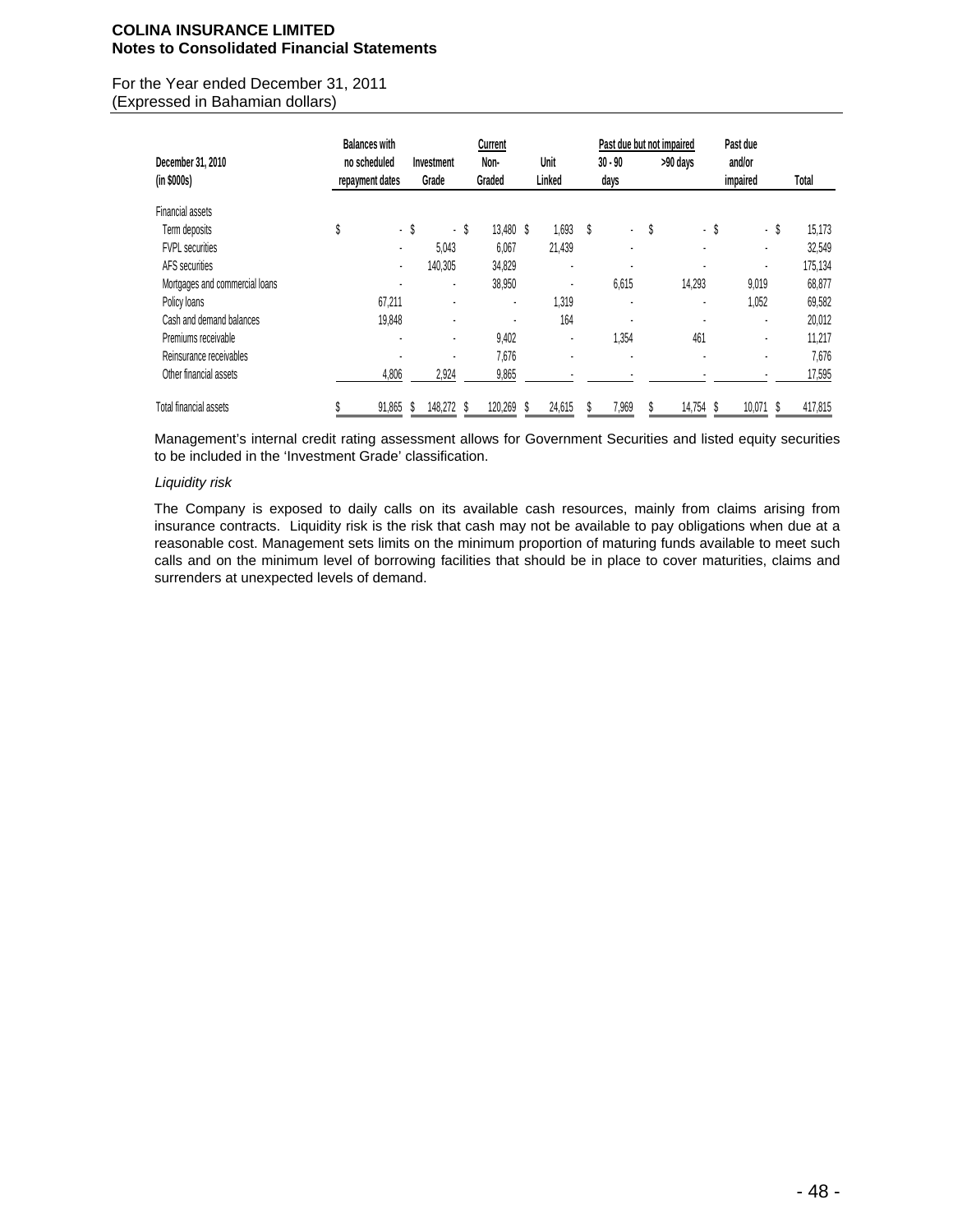For the Year ended December 31, 2011 (Expressed in Bahamian dollars)

> The table below summarizes the maturity profile of the financial liabilities of the Company based on remaining contractual obligations (undiscounted cash flow basis):

| December 31, 2011                                                              |                  |   |                     | Over <sub>5</sub> |   | <b>No</b>   | <b>Not</b>        |                 |
|--------------------------------------------------------------------------------|------------------|---|---------------------|-------------------|---|-------------|-------------------|-----------------|
| (in \$000s)                                                                    | Up to a year     |   | 1-5 years           | years             |   | <b>Term</b> | <b>Classified</b> | <b>Total</b>    |
| Insurance and Investment Contracts                                             |                  |   |                     |                   |   |             |                   |                 |
| Short-term insurance contracts                                                 | \$<br>7,448 \$   |   | 2 <sup>5</sup>      | 30 <sup>5</sup>   |   |             | \$<br>9,065       | \$<br>16,545    |
| Long-term insurance and other contracts                                        |                  |   |                     |                   |   |             |                   |                 |
| -with fixed and guaranteed terms                                               | (10, 841)        |   | (22, 705)           | 494,815           |   |             | 3,405             | 464,674         |
| -with fixed and guaranteed terms, with DPF                                     | 4,189            |   | 29,383              | 733,187           |   |             | 1,578             | 768,337         |
| -without fixed and guaranteed terms                                            | 1,674            |   | 6,827               | 24,848            |   |             | 508               | 33,857          |
| -without fixed and guaranteed terms, with DPF                                  | 1,260            |   | 4,443               | 17,067            |   |             | 327               | 23,097          |
| Long-term investment contracts with DPF                                        |                  |   |                     |                   |   |             | 9,018             | 9,018           |
| <b>Financial Liabilities</b>                                                   |                  |   |                     |                   |   |             |                   |                 |
| Policy dividends on deposit                                                    |                  |   |                     |                   |   | 30,695      |                   | 30,695          |
| Other financial liabilities                                                    | 42,470           |   |                     |                   |   | 28,314      |                   | 70,784          |
| Total                                                                          | 46,200           | S | 17,950              | \$<br>1,269,947   | S | 59,009      | \$<br>23,901      | \$<br>1,417,007 |
|                                                                                |                  |   |                     |                   |   |             |                   |                 |
| December 31, 2010                                                              |                  |   |                     | Over <sub>5</sub> |   | No          | Not               |                 |
| (in \$000s)                                                                    | Up to a year     |   | 1-5 years           | years             |   | Term        | <b>Classified</b> | Total           |
|                                                                                |                  |   |                     |                   |   |             |                   |                 |
| Insurance and Investment Contracts                                             |                  |   |                     |                   |   |             |                   |                 |
| Short-term insurance contracts                                                 | \$<br>$6,311$ \$ |   | $(118)$ \$          | 37 <sup>°</sup>   |   |             | \$<br>7,441       | \$<br>13,671    |
| Long-term insurance and other contracts                                        | (10,690)         |   |                     | 499,458           |   |             | 3,704             | 468,757         |
| -with fixed and guaranteed terms<br>-with fixed and guaranteed terms, with DPF | 4,791            |   | (23, 715)<br>32,777 | 626,199           |   |             | 5,867             | 669,634         |
| -without fixed and guaranteed terms                                            | 1,665            |   | 6,633               | 26,216            |   |             | 531               | 35,045          |
| -without fixed and guaranteed terms, with DPF                                  | 1,334            |   | 4,654               | 21,470            |   |             | 918               | 28,376          |
| Long-term investment contracts with DPF                                        |                  |   |                     |                   |   |             | 9,659             | 9,659           |
| <b>Financial Liabilities</b>                                                   |                  |   |                     |                   |   |             |                   |                 |
| Policy dividends on deposit                                                    |                  |   |                     |                   |   | 31,489      |                   | 31,489          |
| Other financial liabilities                                                    | 40,704           |   |                     |                   |   | 26,575      |                   | 67,279          |

Due to system limitations, certain balances were not able to be classified and have been included in the caption 'not classified'.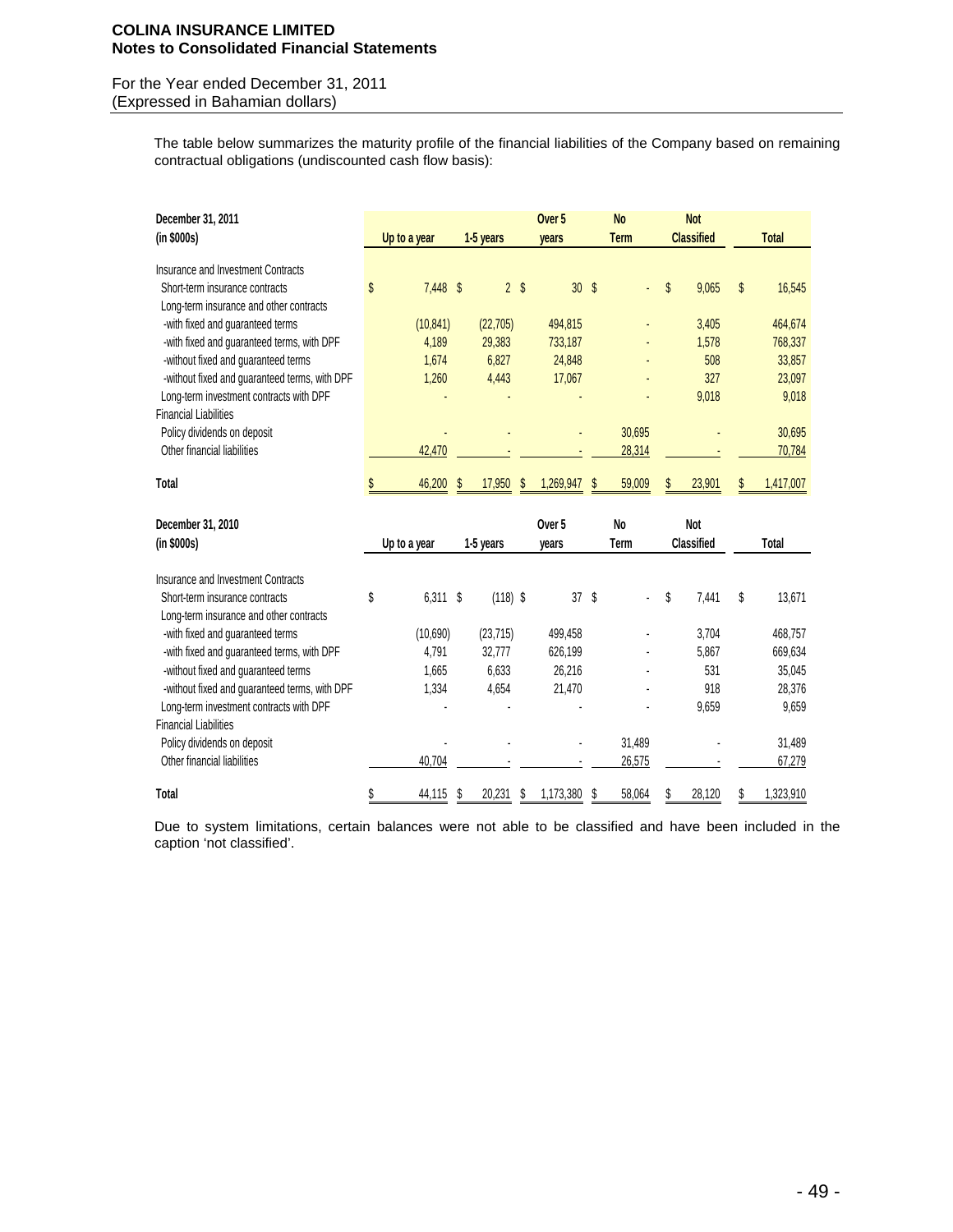For the Year ended December 31, 2011 (Expressed in Bahamian dollars)

The table below summarizes the expected recovery or settlement of assets:

| December 31, 2011<br>(in \$000s) | <b>Non-Current</b><br><b>Current</b> |              | <b>Unit Linked</b>   | <b>Total</b> |  |
|----------------------------------|--------------------------------------|--------------|----------------------|--------------|--|
|                                  |                                      |              |                      |              |  |
| Term deposits                    | \$<br>$31,318$ \$                    |              | $-$ \$<br>$1,323$ \$ | 32,641       |  |
| Investment securities            |                                      |              |                      |              |  |
| <b>FVPL</b> securities           |                                      | 37,270       | 12,134               | 49,404       |  |
| AFS securities                   |                                      | 177,412      | 6,898                | 184,310      |  |
| Mortgages and commercial loans   | $\overline{2}$                       | 67,661       |                      | 67,663       |  |
| Policy loans                     |                                      | 63,234       | 1,030                | 64,264       |  |
| Investment properties            |                                      | 49,207       |                      | 49,207       |  |
| Investment in associates         |                                      | 7,868        |                      | 7,868        |  |
| Cash and demand balances         | 12,466                               |              | 351                  | 12,817       |  |
| Receivables and other assets     | 41,877                               |              |                      | 41,877       |  |
| Property and equipment           |                                      | 19,903       |                      | 19,903       |  |
| Goodwill                         |                                      | 8,562        |                      | 8,562        |  |
| Other intangible assets          |                                      | 1,369        |                      | 1,369        |  |
| Investment in Parent             |                                      | 162          |                      | 162          |  |
| <b>Total Assets</b>              | \$<br>85,663                         | 432,648<br>S | 21,736<br>S          | S<br>540,047 |  |

| December 31, 2010 |  |
|-------------------|--|
| (in \$000s)       |  |

| (in \$000s)                                     |    | <b>Current</b> |   | <b>Non-Current</b> |      | Unit Linked |  | Total        |  |
|-------------------------------------------------|----|----------------|---|--------------------|------|-------------|--|--------------|--|
| Term deposits                                   | \$ | 13,480 \$      |   |                    | - \$ | $1,693$ \$  |  | 15,173       |  |
| Investment securities                           |    |                |   |                    |      |             |  |              |  |
| <b>FVPL</b> securities                          |    |                |   | 26,074             |      | 6,475       |  | 32,549       |  |
| AFS securities                                  |    |                |   | 140,945            |      | 34,189      |  | 175,134      |  |
| Mortgages and commercial loans                  |    | 299            |   | 68,578             |      |             |  | 68,877       |  |
| Policy loans                                    |    |                |   | 69,582             |      |             |  | 69,582       |  |
| Investment properties                           |    |                |   | 49,248             |      |             |  | 49,248       |  |
| Investment in associates                        |    |                |   | 8,076              |      |             |  | 8,076        |  |
| Cash and demand balances                        |    | 19,848         |   |                    |      | 164         |  | 20,012       |  |
| Receivables and other assets                    |    | 52,297         |   |                    |      |             |  | 52,297       |  |
| Property and equipment                          |    |                |   | 19,835             |      |             |  | 19,835       |  |
| Goodwill                                        |    |                |   | 8,562              |      |             |  | 8,562        |  |
| Other intangible assets<br>Investment in Parent |    |                |   | 1,211<br>332       |      |             |  | 1,211<br>332 |  |
| <b>Total Assets</b>                             |    | 85,924         | S | 392,443            |      | 42,521      |  | 520,888      |  |

## *Operational risk*

Operational risk is the risk of loss resulting from inadequate or failed internal processes or systems. Internal processes include activities relating to accounting, reporting, operations, compliance and personnel management. Such risk manifests itself in various breakdowns, errors and business interruptions and can potentially result in financial losses and other damage to the Company.

The Company regularly assesses new systems which will better enable the Company to monitor and control its exposure to operational risk in order to keep operational risk at appropriate levels.